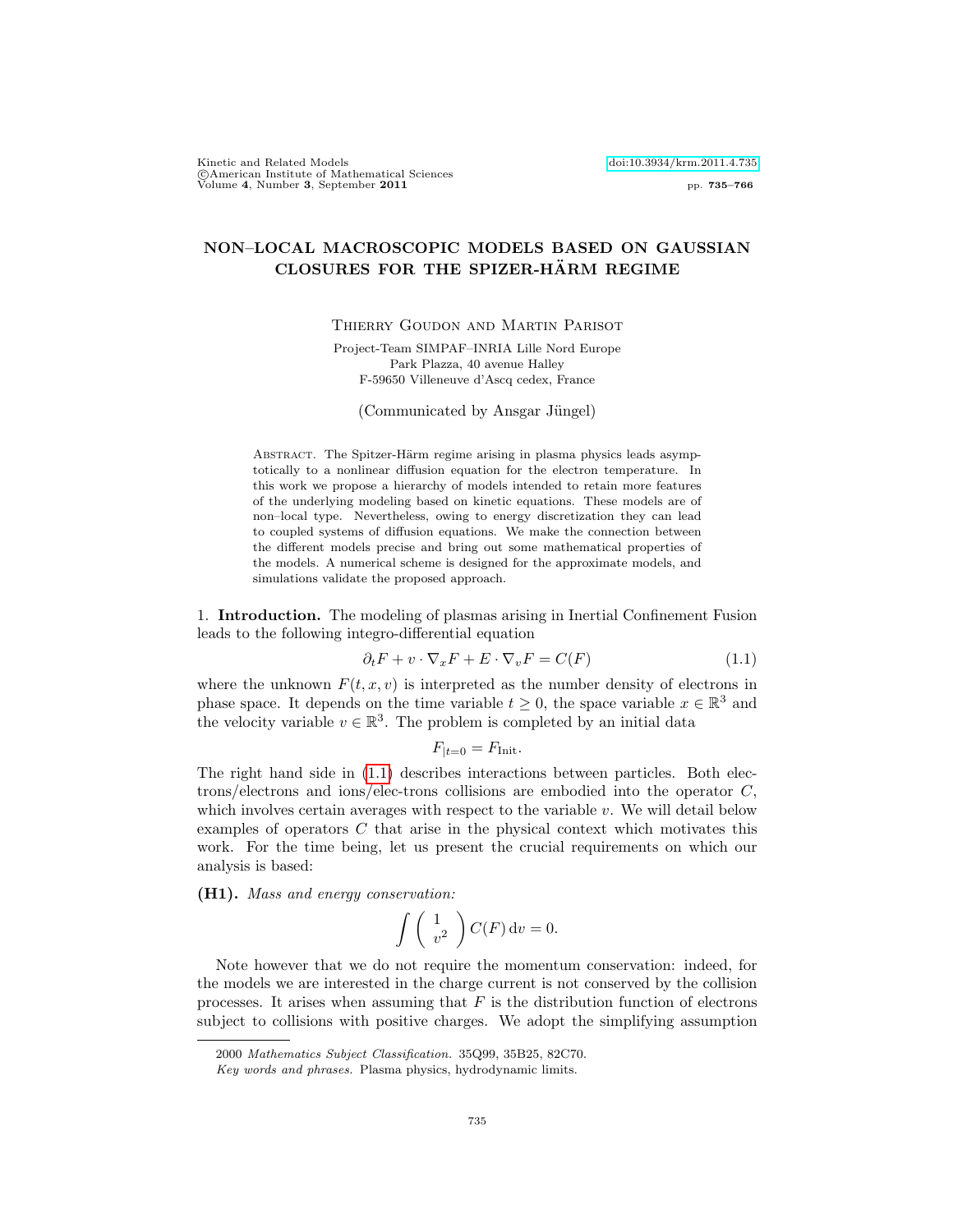that the ion distribution is given. For such models mass and energy are conserved, but due to the electron/ion collision operator, the momentum is not conserved.

(H2). Equilibrium:  $C(F) = 0$  if and only if F is a centered Maxwellian  $M_{\rho,\theta}(v) =$ ρ  $\frac{\rho}{(2\pi\theta)^{3/2}}e^{-|v|^2/(2\theta)}, \text{ with } \rho \ge 0, \theta > 0.$ 

(H3). Entropy dissipation:

$$
\int_{\mathbb{R}^3} C(F) \ln(F) \, \mathrm{d}v \le 0,
$$

and the entropy dissipation vanishes precisely when F is a Maxwellian.

To the particle distribution function  $F(t, x, v)$  we associate the following macroscopic quantities

<span id="page-1-2"></span>Density: 
$$
\rho(t, x) = \int_{\mathbb{R}^3} F(t, x, v) dv
$$
,  
\nCurrent (J) and Bulk Velocity (u):  $J(t, x) = \rho u(t, x) = \int_{\mathbb{R}^3} v F(t, x, v) dv$ ,  
\nTotal Energy ( $\mathcal{E}$ ) and Temperature ( $\theta$ ):  
\n $2\mathcal{E}(t, x) = \rho(t, x) |u(t, x)|^2 + 3\rho(t, x)\theta(t, x) = \int_{\mathbb{R}^3} v^2 F(t, x, v) dv$ .

(1.2)

The definition of the field  $E$  in [\(1.1\)](#page-0-0) that we consider is slightly unusual:  $E$  is defined as to maintain the quasi-neutrality, that is to preserve the constraint

<span id="page-1-0"></span>
$$
\int_{\mathbb{R}^3} v F(t, x, v) dv = 0.
$$
\n(1.3)

To obtain the expression of  $E$  by means of the particles distribution  $F$ , we proceed as follows. Multiply  $(1.1)$  by v and integrate. Taking into account  $(1.3)$ , we obtain

<span id="page-1-1"></span>
$$
E(t,x) = \frac{1}{\rho} \left[ \nabla_x \cdot \left( \int_{\mathbb{R}^3} v \otimes v F \, \mathrm{d}v \right) - \int_{\mathbb{R}^3} v C(F) \, \mathrm{d}v \right]. \tag{1.4}
$$

The system [\(1.1\)](#page-0-0), [\(1.4\)](#page-1-1) is widely used for modeling and simulating Inertial Confinment Fusion phenomena, see e.g. [\[13\]](#page-31-0). We refer to [\[4\]](#page-31-1) for a detailed derivation from the standard Vlasov-Maxwell-Fokker-Planck system in a regime of small Debye length. Note that, regardless specific difficulties related to the collision operator, the mathematical analysis of the non standard constraint [\(1.4\)](#page-1-1) might lead to interesting questions. It involves the second order moment of the unknown, which is just controlled by the energy conservation, so that applications of average lemma techniques is not so clear, while by contrast to the Vlasov–Poisson coupling we cannot expect any regularization effect in the definition of the electric field. However existence–uniqueness issues are beyond the scope of the present work, which is rather concerned with asymptotic problems.

The simulation of Inertial Confinment Fusion devices is highly demanding in numerical resources, because the problem involves many different scales. The quasineutrality constraint and [\(1.4\)](#page-1-1) constitute already a relevant simplification in comparison to the full system of electromagnetism, but solving the kinetic equation at the physical scales of interest is simply not affordable. For this reason, we are interested in designing reduced models intended to capture the main features of [\(1.1\)](#page-0-0), [\(1.4\)](#page-1-1) in certain asymptotic regimes. This is the objective of the present work where we are concerned with small mean free path regimes. More precisely, we are interested in the so-called Spitzer-Härm regime where the dynamics reduces to a non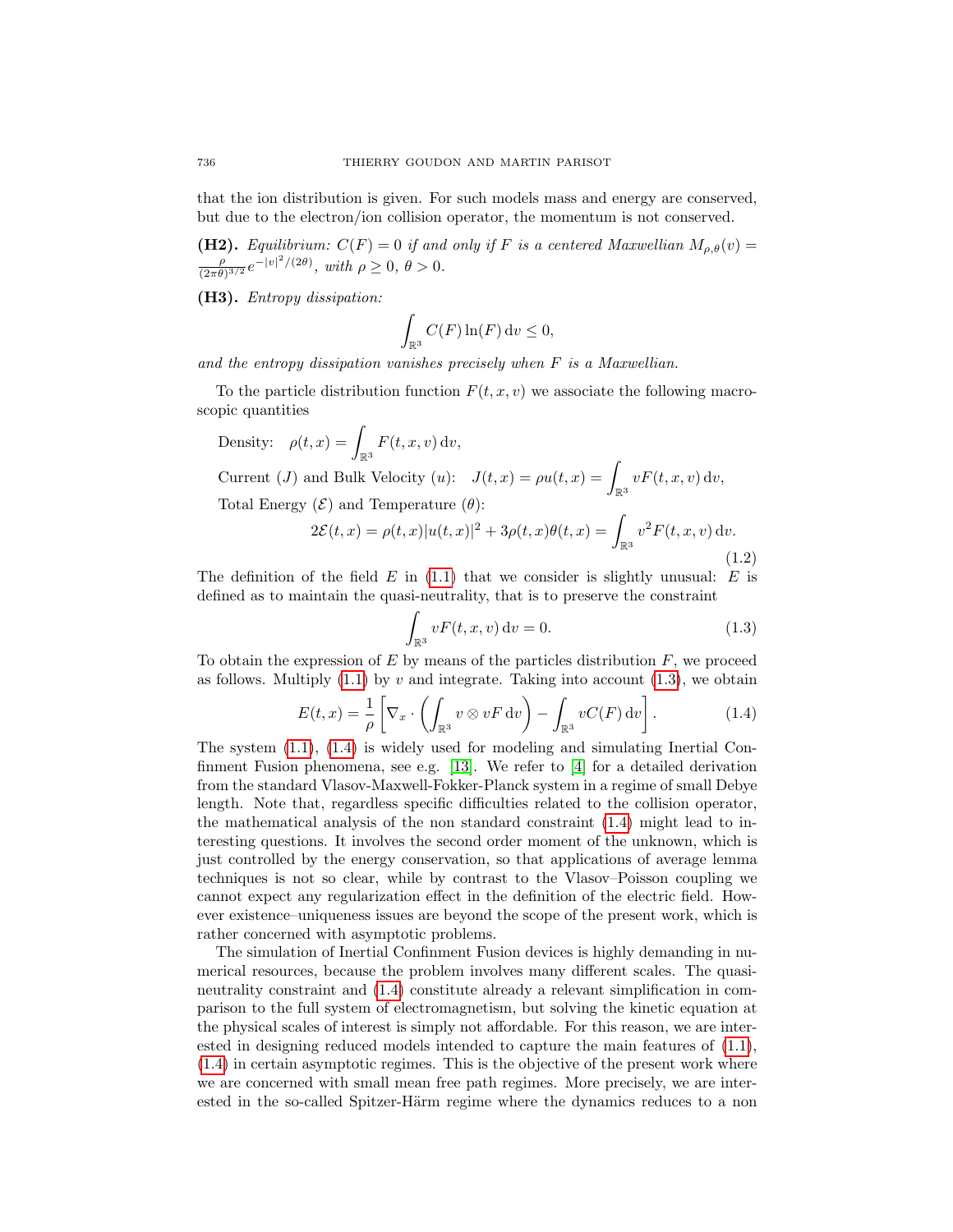linear diffusion equation for the electron temperature, see [\[18\]](#page-31-2). However, the limiting equation, which is amenable to a quite simple numerical treatment, might fail in reproducing the behavior of the plasma with the necessary accuracy, as pointed out for instance in [\[2,](#page-31-3) [11,](#page-31-4) [16\]](#page-31-5). This has motivated the introduction of intermediate models. In particular, non local corrections to the Spitzer-Härm equation have been introduced in  $[12]$  with several extensions  $[10, 11, 2, 13, 1, 16]$  $[10, 11, 2, 13, 1, 16]$  $[10, 11, 2, 13, 1, 16]$  $[10, 11, 2, 13, 1, 16]$  $[10, 11, 2, 13, 1, 16]$  $[10, 11, 2, 13, 1, 16]$ . In this work, we develop a different viewpoint to derive from the kinetic equation a hydrodynamic model. The system we wish to design will still depend on the scaling parameter but we expect that it can be solved with a reduced cost in comparison to kinetic simulations, with a strengthened accuracy in comparison to the asymptotic model. Our approach is inspired by the reasoning introduced by Levermore in [\[8\]](#page-31-9) for gas dynamic equations.

This work is organized as follows. First in section [2,](#page-2-0) we briefly review the deriva-tion of the Spitzer-Härm regime. Next in section [3,](#page-4-0) we discuss approximated models obtained by projection on the classical spherical harmonic basis. In particular we present variants to the classical  $P_N$  models, that can be referred to as the  $D_N$ models, [\[3,](#page-31-10) [8\]](#page-31-9). Such models, even if they remain of kinetic nature, already allow to substantially reduce the dimension of the variables. In Section [4](#page-7-0) we combine this approach to a "micro–macro decomposition" where the solution  $F$  of  $(1.1)$  is split into an equilibrium state and a remainder. It yields a new hierarchy of equations describing the evolution of the electron temperature. We explain in Section [5](#page-15-0) that these models can be seen as relevant generalizations of the Schurtz-Nicola¨ı system [\[16\]](#page-31-5). In Section [5,](#page-15-0) we also investigate some mathematical properties of the hydrodynamic system we obtain by Gaussian closure and energy discretization. While additional simplifying assumptions could be useful to make the arguments tractable, the results bring out remarkable properties of the model. Section [6](#page-23-0) ends the paper with the presentation of numerical schemes for the approximate models and discussion of simulation results that validate the proposed equations.

<span id="page-2-0"></span>2. **Spitzer-Härm regime.** The physical regime of interest is embodied into a positive parameter  $\varepsilon$  and we are led to investigate the behavior as  $\varepsilon \to 0$  of the solutions  $(F_{\varepsilon}, E_{\varepsilon})$  of

<span id="page-2-1"></span>
$$
\partial_t F_{\varepsilon} + \frac{1}{\varepsilon} \left( v \cdot \nabla_x F_{\varepsilon} + E_{\varepsilon} \cdot \nabla_v F_{\varepsilon} \right) = \frac{1}{\varepsilon^2} C(F_{\varepsilon}), \tag{2.1}
$$

coupled with

<span id="page-2-2"></span>
$$
E_{\varepsilon}(t,x) = \frac{1}{\rho_{\varepsilon}} \left[ \nabla_x \cdot \left( \int_{\mathbb{R}^3} v \otimes v F_{\varepsilon} \, \mathrm{d}v \right) - \frac{1}{\varepsilon} \int_{\mathbb{R}^3} v C(F_{\varepsilon}) \, \mathrm{d}v \right]. \tag{2.2}
$$

We refer to [\[4\]](#page-31-1) for a thorough discussion on the scaling issues:  $\varepsilon$  is defined as the ratio of the velocity unit defined by the observation time and length scales over the thermal velocity, while assuming that the mean free path is of order  $\varepsilon$  compared to the observation length scale. We start by writing the evolution equation for the macroscopic quantities  $\rho_{\varepsilon}$ ,  $u_{\varepsilon}$  and  $\theta_{\varepsilon}$  defined by (see [\(1.2\)](#page-1-2))

$$
\rho_{\varepsilon} = \int_{\mathbb{R}^3} F_{\varepsilon} \, \mathrm{d}v, \quad u_{\varepsilon} = \frac{1}{\rho_{\varepsilon}} \int_{\mathbb{R}^3} v F_{\varepsilon} \, \mathrm{d}v, \quad \theta_{\varepsilon} = \frac{1}{3\rho_{\varepsilon}} \int_{\mathbb{R}^3} |v - u_{\varepsilon}|^2 F_{\varepsilon} \, \mathrm{d}v.
$$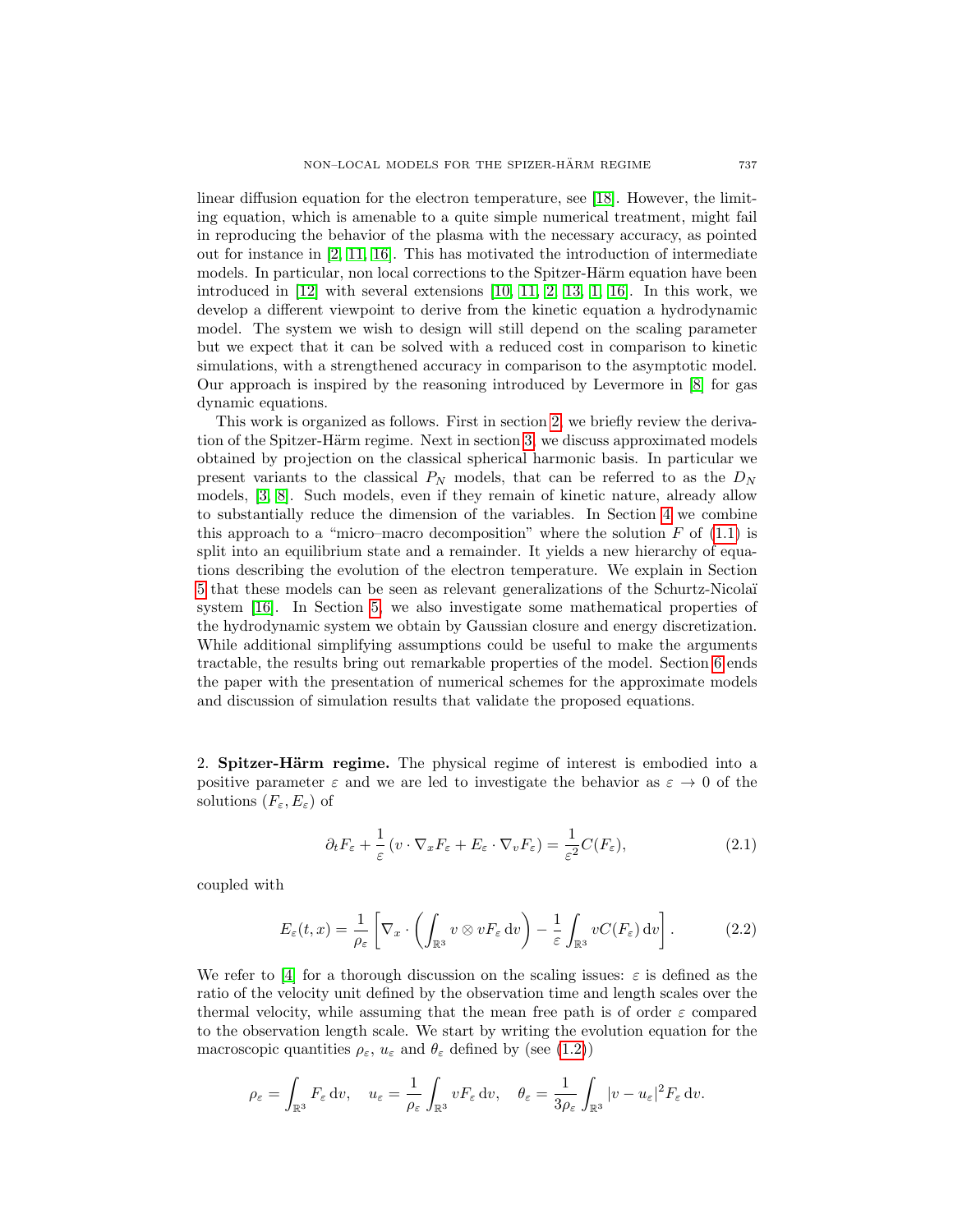Multiplying [\(2.1\)](#page-2-1) by 1, v and  $|v|^2$  respectively, and integrating yield

<span id="page-3-0"></span>
$$
\begin{cases}\n\partial_t \rho_{\varepsilon} + \frac{1}{\varepsilon} \nabla_x \cdot (\rho_{\varepsilon} u_{\varepsilon}) = 0, \\
\rho_{\varepsilon} \left( \partial_t u_{\varepsilon} + \frac{1}{\varepsilon} (u_{\varepsilon} \cdot \nabla_x) u_{\varepsilon} \right) + \frac{1}{\varepsilon} \nabla_x \cdot \mathsf{P}_{\varepsilon} = \frac{1}{\varepsilon^2} \int_{\mathbb{R}^3} v C(F_{\varepsilon}) dv + \frac{1}{\varepsilon} \rho_{\varepsilon} E_{\varepsilon}, \\
\partial_t \left( 3 \rho_{\varepsilon} \theta_{\varepsilon} + \rho_{\varepsilon} u_{\varepsilon}^2 \right) + 2 \nabla_x \cdot Q_{\varepsilon} + \frac{1}{\varepsilon} \nabla_x \cdot (3 \rho_{\varepsilon} \theta_{\varepsilon} u_{\varepsilon} + 2 \mathsf{P}_{\varepsilon} u_{\varepsilon}) \\
= -2 \rho_{\varepsilon} E_{\varepsilon} \cdot u_{\varepsilon} - \nabla_x \cdot (\rho_{\varepsilon} |u_{\varepsilon}|^2 u_{\varepsilon}),\n\end{cases} \tag{2.3}
$$

which is still coupled to  $(2.2)$ . The system  $(2.3)$  is not closed since the pressure tensor  $P_{\varepsilon}$  and the heat flux  $Q_{\varepsilon}$  are defined by

$$
\mathsf{P}_{\varepsilon} = \int_{\mathbb{R}^3} \left( v - u_{\varepsilon} \right) \otimes \left( v - u_{\varepsilon} \right) F_{\varepsilon} \, \mathrm{d}v, \qquad Q_{\varepsilon} = \frac{1}{2\varepsilon} \int_{\mathbb{R}^3} |v - u_{\varepsilon}|^2 \left( v - u_{\varepsilon} \right) F_{\varepsilon} \, \mathrm{d}v
$$

respectively. The system also involves the distribution function through the integral term  $\int_{\mathbb{R}^3} vC(F_{\varepsilon}) dv$ . These quantities cannot be expressed in general by means of  $\rho_{\varepsilon}$ ,  $u_{\varepsilon}$  and  $\theta_{\varepsilon}$ . However, the constraint [\(1.3\)](#page-1-0) imposes  $u_{\varepsilon} = 0$  and, thus, by using the charge conservation (the first equation in [\(2.3\)](#page-3-0)),  $\rho_{\varepsilon}(t,x) = \rho_{\star}(x)$ , a fixed density defined by the initial data. Therefore [\(2.3\)](#page-3-0) reduces to

<span id="page-3-2"></span>
$$
3\rho_{\star}\partial_t\theta_{\varepsilon} + 2\nabla_x \cdot Q_{\varepsilon} = 0. \tag{2.4}
$$

Based on Hilbert expansions, it is shown in [\[4\]](#page-31-1) that the asymptotic regime  $\varepsilon \to 0$ leads to the following limiting equation:

<span id="page-3-1"></span>
$$
F_{\varepsilon}(t, x, v) \to \frac{\rho_{\star}(x)}{(2\pi\theta(t, x))^{3/2}} e^{-v^2/(2\theta(t, x))},
$$
  
\n
$$
3\rho_{\star}\partial_t\theta + \nabla_x \cdot Q_{SH} = 0,
$$
  
\n
$$
Q_{SH} = -\kappa\theta^{5/2} \nabla_x\theta,
$$
\n(2.5)

where  $\kappa > 0$  is a constant depending only on the details of the collision operator,  $[4, Eq. (2.15)]$  $[4, Eq. (2.15)]$  The system  $(2.5)$  will be referred to as the Spitzer-Härm system, see [\[18\]](#page-31-2). We are interested in the derivation of "intermediate" models, bearing in mind the following requirements:

- We seek systems "simpler" than the mesoscopic model  $(2.1)$ ,  $(2.2)$ , having in mind numerical purposes. Based on the fact that the limiting behavior is described by macroscopic quantities depending only on time and space variables, we can expect to reduce the dimension of the relevant variables.
- Since the models we wish to design are intended to retain some features of the non-zero  $\varepsilon$  behavior, they will still depend on the scaling parameter. However, as  $\varepsilon$  goes to 0, they should be consistent with the Spitzer-Härm equation [\(2.5\)](#page-3-1).

Hence our approach consists in defining the approximate temperature  $\tilde{\theta}_{\varepsilon}(t,x)$  and heat flux  $\tilde{Q}_{\varepsilon}(t,x)$  satisfying

$$
3\rho_{\star}\partial_t\tilde{\theta}_{\varepsilon} + 2\nabla_x \cdot \tilde{Q}_{\varepsilon}(t,x) = 0,
$$

where  $\tilde{Q}_{\varepsilon}$  is related to the moment of a certain quantity of mesoscopic nature  $\tilde{F}_\varepsilon(t,x,v),$ 

$$
\begin{array}{rcl}\tilde{Q}_{\varepsilon}(t,x)&=&\displaystyle\int_{\mathbb{R}^{3}}v\,\frac{|v|^{2}}{2}\,\tilde{F}_{\varepsilon}(t,x,v)\,\mathrm{d} v\\&=&\displaystyle\frac{8\pi\big(\tilde{\theta}_{\varepsilon}(t,x)\big)^{3}}{3}\displaystyle\int_{0}^{\infty}\left(\displaystyle\int_{\mathbb{S}^{2}}\Omega\,\,\tilde{F}_{\varepsilon}(t,x,\Omega\sqrt{2\tilde{\theta}_{\varepsilon}(t,x)\xi})\,\mathrm{d}\Omega\right)\xi^{2}\,\mathrm{d}\xi.\end{array}
$$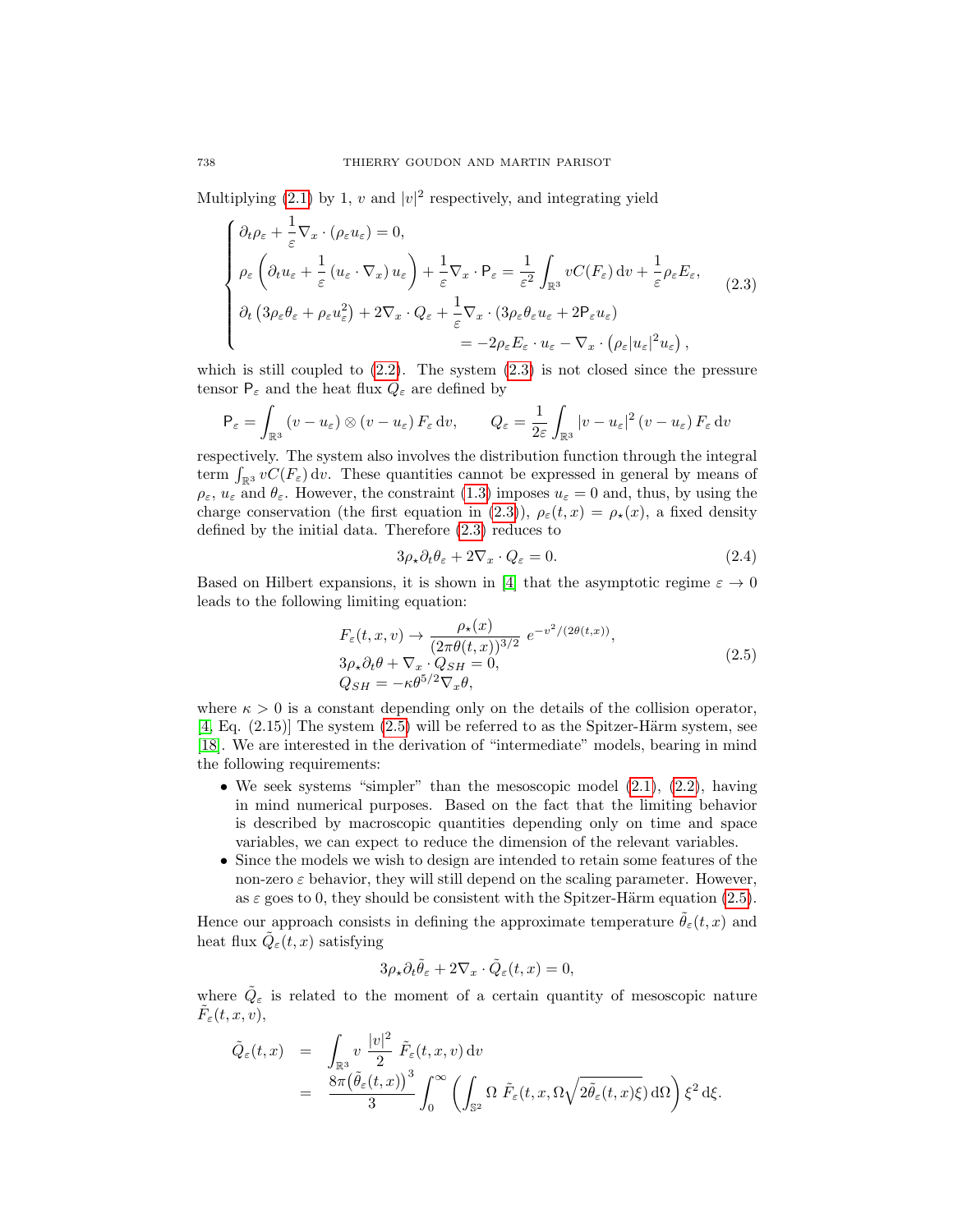We use the change of variable  $v \mapsto \Omega \sqrt{2\theta_{\varepsilon} \xi}$ , with  $\Omega = v/|v| \in \mathbb{S}^2$  and  $\theta_{\varepsilon} \xi = |v|^2/2$ interpreted as an energy variable. We shall detail in the following sections possible construction of the approximate flux.

<span id="page-4-0"></span>3. Spherical harmonics decomposition. We start by introducing a few useful notations. For  $A = (A_p)_{p \in \{1,2,3\}^P}$  a tensor of order P we define recursively  $A^{\otimes 2} =$  $A \otimes A$  with  $\otimes$ , the Kronecker product (that is  $(A^{\otimes 2})_{p=(k,l)} = A_k A_l$  a tensor of order 2P) and  $A^{\otimes n} = A \otimes A^{\otimes (n-1)}$ , a tensor of order nP. Given integers  $i \leq P$ , it is convenient to write the set of indices of order P as a product:  $\{1,2,3\}^P$  =  $\{1,2,3\}^{i} \times \{1,2,3\}^{P-i}$  so that we can write accordingly the components of a tensor A of order P as  $A_p = A_{jl}$  with  $j \in \{1, 2, 3\}^i$  and  $l \in \{1, 2, 3\}^{P-i}$ . Now, let A and B be tensors of order P and Q respectively. For  $i \in \mathbb{N}$ , such that  $2i \leq P + Q$ , we define  $A^i$ . B, the *i*-contracted product of A and B as to be the tensor of order  $P + Q - 2i$  defined by

$$
(A^i B)_{jk} = \sum_{l \in \{1,2,3\}^i} A_{jl} B_{lk},
$$

for  $j \in \{1,2.3\}^{P-i}$  and  $k \in \{1,2,3\}^{Q-i}$ . For instance, when A and B are usual vectors  $(P = Q = 1)$ , the  $(i = 1)$ -contracted product is nothing but the usual euclidean product; when A is a matrix and B a vector  $(P = 2, Q = 1)$ , the  $(i = 1)$ contracted product is nothing but the usual matrix–vector product; when A and B are matrices  $(P = Q = 2)$ , the  $(i = 1)$ -contracted product is nothing but the usual matrix–matrix product while the  $(i = 2)$ -contracted product is what is commonly named the contracted product of A and B that is the sum of all the products of the components of A and B. By the way, in what follows when  $i = 1$  we will simply note  $A \cdot B$  instead of  $A \cdot B$  and when  $i = 2$  we will note  $A : B$  instead of  $A \cdot B$ .

Next, we consider the spherical harmonics basis  $\{Y_i, i \in \mathbb{N}\},$  defined by  $Y_0(\Omega) = 1$ and

$$
Y_i: \Omega \in \mathbb{S}^2 \longmapsto Y_i(\Omega) = \Omega^{\otimes i} - \sum_{j=0}^{i-1} P_j \left( \Omega^{\otimes i} \right)^j Y_j(\Omega),
$$

with  $P_i$  defined by

$$
P_i: f \in L^2(\mathbb{S}^2) \longrightarrow P_i(f) = \left[ \int_{\mathbb{S}^2} Y_i \otimes Y_i d\Omega \right]^{-1} \cdot \int_{\mathbb{S}^2} f Y_i d\Omega.
$$

Note that  $Y_i$  is a tensor of order i and for a scalar function f,  $P_i(f)$  is a tensor of order i too<sup>[1](#page-4-1)</sup>. Given a tensor T of order j, we generalize the definition by setting  $P_i(T)$  as to be the tensor of order  $i + j$  defined by  $(P_i(T))_k = P_i(T_k)$  for any  $k \in \{1, 2, 3\}^j$ . The first three spherical harmonic tensors are

$$
Y_0(\Omega) = 1,
$$
  $Y_1(\Omega) = \Omega,$   $Y_2(\Omega) = \Omega^{\otimes 2} - \frac{Id}{3}.$ 

For functions defined on  $\mathbb{R}^3$ , we set similarly

$$
P_i(f)(|v|) = \left[ \int_{\mathbb{S}^2} Y_i \otimes Y_i d\Omega \right]^{-1} \cdot \int_{\mathbb{S}^2} f(|v|\Omega) Y_i(\Omega) d\Omega
$$

<span id="page-4-1"></span><sup>&</sup>lt;sup>1</sup>We warn the reader that the notation  $P_i$  has not to be confused with the *i*th Legendre polynomial.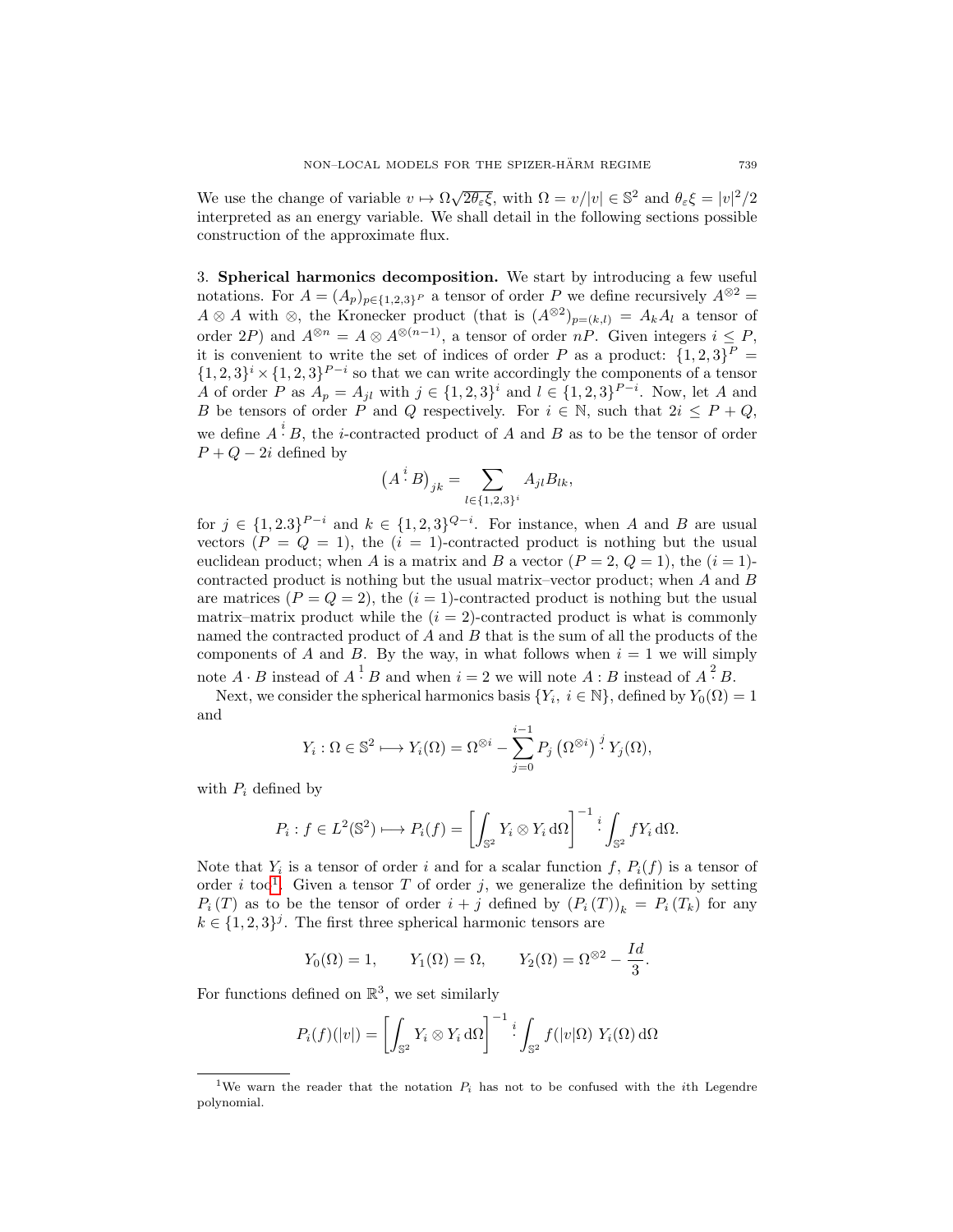and, given a subset  $\mathbf{n} \subset \mathbb{N}$ , we define

$$
P_{\mathbf{n}}^{\perp}(f)(v) = f(v) - \sum_{i \in \mathbf{n}} P_i(f)(|v|) \cdot Y_i\left(\frac{v}{|v|}\right).
$$

This operator satisfies the following orthogonality property

For any 
$$
i \in \mathbf{n}
$$
 and a.e.  $r \ge 0$ ,  $\int_{\mathbb{S}^2} P_{\mathbf{n}}^{\perp}(f)(r\Omega)Y_i(\Omega) d\Omega = 0$ .

Therefore, it makes sense to split a function  $F : \mathbb{R}^3 \to \mathbb{R}$  as follows

$$
F(v) = \Pi_{\mathbf{n}}(v) + F_{\mathbf{n}}^{\perp}(v),
$$
  
\n
$$
\Pi_{\mathbf{n}}(v) = \sum_{i \in \mathbf{n}} F_i(|v|) \, \Big|^i Y_i\Big(\frac{v}{|v|}\Big), \qquad F_i(|v|) = P_i(F)(|v|),
$$
  
\n
$$
F_{\mathbf{n}}^{\perp}(v) = P_{\mathbf{n}}^{\perp}(F)(v).
$$

We apply this decomposition to the solution of [\(2.1\)](#page-2-1) and we denote  $F_{\varepsilon}(t, x, v) =$  $(\Pi_{\mathbf{n}} + F_{\mathbf{n}}^{\perp})(t, x, v)$ . Accordingly, let us apply the operators  $P_i$  and  $P_{\mathbf{n}}^{\perp}$  to [\(2.1\)](#page-2-1). We obtain

<span id="page-5-1"></span>
$$
\partial_t F_i + \frac{1}{\varepsilon} P_i \left( \nabla_x \cdot (v F_\varepsilon) + E_\varepsilon \cdot \nabla_v F_\varepsilon \right) = \frac{1}{\varepsilon^2} P_i C \left( F_\varepsilon \right), \qquad \text{for } i \in \mathbf{n},
$$
  

$$
\partial_t F_\mathbf{n}^\perp + \frac{1}{\varepsilon} P_\mathbf{n}^\perp \left( \nabla_x \cdot (v F_\varepsilon) + E_\varepsilon \cdot \nabla_v F_\varepsilon \right) = \frac{1}{\varepsilon^2} P_\mathbf{n}^\perp C \left( F_\varepsilon \right), \tag{3.1}
$$

coupled with [\(2.2\)](#page-2-2).

The first idea to design approximate models consists in simplifying the equation for the component orthogonal to  ${Y_i}_{i \in \mathbf{n}}$ , which is implicitly assumed to be small compared to the  $F_i$ 's. A classical closure is obtained by truncation: the orthogonal part  $F_{\mathbf{n}}^{\perp}$  is simply disregarded. It leads to the so-called  $P_{\mathbf{n}}$  system where  $F_{\varepsilon}$ is approximated by  $\Pi_n$ , the components of which are defined according to  $(M1)$  $(M1)$ . Remark that the unknown depend on 1 (time) + 3 (space) + 1 (|v|) variables.

$$
\Pi_{\mathbf{n}}(v) = \sum_{i \in \mathbf{n}} F_i(|v|) \, \stackrel{i}{:} Y_i\left(\frac{v}{|v|}\right),
$$
\n
$$
\partial_t F_i + \frac{P_i}{\varepsilon} \left[\nabla_x \cdot (v \Pi_{\mathbf{n}})\right] + \tilde{E}_{\varepsilon} \cdot \frac{P_i}{\varepsilon} \nabla_v \left(\Pi_{\mathbf{n}}\right) = \frac{1}{\varepsilon^2} P_i C\left(\Pi_{\mathbf{n}}\right),
$$
\n
$$
\tilde{E}_{\varepsilon}(t, x) = \frac{1}{\rho_\star} \left[\nabla_x \cdot \left(\int_{\mathbb{R}^3} v \otimes v \Pi_{\mathbf{n}} \, dv\right) - \frac{1}{\varepsilon} \int_{\mathbb{R}^3} v C\left(\Pi_{\mathbf{n}}\right) \, dv\right].
$$
\nM 1.  $P_{\mathbf{n}}$  model.

More involved closures can be proposed, following the reasoning introduced in [\[7\]](#page-31-11) for gas dynamics. To this end, we need further assumptions on the collision operator and the set  $\mathbf{n} \subset \mathbb{N}$ .

<span id="page-5-2"></span>**(H4).** The collision operator is stable on the basis  $(Y_i)_{i \in \mathbf{n}}$  in the sense that for any  $(F_i)_{i \in \mathbf{n}} \in \prod_{i \in \mathbf{n}} (L^2(\mathbb{R}_+))^{3^i}$ , we have

<span id="page-5-0"></span>
$$
P_{\mathbf{n}}^{\perp}C\left(F_i\stackrel{i}{\cdot}Y_i\right)=0.
$$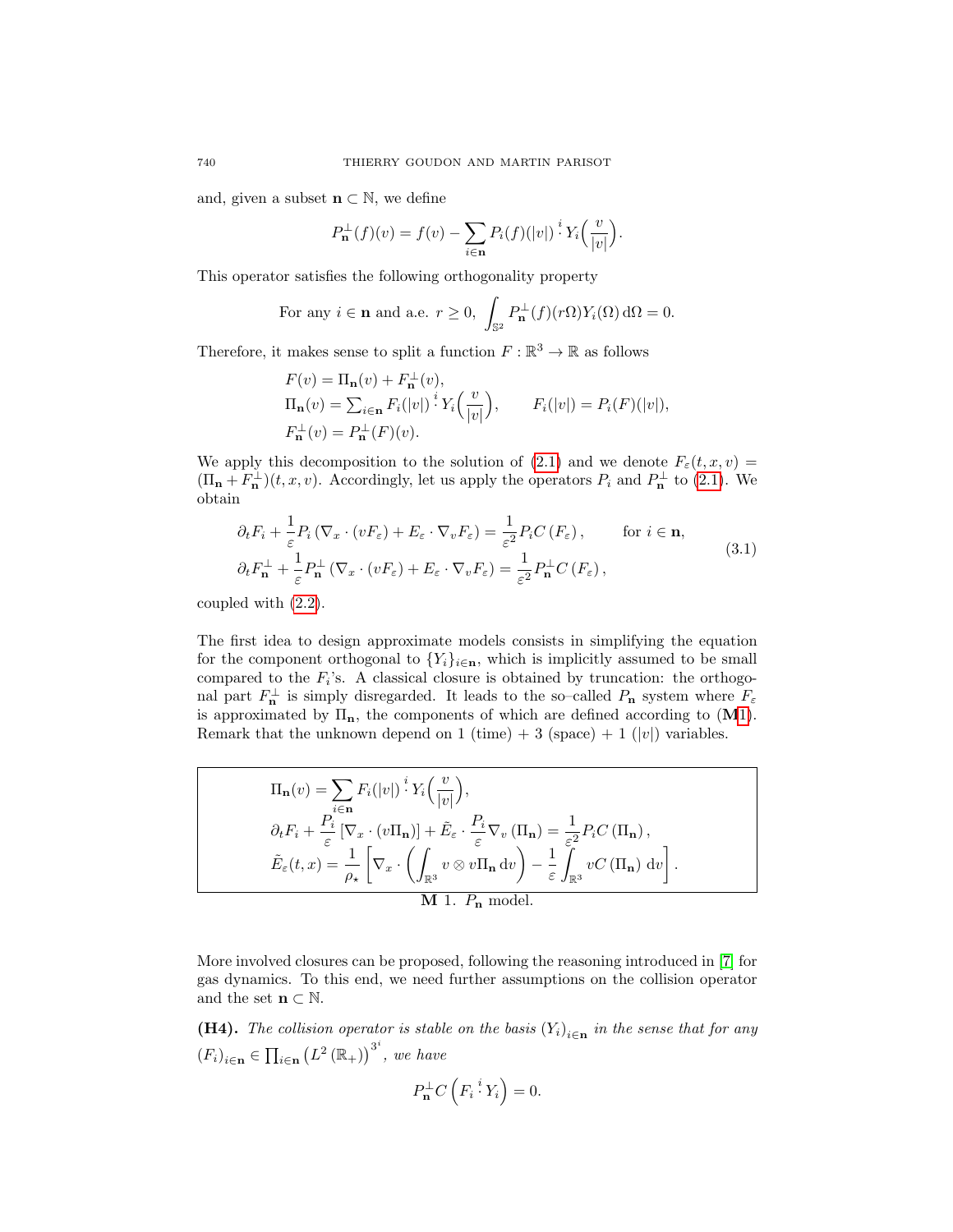<span id="page-6-1"></span>**(H5).** The range of the basis  $(Y_i)_{i \in \mathbf{n}}$  by the collision operator is orthogonal to  $Y_1$ : for any  $(F_i)_{i \in \mathbf{n}} \in \prod_{i \in \mathbf{n}} (L^2(\mathbb{R}_+))^{3^i}$  we have

$$
P_1C\left(F_i\stackrel{i}{\cdot} Y_i\right)=0.
$$

These two hypothesis hold assuming that the collision operator is isotropic, in the following sense [\[5\]](#page-31-12).

(H6). The collisional operator is isotropic, which means that for any tensor–valued function T defined on  $\mathbb{S}^2$  and any  $f \in L^2(\mathbb{R}_+)$ , there exists  $\lambda : [0, \infty) \to \mathbb{R}$  such that

$$
C\left(f\left(|v|\right)T\left(\frac{v}{|v|}\right)\right)=\lambda\left(|v|\right)T\left(\frac{v}{|v|}\right).
$$

The derivation assumes that the solution  $F_{\varepsilon}$  of [\(2.1\)](#page-2-1) is mainly described by the projected part  $\Pi_{\mathbf{n}}$  while the remainder  $F_{\mathbf{n}}^{\perp}$  is supposed to be of order  $\varepsilon$  compared to the leading term. Let us introduce the linearized operator

$$
L_f(g) = \frac{\mathrm{d}}{\mathrm{d}s}C(f + sg)\Big|_{s=0}.
$$

Then we simplify [\(3.1\)](#page-5-1) by getting rid of the low order terms and linearizing the collision term. We are thus led to the so–called  $D_n$  model where  $F_\varepsilon$  is approached by  $\tilde{F}_{\varepsilon} = \Pi_{\mathbf{n}} + \varepsilon F_{\mathbf{n}}^{\perp}$ , solutions of the system in  $(\mathbf{M} 2)$  $(\mathbf{M} 2)$ .

$$
\partial_t F_i + \frac{P_i}{\varepsilon} \left[ \nabla_x \cdot \left( v \left( \Pi_{\mathbf{n}} + \varepsilon F_{\mathbf{n}}^{\perp} \right) \right) + \tilde{E}_{\varepsilon} \cdot \nabla_v \left( \Pi_{\mathbf{n}} + \varepsilon F_{\mathbf{n}}^{\perp} \right) \right] = \frac{P_i}{\varepsilon^2} C(\Pi_{\mathbf{n}} + \varepsilon F_{\mathbf{n}}^{\perp}),
$$
\n
$$
P_{\mathbf{n}}^{\perp} \left[ \nabla_x \cdot \left( v \Pi_{\mathbf{n}} \right) + \tilde{E}_0 \cdot \nabla_v \Pi_{\mathbf{n}} \right] = P_{\mathbf{n}}^{\perp} L_{\Pi_{\mathbf{n}}} F_{\mathbf{n}}^{\perp} = P_{\mathbf{n}}^{\perp} L_{\Pi_{\mathbf{n}}} P_{\mathbf{n}}^{\perp} F_{\mathbf{n}}^{\perp},
$$
\n
$$
\tilde{E}_{\varepsilon}(t, x) = \frac{1}{\rho_{\star}} \left[ \nabla_x \cdot \left( \int_{\mathbb{R}^3} v \otimes v \left( \Pi_{\mathbf{n}} + \varepsilon F_{\mathbf{n}}^{\perp} \right) dv \right) - \frac{1}{\varepsilon} \int_{\mathbb{R}^3} v C \left( \Pi_{\mathbf{n}} + \varepsilon F_{\mathbf{n}}^{\perp} \right) dv \right],
$$
\n
$$
\tilde{E}_0(t, x) = \frac{1}{\rho_{\star}} \left[ \nabla_x \cdot \left( \int_{\mathbb{R}^3} v \otimes v \Pi_{\mathbf{n}} dv \right) - \int_{\mathbb{R}^3} v L_{\Pi_{\mathbf{n}}} \left( F_{\mathbf{n}}^{\perp} \right) dv \right].
$$
\nM 2.  $D_{\mathbf{n}}$  model.

Note that we have used the linearized operator only when approximating the equation for  $F_{\mathbf{n}}^{\perp}$  in [\(3.1\)](#page-5-1). Hypothesis [\(H4\)](#page-5-2) and [\(H5\)](#page-6-1) is used to get rid of  $\mathcal{O}(\varepsilon)$  terms in the definition of the electric field. Note also that the equation for  $F_{\mathbf{n}}^{\perp}$  can be recast as

<span id="page-6-0"></span>
$$
P_{\mathbf{n}}^{\perp} \left[ L_{\Pi_{\mathbf{n}}} F_{\mathbf{n}}^{\perp} + \frac{\nabla_{v} \Pi_{\mathbf{n}}}{\rho_{\star}} \int_{\mathbb{R}^{3}} w L_{\Pi_{\mathbf{n}}} F_{\mathbf{n}}^{\perp}(w) dw \right]
$$
  
=  $P_{\mathbf{n}}^{\perp} \left[ \nabla_{x} \cdot (v \Pi_{\mathbf{n}}) - \frac{1}{\rho_{\star}} \nabla_{x} \cdot \left( \int_{\mathbb{R}^{3}} v \otimes v (\Pi_{\mathbf{n}}) dv \right) \right]$ 

by taking into account the expression of  $\tilde{E}_0$ .

We can expect that such a model is simpler to solve numerically than the original kinetic equation. In particular, the leading unknowns  $F_i$  only depend on  $t, x$  and |v|, while the determination of the corrector  $F_{\mathbf{n}}^{\perp}$  relies on the inversion of the linear operator  $P_{\mathbf{n}}^{\perp} L_{\Pi_{\mathbf{n}}} P_{\mathbf{n}}^{\perp}$ . This operator inherits the usual Fredholm properties satisfied by the linearized operator  $L_{\Pi_n}$ , and in some circumstances it can be explicitely inverted. However, the number of unknowns grows exponentially with the number of elements in the set  $n$ , which restricts the applicability of this approach to the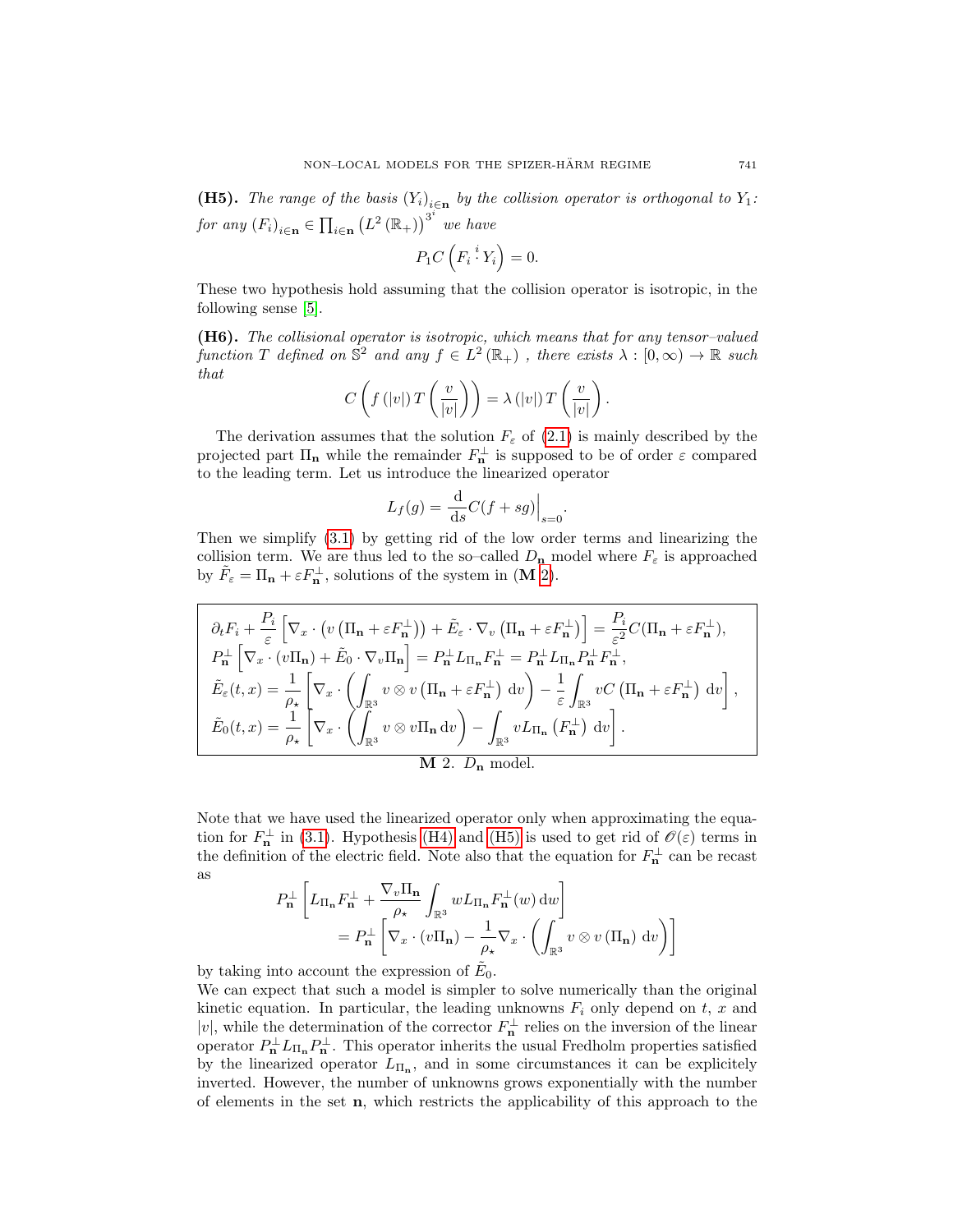few first elements. Furthermore, the cost of 3 dimensional simulations will remain quite high, and finally, it is not clear that the  $P_n$  and  $D_n$  closures preserve the non negativity of the corresponding approximate particles distribution function  $\ddot{F}$ . Nevertheless, we bear in mind the spherical harmonic decomposition to derive further approximate models.

<span id="page-7-0"></span>4. Derivation of hydrodynamic models based on micro-macro decomposition. As said in the Introduction, we wish to derive hydrodynamic models, intended to describe intermediate regimes, for small but non zero  $\varepsilon$ . According to [\(2.5\)](#page-3-1), the leading term is a Maxwellian, and we can start by expanding

$$
F_{\varepsilon}(t,x,v) = M_{\rho_{\star},\theta_{\varepsilon}(t,x)}(v) + \varepsilon f_{\varepsilon}(t,x,v), \qquad \int_{\mathbb{R}^3} (1,v,|v|^2) f_{\varepsilon} dv = 0
$$

in the spirit of the Chapman-Enskog procedure. Here and below we denote

$$
M_{\rho,\theta}(v)=\frac{\rho}{\left(2\pi\theta\right)^{3/2}}\exp\Big(-\frac{|v|^2}{2\theta}\Big).
$$

By writing a relevant closure equation for the fluctuation  $f_{\varepsilon}$ , we will obtain an evolution equation for the approximate temperature that we denote in the sequel  $\theta$ . Indeed, we rewrite [\(2.1\)](#page-2-1) as follows

$$
\partial_t f_{\varepsilon} + \frac{1}{\varepsilon} v \cdot \nabla_x f_{\varepsilon} + \frac{1}{\varepsilon} E_{\varepsilon} \cdot \nabla_v f_{\varepsilon} + \frac{1}{\varepsilon} \Big( \partial_t + \frac{1}{\varepsilon} v \cdot \nabla_x + \frac{1}{\varepsilon} E_{\varepsilon} \cdot \nabla_v \Big) M_{\rho_{\star}, \theta_{\varepsilon}} = \frac{1}{\varepsilon^3} C(M_{\rho_{\star}, \theta_{\varepsilon}} + \varepsilon f_{\varepsilon}).
$$

We can expand the right hand side, taking into account  $C(M_{\rho_\star,\theta_\varepsilon}) = 0$ ; the leading term is

$$
\frac{1}{\varepsilon^2} L_{M_{\rho_\star,\theta_\varepsilon}} f_\varepsilon.
$$

We remind that integration of the equation yields, see [\(2.4\)](#page-3-2)

$$
3\rho_{\star}\partial_t\theta_{\varepsilon} + 2\nabla_x \cdot \int_{\mathbb{R}^3} v \frac{|v|^2}{2} f_{\varepsilon} dv = 3\rho_{\star}\partial_t\theta_{\varepsilon} + 2\nabla_x \cdot Q_{\varepsilon} = 0.
$$

We can now reproduce the manipulations of the previous section to obtain approximate equations for the fluctuation  $f_{\varepsilon}$ . Following the reasoning of the previous section we set  $f_{\varepsilon}(t, x, v) = (\pi_{\mathbf{n}} + \varepsilon f_{\mathbf{n}}^{\perp})(t, x, v)$  with

$$
\pi_{\mathbf{n}}(t, x, v) = \sum_{i \in \mathbf{n}} f_i(t, x, |v|) \, \stackrel{i}{:} Y_i\left(\frac{v}{|v|}\right), \qquad f_i(t, x, |v|) = P_i\left(f_{\varepsilon}(t, x, \cdot)\right)(|v|),
$$
  

$$
f_{\mathbf{n}}^{\perp}(t, x, v) = P_{\mathbf{n}}^{\perp}\left(f_{\varepsilon}(t, x, \cdot)\right)(v).
$$

We remind that the leading part of the particle distribution function is the Maxwellian  $M_{\rho_\star,\theta_\varepsilon(t,x)}$ . Therefore, reproducing the manipulations of the previous Section, we are led to

$$
P_{\mathbf{n}}^{\perp} \left( \nabla_x (v(M_{\rho_\star,\theta_\varepsilon(t,x)} + \varepsilon \pi_{\mathbf{n}}) + \tilde{E}_0 \cdot \nabla_v (M_{\rho_\star,\theta_\varepsilon(t,x)} + \varepsilon \pi_{\mathbf{n}}) \right) = \varepsilon P_{\mathbf{n}}^{\perp} L_{M_{\rho_\star,\theta_\varepsilon}} P_{\mathbf{n}}^{\perp} f_{\mathbf{n}}^{\perp}
$$

which is the analog of the second equation in (M [2\)](#page-6-0), with  $\Pi_{\mathbf{n}} = M_{\rho_{\star},\theta_{\varepsilon}(t,x)} + \varepsilon \pi_{\mathbf{n}}$ . To obtain a balanced expression, we get rid of the singular term; it imposes  $P_{\mathbf{n}}^{\perp}(v \cdot$  $\nabla_x + E \cdot \nabla_v M_{\rho_\star, \theta} = 0$ . Since  $(v \cdot \nabla_x + E \cdot \nabla_v) M_{\rho_\star, \theta}$  is proportional to  $Y_1$  it leads to suppose

<span id="page-7-1"></span>
$$
1 \in \mathbf{n}.\tag{4.1}
$$

It is consistent with the fact that one seeks an approximation of the heat flux  $Q_{\varepsilon} = \int_{\mathbb{R}^3} v|v|^2 f_{\varepsilon} dv$  where  $v|v|^2$  is proportional to  $Y_1$ , hence the integral involves  $f_1$ .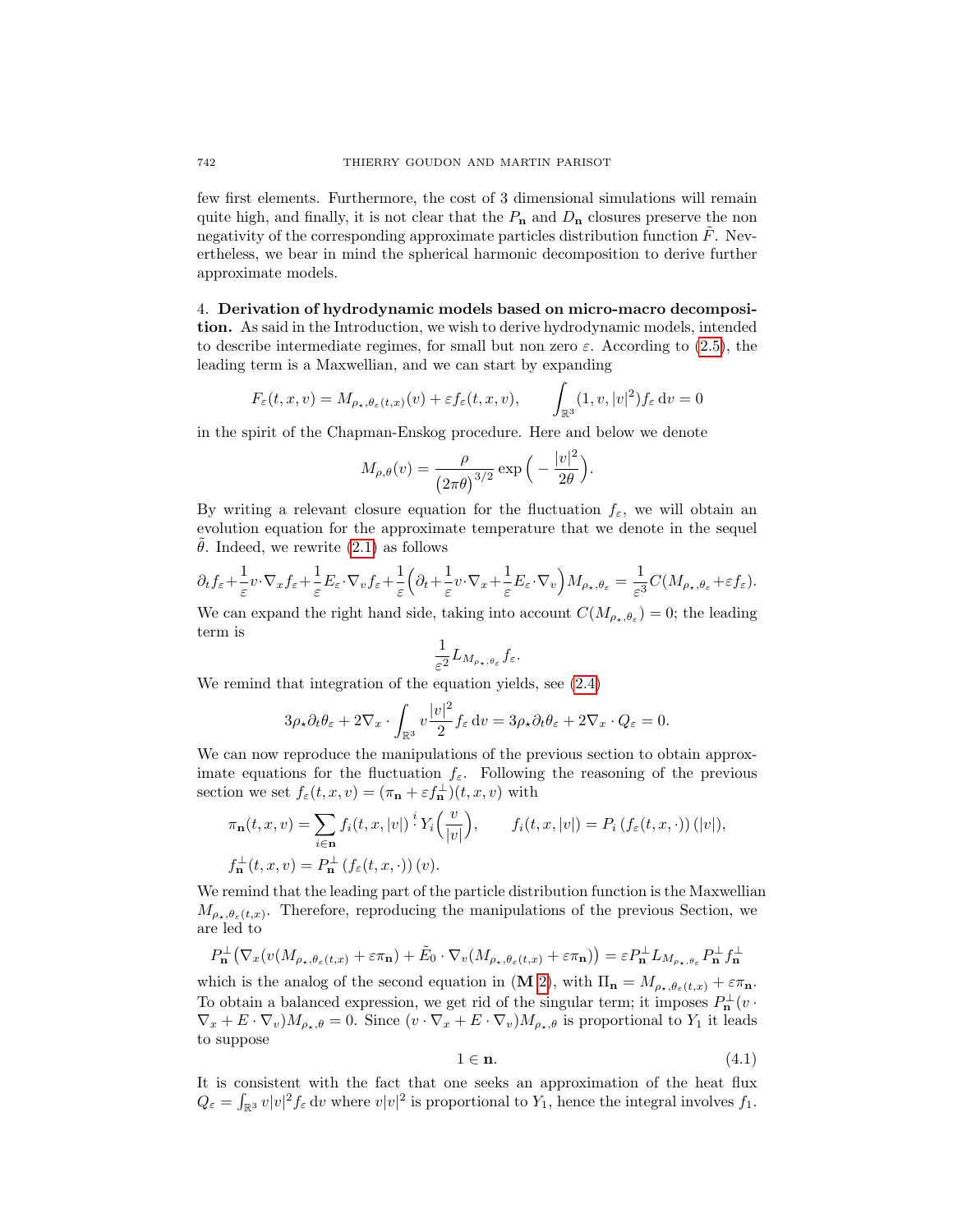In addition we shall use analog of hypothesis [\(H4\)](#page-5-2) for the linearized operator. We suppose that

<span id="page-8-0"></span>**(H7).** The linearized operator is stable on the basis  $(Y_i)_{i \in \mathbf{n}}$ : for any  $(f_i)_{i \in \mathbf{n}}$  $\prod_{i\in\mathbf{n}}(L^2(\mathbb{R}_+))^{3^i}$  we have

$$
P_{\mathbf{n}}^{\perp} L_{M_{\rho,\theta}}\left(f_i\stackrel{i}{\cdot} Y_i\right) = 0.
$$

As for [\(H4\)](#page-5-2) and [\(H5\),](#page-6-1) these hypothesis are fulfilled when assuming the following more classical property, see [\[5\]](#page-31-12).

<span id="page-8-2"></span>(H8). The linearized operator is isotropic in the sense that for any tensor–valued function T defined on  $\mathbb{S}^2$  and any  $f \in L^2(\mathbb{R}_+),$  there exists  $\lambda : [0, \infty) \to \mathbb{R}$  such that

$$
L_{M_{\rho,\theta}}\left(f\left(|v|\right)T\left(\frac{v}{|v|}\right)\right)=\lambda\left(|v|\right)T\left(\frac{v}{|v|}\right).
$$

Remark 4.1. This property is fulfilled by many relevant operators:

- BGK operator,
- Fokker-Planck operator in the approximation where we neglect particles with small velocity, see e.g. [\[17\]](#page-31-13),
- Boltzmann operator, see e. g. [\[5,](#page-31-12) Annexe I.9, pp.95–103].

We construct an approximation of  $F_{\varepsilon}$  having the form  $\tilde{F}_{\varepsilon} = M_{\rho_{\star}, \tilde{\theta}} + \varepsilon \pi_{\mathbf{n}} + \varepsilon^2 f_{\mathbf{n}}^{\perp}$ . Owing to [\(4.1\)](#page-7-1) and [\(H7\),](#page-8-0) we can define the  $D_n$  approximation for the fluctuation. We are thus led to the model summarized in  $(M 3)$  $(M 3)$  where the unknowns are  $\hat{\theta}(t, x)$ ,  ${f_i(t, x, r), i \in \mathbf{n}, f_{\mathbf{n}}^{\perp}(t, x, v), \tilde{E}(t, x).}$ 

$$
\begin{aligned} \tilde{F}_\varepsilon&=M_{\rho_\star,\tilde{\theta}}+\varepsilon\pi_\mathbf{n}+\varepsilon^2f_\mathbf{n}^\perp,\\ 3\rho_\star\partial_t\tilde{\theta}+2\nabla_x\cdot\int_{\mathbb{R}^3}v\frac{|v|^2}{2}(\pi_\mathbf{n}+\varepsilon f_\mathbf{n}^\perp)\,\mathrm{d}v=0,\\ \partial_t f_i&+\frac{P_i}{\varepsilon}(\partial_t M_{\rho_\star,\tilde{\theta}})+\frac{P_i}{\varepsilon^2}\left(v\cdot\nabla_x\tilde{F}_\varepsilon+\tilde{E}_\varepsilon\cdot\nabla_v\tilde{F}_\varepsilon\right)=\frac{P_i}{\varepsilon^3}C\left(\tilde{F}_\varepsilon\right),\\ P_\mathbf{n}^\perp L_{M_{\rho_\star,\tilde{\theta}}}P_\mathbf{n}^\perp f_\mathbf{n}^\perp&=P_\mathbf{n}^\perp\left[\partial_t M_{\rho_\star,\tilde{\theta}}+v\cdot\nabla_x\pi_\mathbf{n}+\tilde{E}_0\cdot\nabla_v\pi_\mathbf{n}-D^2C(M_{\rho_\star,\tilde{\theta}})(\pi_\mathbf{n},\pi_\mathbf{n})\right]\\ \tilde{E}_\varepsilon(t,x)&=\frac{1}{\rho_\star}\left[\nabla_x\cdot\left(\int_{\mathbb{R}^3}v\otimes v\tilde{F}_\varepsilon\,\mathrm{d}v\right)-\frac{1}{\varepsilon}\int_{\mathbb{R}^3}vC(\tilde{F}_\varepsilon)\,\mathrm{d}v\right],\\ \tilde{E}_0(t,x)&=\frac{1}{\rho_\star}\left[\nabla_x\cdot\left(\int_{\mathbb{R}^3}v\otimes vM_{\rho_\star,\tilde{\theta}}\,\mathrm{d}v\right)-\int_{\mathbb{R}^3}vL_{M_{\rho_\star,\tilde{\theta}}}(\pi_\mathbf{n})\,\mathrm{d}v\right] \end{aligned}
$$

<span id="page-8-1"></span> $M$  3.  $D_n$  model for fluctuations.

We point out that the heat flux depends only on  $f_1$  (which is of vectorial nature). Again,  $f_{\mathbf{n}}^{\perp}$  is simply determined by inverting the linear operator  $P_{\mathbf{n}}^{\perp}L_{M_{\rho_{\star},\tilde{\theta}}}P_{\mathbf{n}}^{\perp}$ , but the right hand side of this equation involves a term quadratic with respect to  $\pi_{\bf n}$ through the second derivative of the collision operator.

4.1. Intermediate hydro-kinetic models. In this Section we take advantage of the fact that the heat flux involves the component  $f_1$  of the spherical harmonic expansion only. Therefore, we wish to derive a relevant approximation of  $f_1$ . From now on we restrict to the simple case where we choose  $\mathbf{n} = \{1\}$ . For the sake of concreteness, we replace the collision operator by a BGK–like approximation

,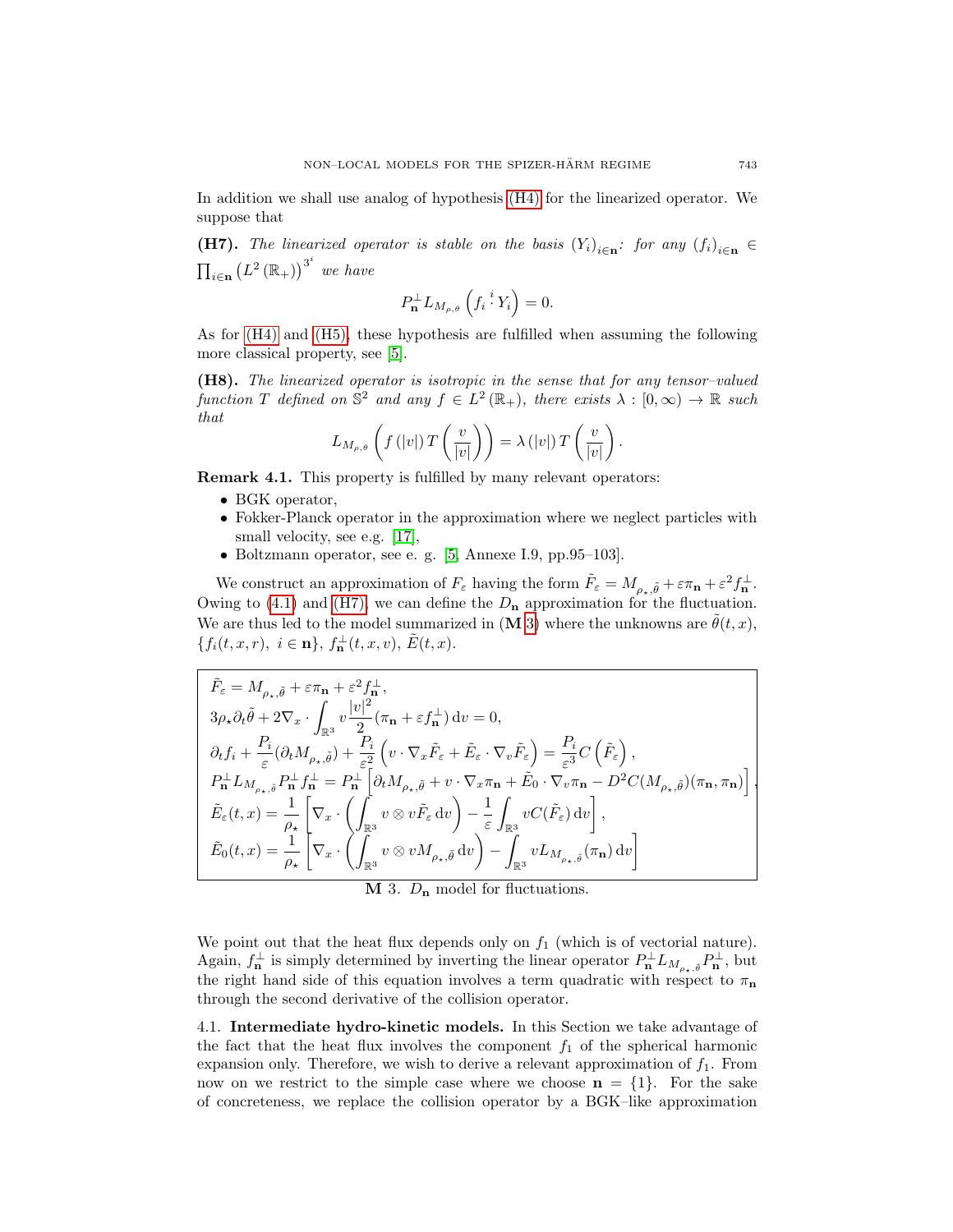defined as follows: for any  $F \in L^2(\mathbb{R}^3)$  expanded on the spherical harmonic basis  $F = \sum_{i \in \mathbb{N}} F_i \cdot Y_i$ , we set

<span id="page-9-0"></span>
$$
C(F) = \frac{M_{\rho_{\star}, \tilde{\theta}}}{\tau_0} - \sum_{i \in \mathbb{N}} \frac{F_i^{\ i} Y_i}{\tau_i},\tag{4.2}
$$

with  $\tau_i(\rho_\star, \tilde{\theta}, |v|) \in \mathbb{R}$ , the relaxation time associated to  $Y_i$ . From now on we work with this operator, which can be seen as a reasonable approximation of more realistic collision operators. In particular, it satisfies [\(H8\).](#page-8-2) In addition, the second derivative satisfies this property too, so its contribution in  $(M 3)$  $(M 3)$  vanishes. Let us remark that the following identities hold:

$$
\nabla_x \cdot \left( v \left( f_1(|v|) \cdot Y_1(v/|v|) \right) \right)
$$
\n
$$
= \sum_{i,j} r \partial_{x_i} \left( f_1 \right)_j (r) \Omega_i \Omega_j
$$
\n
$$
= \frac{r}{3} \nabla_x \cdot f_1(r) Y_0(\Omega) + r \nabla_x f_1(r) : Y_2(\Omega),
$$
\n
$$
\nabla_v \cdot \left( \tilde{E}_{\varepsilon} f_1(|v|) \cdot Y_1(v/|v|) \right)
$$
\n
$$
= \sum_{i,j} \left( \Omega_i \Omega_j \partial_r (f_1)_j (r) \tilde{E}_i + [\delta_{ij} - \Omega_i \Omega_j] \left( \frac{(f_1)_j (r)}{r} \tilde{E}_i \right) \right)
$$
\n
$$
= \left( \frac{\partial_r f_1(r) \cdot \tilde{E}_{\varepsilon}}{3} + \frac{2f_1(r) \cdot \tilde{E}_{\varepsilon}}{3r} \right) Y_0(\Omega)
$$
\n
$$
+ \left( \partial_r f_1(r) \otimes \tilde{E}_{\varepsilon} - \frac{f_1(r) \otimes \tilde{E}_{\varepsilon}}{r} \right) : Y_2(\Omega),
$$

with  $v = r\Omega$ ,  $r = |v|$  and  $\Omega = v/|v|$ . Therefore, the equation for  $f_1$  casts as

<span id="page-9-2"></span>
$$
\partial_t f_1 + P_1 \left( \nabla_x \cdot \left( v f_{\{1\}}^\perp \right) + \tilde{E}_\varepsilon \cdot \nabla_v f_{\{1\}}^\perp \right) + \frac{r}{\varepsilon^2} \left( \nabla_x \tilde{M} - \frac{\tilde{M}}{\tilde{\theta}} \tilde{E}_\varepsilon \right) = -\frac{f_1}{\varepsilon^2 \tau_1} . \tag{4.3}
$$

On the same token, the equation for  $f_{\{1\}}^{\perp}$  reads

$$
P_{\{1\}}^{\perp} L_{M_{\rho_{\star},\tilde{\theta}}} \left( f_{\{1\}}^{\perp} \right) = \left( \partial_t M_{\rho_{\star},\tilde{\theta}} + \frac{\partial_r f_1 \cdot \tilde{E}_0}{3} + \frac{2f_1 \cdot \tilde{E}_0}{3r} + \frac{r}{3} \nabla_x \cdot f_1 \right) Y_0
$$
  
+ 
$$
\left( \partial_r f_1 \otimes \tilde{E}_0 - \frac{f_1 \otimes \tilde{E}_0}{r} + r \nabla_x f_1 \right) : Y_2
$$
 (4.4)

where the right hand side has only components on  $Y_0$  and  $Y_2$ . Of course, the time derivative of  $M_{\rho_{\star},\tilde{\theta}}$  can be computed by using the equation for  $\tilde{\theta}$ . Using [\(4.2\)](#page-9-0), we arrive at

<span id="page-9-1"></span>
$$
f_{\{1\}}^{\perp}(t, x, v) = \tilde{f}_0(t, x, r)Y_0(\Omega) + \tilde{f}_2(t, x, r) : Y_2(\Omega),
$$
  
\n
$$
\tilde{f}_0 = -\tau_0 \left(\frac{r}{3}\nabla_x \cdot f_1 + \frac{\tilde{E}_0}{3} \cdot \left(\partial_r f_1 + \frac{2f_1}{r}\right) - \frac{4\pi}{9\rho_\star} \left(\frac{r^2}{2\tilde{\theta}} - \frac{3}{2}\right) \frac{M_{\rho_\star,\tilde{\theta}}}{\tilde{\theta}} \nabla_x \cdot \int_0^\infty r^5 f_1 dr\right)
$$
\n
$$
\tilde{f}_2 = -\tau_2 \left(r\nabla_x f_1 + \tilde{E}_0 \otimes \left(\partial_r f_1 - \frac{f_1}{r}\right)\right)
$$
\n(4.5)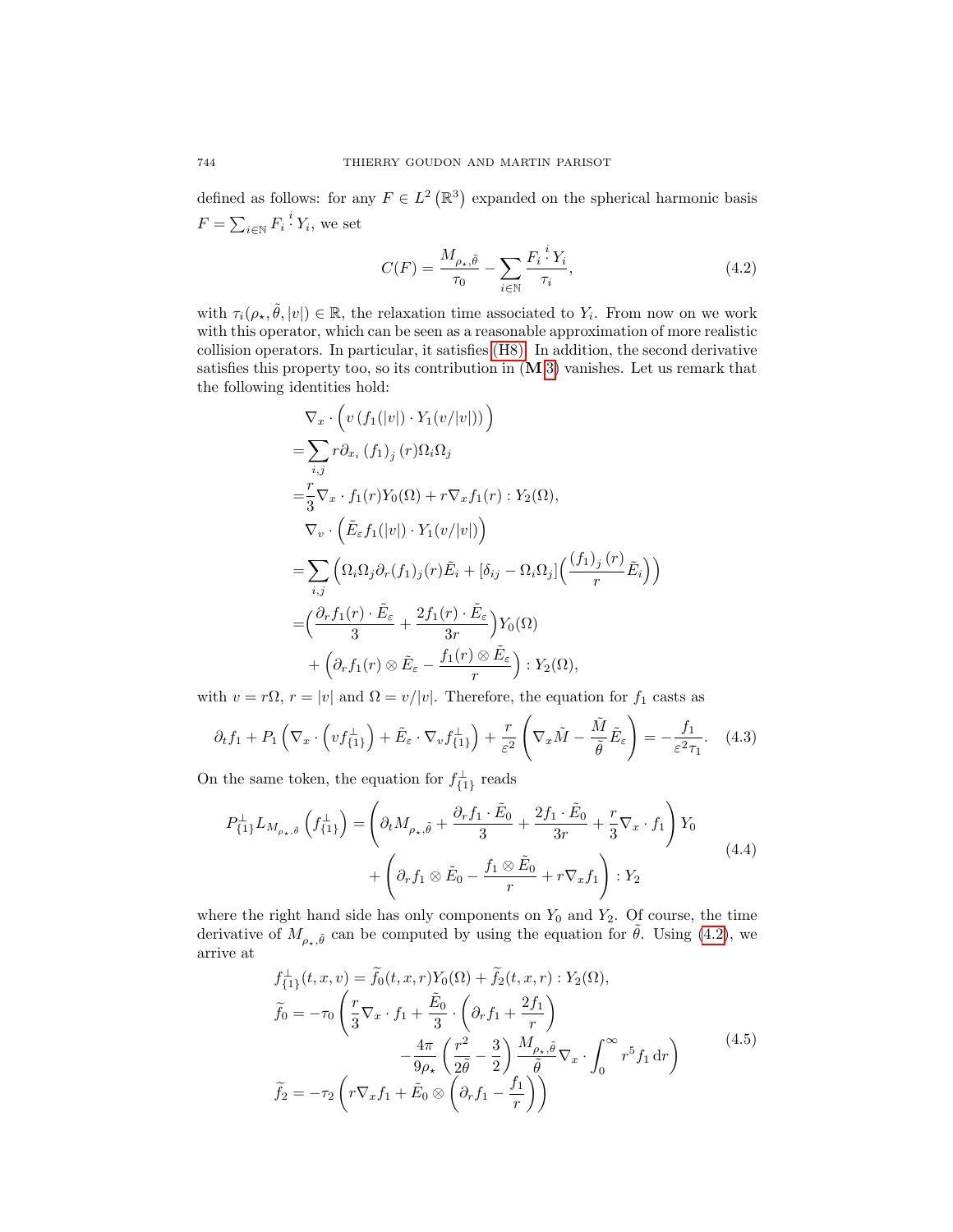We can summarize the model we have derived so far: the approximate particle distribution function reads  $\tilde{F}_{\varepsilon} = M_{\rho_{\star}, \tilde{\theta}} + \varepsilon f_1 \cdot Y_1 + \varepsilon^2 \left( \tilde{f}_0 Y_0 + \tilde{f}_2 : Y_2 \right)$  where the unknowns are governed by the equations in  $(M 4)$  $(M 4)$ . (Here  $\frac{3}{4}$  is the 3-contracted

$$
3\rho_{\star}\partial_{t}\tilde{\theta} = -\frac{4\pi}{3}\nabla_{x} \cdot \int_{0}^{\infty} r^{5}f_{1} dr,
$$
  
\n
$$
\partial_{t}f_{1} + \frac{f_{1}}{\varepsilon^{2}\tau_{1}} = -r\nabla_{x}\tilde{f}_{0} - \partial_{r}\tilde{f}_{0}\tilde{E}_{0} - 2\tilde{f}_{2} \cdot \tilde{E}_{0} - \frac{r}{\varepsilon^{2}}\left(\nabla_{x}M_{\rho_{\star},\tilde{\theta}} - \frac{M_{\rho_{\star},\tilde{\theta}}}{\tilde{\theta}}\tilde{E}_{\varepsilon}\right)
$$
  
\n
$$
-\frac{3}{4\pi}\int_{\mathbb{S}^{2}} Y_{2} \otimes Y_{2} d\Omega \stackrel{3}{\cdot} \left(r\nabla_{x}\tilde{f}_{2} + \tilde{E}_{\varepsilon} \otimes \left(\partial_{r}\tilde{f}_{2} - \frac{2\tilde{f}_{2}}{r}\right)\right),
$$
  
\n
$$
\tilde{E}_{\varepsilon}(t,x) = \frac{1}{\rho_{\star}} \left[\frac{4\pi}{3}\nabla_{x}\int_{\mathbb{R}} r^{4}\left(M_{\rho_{\star},\tilde{\theta}} + \varepsilon^{2}\tilde{f}_{0}\right) dr + \varepsilon^{2}\int_{\mathbb{S}^{2}} Y_{2} \otimes Y_{2} d\Omega \stackrel{3}{\cdot} \nabla_{x}\int_{\mathbb{R}} r^{4}\tilde{f}_{2} dr + \frac{4\pi}{3}\int_{\mathbb{R}} \frac{r^{3}f_{1}(t,x,r)}{\tau_{1}} dr\right],
$$
  
\n
$$
\tilde{E}_{0}(t,x) = \frac{1}{\rho_{\star}} \left[\frac{4\pi}{3}\nabla_{x}\int_{\mathbb{R}} r^{4}M_{\rho_{\star},\tilde{\theta}} dr + \frac{4\pi}{3}\int_{\mathbb{R}} \frac{r^{3}f_{1}(t,x,r)}{\tau_{1}} dr\right],
$$
  
\n
$$
\tilde{f}_{0} \text{ and } \tilde{f}_{2} \text{ defined by (4.5)}.
$$

<span id="page-10-0"></span> $\mathbf{M}$  4.  $D_1$  model for fluctuations.

product of a tensor a order 4 with a tensor of order 3.)

We still wish to derive simpler models, fully of hydrodynamic nature. Proceeding with a naive Chapman-Enskog expansion might lead to ill-posed problems. Nevertheless, we shall introduce a relevant expansion of the solution, which will lead to interesting generalization of the non-local models proposed in the physics literature. For the next step, it is convenient to introduce the change of variable  $r = \sqrt{2\xi\tilde{\theta}(t,x)}$ , and to define  $\frac{2\pi}{3}r^5f_1(t,x,r) dr = \mathcal{Q}(t,x,\xi) d\xi$ . In other words we set

<span id="page-10-1"></span>
$$
\mathcal{Q}(t,x,\xi) = \frac{16\pi}{3}\tilde{\theta}^3(t,x)\xi^2 f_1\Big(t,x,\sqrt{2\xi\tilde{\theta}(t,x)}\Big). \tag{4.6}
$$

The new variable  $\xi$  can be interpreted as the ratio between the kinetic energy of the particle  $\frac{1}{2}r^2$  and the thermal energy  $\tilde{\theta}$ . Consequently, for the heat flux we have

$$
\tilde{Q}(t,x) = \frac{2\pi}{3} \int_0^\infty r^5 f_1(t,x,r) dr = \int_0^\infty Q(t,x,\xi) d\xi
$$

while the current constraint becomes

$$
0 = \int_{\mathbb{R}^3} v f_1(t, x, |v|) \cdot Y_1(v/|v|) dv = \frac{4\pi}{3} \int_0^\infty r^3 f_1(t, x, r) dr
$$
  
= 
$$
\frac{1}{\tilde{\theta}(t, x)} \int_0^\infty \frac{\mathcal{Q}(t, x, \xi)}{\xi} d\xi.
$$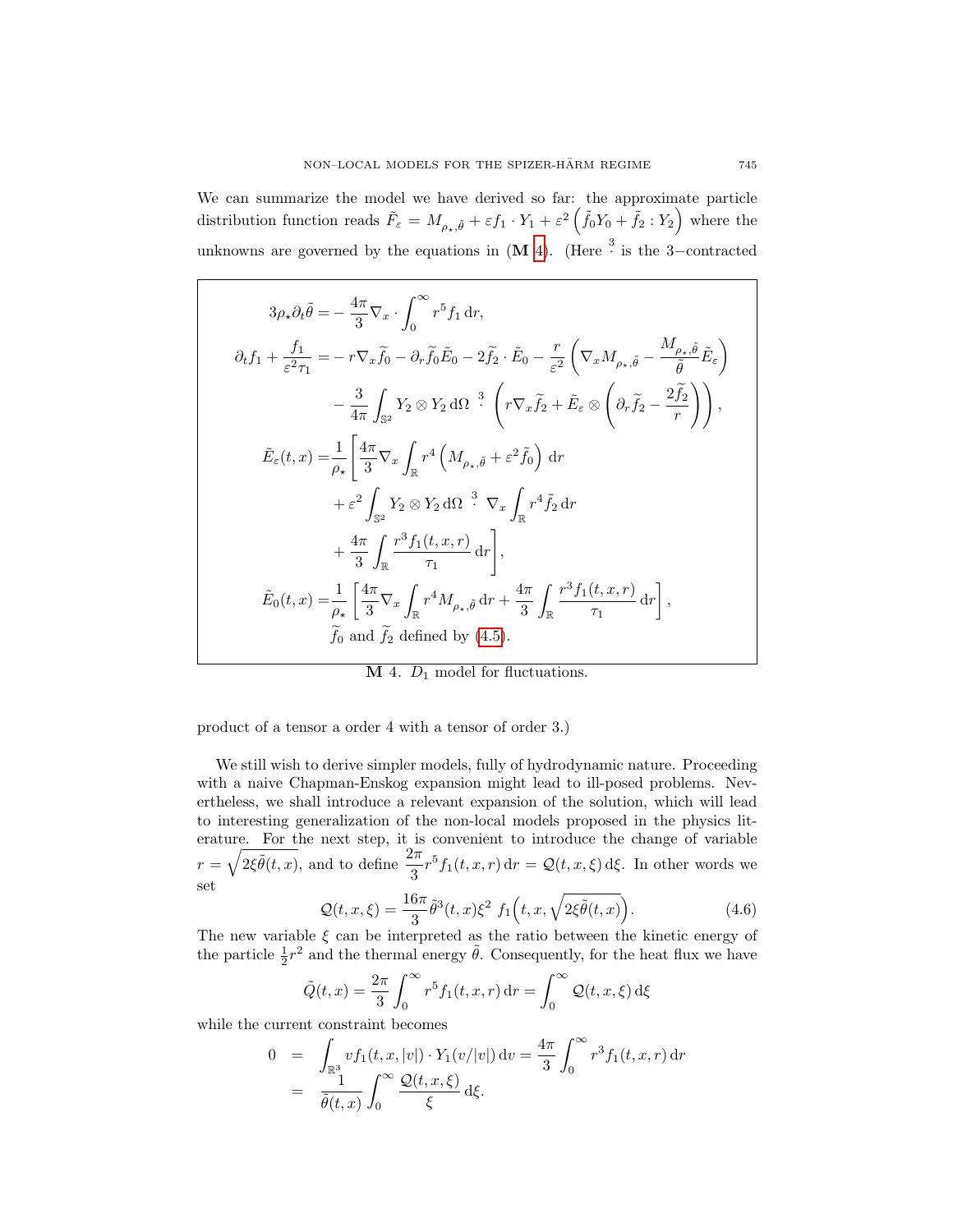Let us now check the consistency of the model (M [4\)](#page-10-0). We expand the field  $\tilde{E}_{\varepsilon}$  as follows:

$$
\tilde{E}_{\varepsilon}=E_0+\varepsilon E_1+\varepsilon^2\tilde{\mathscr{E}}.
$$

Identifying the leading order terms in the equation for the deviation  $f_1$  leads to

<span id="page-11-0"></span>
$$
f_1 \simeq f_{1,0} = -r\tau_1 \left( \nabla_x M_{\rho_\star, \tilde{\theta}} - \frac{M_{\rho_\star, \tilde{\theta}}}{\tilde{\theta}} E_0 \right)
$$
  
= 
$$
-r\tau_1 M_{\rho_\star, \tilde{\theta}} \left( \frac{\nabla_x \rho_\star}{\rho_\star} + \left( \frac{v^2}{2\tilde{\theta}} - \frac{3}{2} \right) \frac{\nabla_x \tilde{\theta}}{\tilde{\theta}} - \frac{E_0}{\tilde{\theta}} \right).
$$
 (4.7)

Hence the quasi-neutrality constraint

$$
\int_0^\infty r^3 f_1^0(t, x, r) dr = 0
$$

yields

<span id="page-11-1"></span>
$$
E_0 = \tilde{\theta} \frac{\int_0^\infty r^4 \tau_1 e^{-r^2/(2\tilde{\theta})} \left( \nabla_x \ln \rho_\star + \left( \frac{r^2}{2\tilde{\theta}} - \frac{3}{2} \right) \nabla_x \ln \tilde{\theta} \right) dr}{\int_0^\infty r^4 \tau_1 e^{-r^2/(2\tilde{\theta})} dr}, \qquad (4.8)
$$

by integration of [\(4.7\)](#page-11-0). Continuing further the expansion and identifying terms arising with the same power with respect to  $\varepsilon$ , we get

$$
E_1=0
$$

and

$$
\tilde{\mathcal{E}} = \frac{1}{\varepsilon^2} \left( \frac{\nabla_x \left( \rho_\star \theta_\varepsilon \right)}{\rho_\star} - E_0 + \frac{4\pi}{3\rho_\star} \int_{\mathbb{R}_+} \frac{r^3}{\tau_1} f_1 \, dr \right) \n+ \frac{1}{\rho_\star} \left( \frac{4\pi}{3} \int_{\mathbb{R}_+} r^4 \nabla_x \tilde{f}_0 \, dr + \int_{\mathbb{S}^2} Y_2 \otimes Y_2 \, d\Omega \, d\Omega \, d\Omega \right)_{\mathbb{R}_+} r^4 \nabla_x \tilde{f}_2 \, dr \right).
$$
\n(4.9)

Coming back to the heat flux, we obtain at leading order

<span id="page-11-3"></span>
$$
\mathcal{Q}(t, x, \xi) \simeq \mathcal{Q}_0(t, x, \xi) = \frac{16\pi}{3} \tilde{\theta}^3(t, x) \xi^2 f_{1,0}(t, x, \sqrt{2\xi\tilde{\theta}(t, x)}) \n= -\frac{4\sqrt{2}}{3\sqrt{\pi}} \rho_\star \tilde{\theta}(t, x) \tau_1 e^{-\xi} \nabla_x \tilde{\theta}(t, x) \n\times \xi^{5/2} \left( \xi - \frac{3}{2} - \frac{\int_0^\infty \zeta^{3/2} \left( \zeta - \frac{3}{2} \right) \tau_1 e^{-\zeta} d\zeta}{\int_0^\infty \zeta^{3/2} \tau_1 e^{-\zeta} d\zeta} \right).
$$
\n(4.10)

We keep in mind in all these expressions that  $\tau_1$  depends on  $(\rho_*(x), \tilde{\theta}(t, x))$ ,  $\sqrt{2\xi\tilde{\theta}(t,x)}$ . If we stop the expansion at this order, we recover the classical Spitzer-Härm heat flux after integration with respect to the variable  $\xi$ :

<span id="page-11-2"></span>
$$
3\rho_{\star}\partial_{t}\theta = 2\nabla_{x} \cdot \int_{0}^{\infty} \mathcal{Q}_{0}(t,x,\xi) d\xi = \nabla_{x} \cdot (\kappa \theta^{5/2} \nabla_{x}\theta)
$$
(4.11)

with  $\kappa$  as in [\(2.5\)](#page-3-1). The model we wish to design now can be seen as a correction of this equation, depending on  $\varepsilon$ .

$$
3\rho_{\star}\partial_t\tilde{\theta} = 2\nabla_x \cdot \int_0^{\infty} (\mathcal{Q}_0 + \varepsilon \tilde{\mathcal{Q}})(t, x, \xi) d\xi = \nabla_x \cdot (\kappa \tilde{\theta}^{5/2} \nabla_x \tilde{\theta}) + 2\varepsilon \nabla_x \cdot \int_0^{\infty} \tilde{\mathcal{Q}}(t, x, \xi) d\xi
$$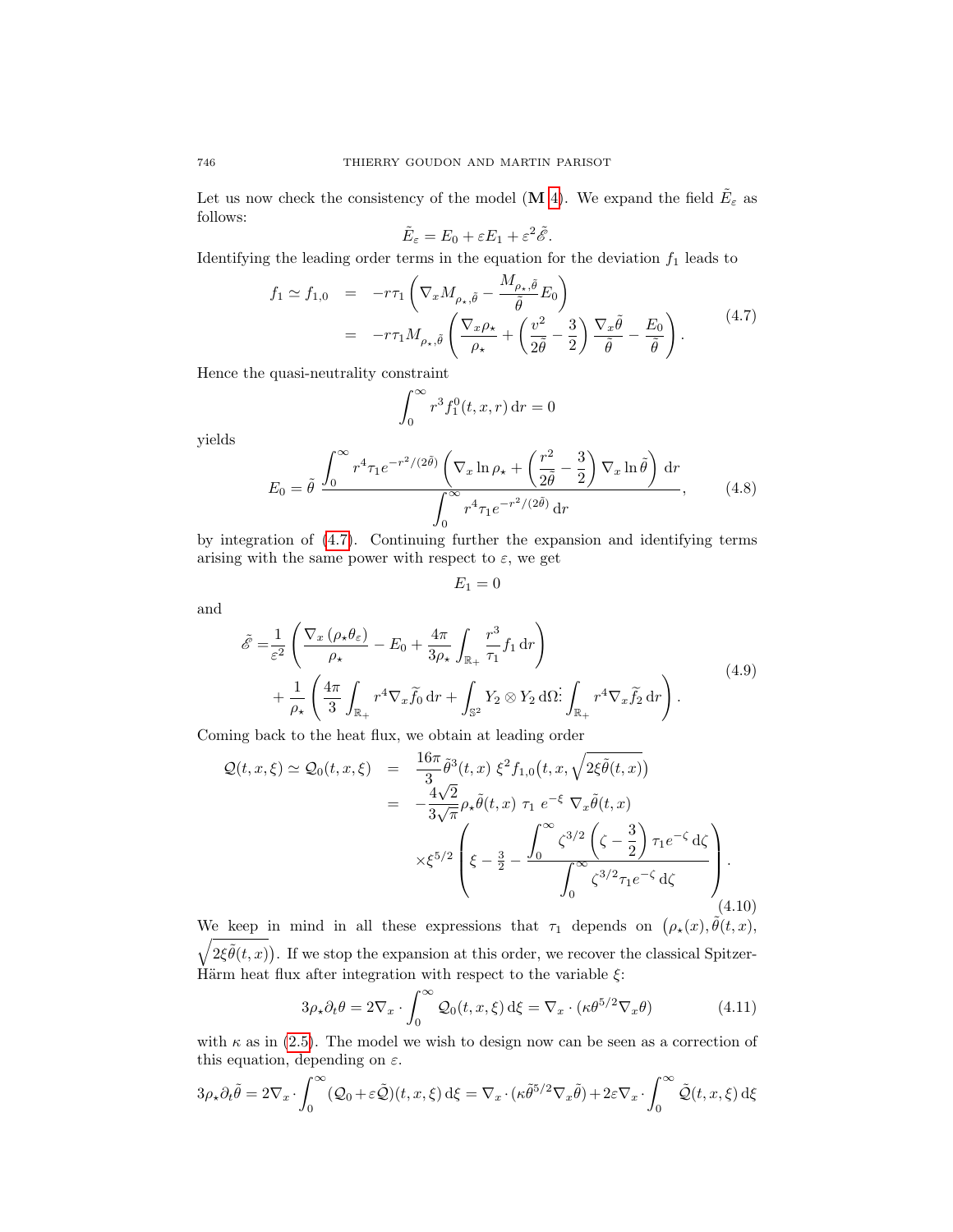where the corrective term, which formally appears at order  $\mathcal{O}(\varepsilon^2)$ , is obtained by taking into account the perturbation on the equation [\(4.3\)](#page-9-2).

Using the notation introduced above, we can go back to [\(4.3\)](#page-9-2), which, by using  $(4.6)$ , recasts as

<span id="page-12-1"></span>
$$
\partial_t \mathcal{Q} + \frac{\mathcal{Q}}{\varepsilon^2 \tau_1} - \mathcal{D}_x(\mathcal{Q}) + \mathcal{F}(\mathcal{Q}) - \frac{4\rho_\star \tilde{\theta}}{3\sqrt{\pi}} \xi^{5/2} e^{-\xi} \tilde{\mathcal{E}} = \frac{\mathcal{Q}_0}{\varepsilon^2 \tau_1},\tag{4.12}
$$

with  $\mathscr{D}_x$  the second order differential operator defined by

<span id="page-12-2"></span>
$$
\mathcal{D}_x(\mathcal{Q}) = \nabla_x \left[ \frac{2\tilde{\theta}}{3} \tau_0 \xi \nabla_x \cdot \mathcal{Q} - \frac{8\tilde{\theta}}{9\sqrt{\pi}} \tau_0 \xi^{5/2} \left( \xi - \frac{3}{2} \right) e^{-\xi} \nabla_x \cdot \int_0^\infty \mathcal{Q}(t, x, \zeta) d\zeta \right] + \nabla_x \cdot \left[ \frac{3\tilde{\theta}}{2\pi} \tau_2 \xi \int_{\mathbb{S}^2} Y_2 \otimes Y_2 d\Omega : \nabla_x \mathcal{Q} \right],
$$
\n(4.13)

(with : the 2-contracted product  $\frac{2}{3}$  between a tensor of order 4 and a matrix, as defined in Section [3\)](#page-4-0) and  $\mathscr T$  is a pseudo-differential operator with respect to the variable  $\xi$  and a first order differential operator with respect to the space variable

<span id="page-12-0"></span>
$$
\mathcal{F}(\mathcal{Q}) = \sum_{k=0}^{1} \sum_{j=1}^{3} \partial_{x_j}^k \int_0^\infty a_j^k(t, x, \xi, \zeta) \widehat{\mathcal{Q}}(t, x, \zeta) e^{i\xi\zeta} d\zeta
$$
 (4.14)

where  $\hat{Q}$  stands for the Fourier transform of  $Q$  and the kernels  $a_j^k$  depend on the field  $\tilde{E}_{\varepsilon}$  (the derivation of their expression is tedious and the detailed formula is unexciting).

This term in [\(4.14\)](#page-12-0) appears as a serious numerical bottleneck because its numerical approximation would require many discretization points of the energy variable, computations of integrals, and inversion of non–sparse matrices. Motivated by numerical purposes, the model we propose is now based on the following approximations:

- We replace  $\mathcal{T}(\mathcal{Q}) = \mathcal{T}(\mathcal{Q}_0 + \varepsilon \tilde{\mathcal{Q}})$  by  $\mathcal{T}(\mathcal{Q}_0)$ . (Note that we have already neglected some terms of order  $\mathcal{O}(\varepsilon)$  in equation [\(4.12\)](#page-12-1).) The advantage is that the dependence of  $\mathcal{T}(\mathcal{Q}_0)$  with respect to  $\xi$  is simple and explicit and  $\mathcal{T}(\mathcal{Q}_0)$  is only a first order differential operator with respect to the space variable, the coefficients of which can be evaluated by computing a couple of simple integrals.
- We account for this modification in the definition of the field that comes from the current constraint, bearing in mind [\(4.8\)](#page-11-1).

We are thus led to the set of equations collected in  $(M 5)$  $(M 5)$ .

The system  $(M 5)$  $(M 5)$  is still not purely hydrodynamic because it involves the energy variable  $\xi$ . The final step relies on energy-discretization.

4.2. Towards hydrodynamic models: Energy discretization. Since the hydrodynamic equation [\(4.11\)](#page-11-2) involves an integral over the energy variable, we are going to approximate the heat flux by using Gaussian quadrature. Proceeding that way, we shall obtain a system of coupled hydrodynamic equations. To this end we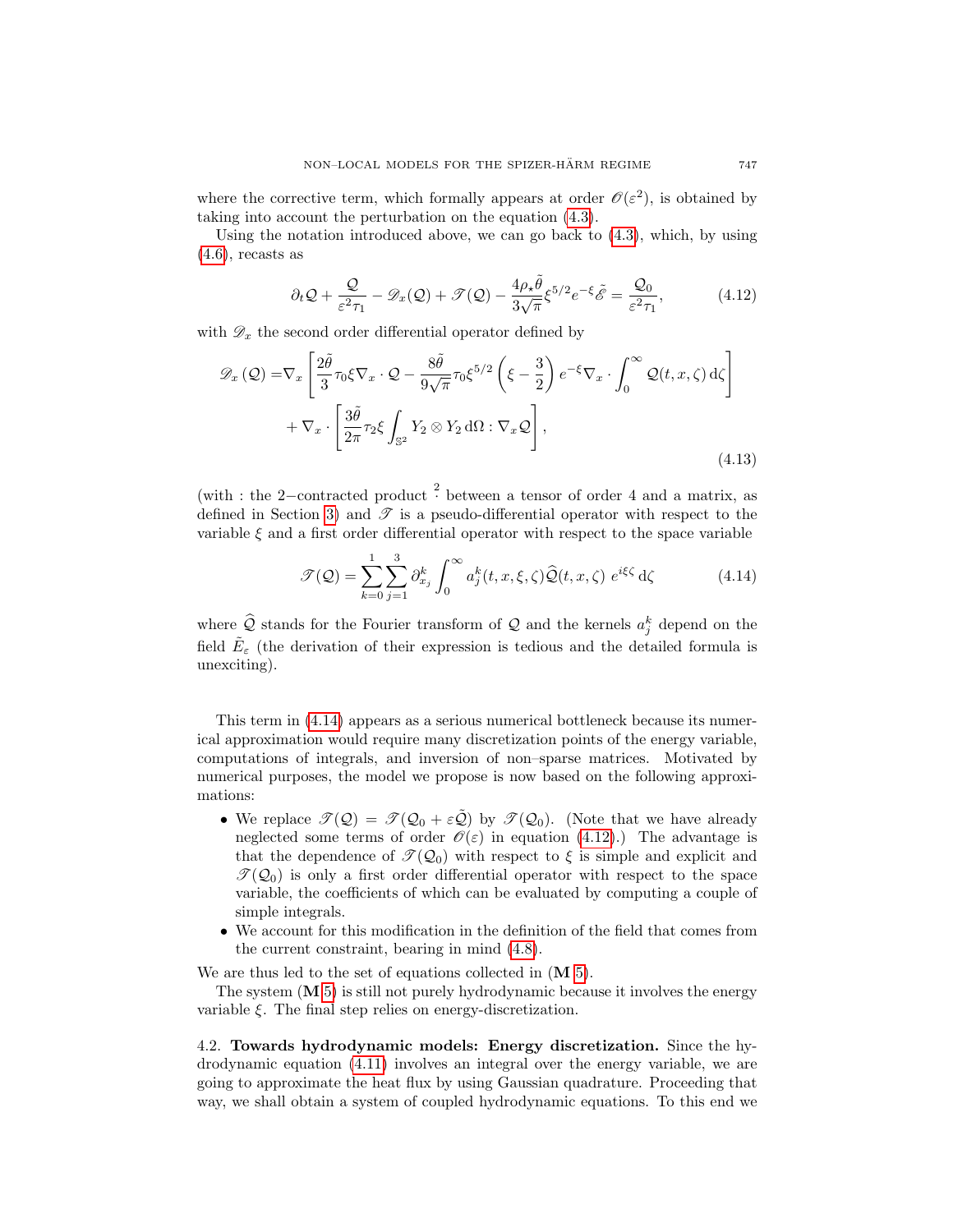$$
3\rho_{\star}\partial_{t}\tilde{\theta}+2\nabla_{x}\cdot\int_{0}^{\infty}\mathcal{Q}\,\mathrm{d}\xi=0,
$$
  

$$
\partial_{t}\mathcal{Q}+\frac{\mathcal{Q}}{\varepsilon^{2}\tau_{1}}-\mathscr{D}_{x}(\mathcal{Q})-\frac{4\rho_{\star}\tilde{\theta}}{3\sqrt{\pi}}\xi^{5/2}e^{-\xi}\tilde{\mathscr{E}}=\frac{\mathcal{Q}_{0}}{\varepsilon^{2}\tau_{1}}-\mathscr{T}(\mathcal{Q}_{0}),
$$
  

$$
\tilde{\mathscr{E}}=\frac{1}{\rho_{\star}\tilde{\theta}}\int_{0}^{\infty}\frac{1}{\xi}\left[\frac{\mathcal{Q}-\mathcal{Q}_{0}}{\varepsilon^{2}\tau_{1}}-\mathscr{D}_{x}(\mathcal{Q})+\mathscr{T}(\mathcal{Q}_{0})\right]\,\mathrm{d}\xi,
$$
  
with  $\mathcal{Q}_{0},\mathscr{D}_{x},\mathscr{T}$  given respectively by (4.10), (4.13) and (4.14).

<span id="page-13-0"></span> $M$  5. Approximate  $D_1$  model for fluctuations: formulation with the generalized heat flux.

consider  $g \in \mathbb{N} \setminus \{0\}$  and for any  $i \in \{1, ..., g\}, \alpha > -1$ , we define  $(\xi_1, ..., \xi_g)$  as to be the zeroes of the gth Laguerre generalized polynomials

$$
\mathcal{L}_g^{(\alpha)}(\xi) = \sum_{i=1}^g (-1)^i \binom{g+\alpha}{g-i} \frac{\xi^i}{i!}.
$$

We shall see below how the parameter  $\alpha$  can be chosen depending on the collision operator. Therefore, assuming enough regularity on the function  $\xi \mapsto \mathcal{Q}(\xi)$  we have the following Gaussian quadrature formula

$$
\int_0^\infty \mathcal{Q}(\xi) \,d\xi = \sum_{i=1}^g \omega_i \mathcal{Q}(\xi_i) + \frac{g! \Gamma(g + \alpha + 1)}{(2g)!} \partial_\xi^{2g} \left( \mathcal{Q}(\xi) \xi^{-\alpha} e^{\xi} \right)(c),
$$

with  $c \geq 0$  and weight  $\omega_i$  associated to the point  $\xi_i$  defined by

$$
\omega_i = \frac{\Gamma(g + \alpha)\xi_i}{g!(g + \alpha)\left(\mathcal{L}_{g-1}^{(\alpha)}(\xi_i)\right)^2} \xi_i^{-\alpha} e^{\xi_i}.
$$

Based on this formula we are going to use a discrete model where only evaluations of Q at the quadrature points appear, replacing  $\xi$ −integrals by the corresponding weighted sums. Implicitly, using such a discretization presumes the regularity of the solution  $\mathcal{Q}(t, x, \xi)$ . Considering regimes close to the Spitzer-Härm regime, where the dynamics is determined by a (non–linear) diffusion equation, such a regularity assumption might look reasonable (we also refer to the regularity analysis of solutions close to equilibrium [\[6\]](#page-31-14)). Furthermore, we are interested in a macroscopic description, which means that we accept to disregard the local details of the behavior of the solution with respect to the energy variable. Eventually, we write the hydrodynamic model by considering (M [5\)](#page-13-0) at the quadrature points  $\xi_i$ , see (M [6\)](#page-14-0) below.

Let us discuss the choice of the quadrature weight. To this end, let us assume that

<span id="page-13-1"></span>**(H9).** The coefficient  $\tau_1$  is given by

$$
\tau_1\left(\rho_\star, \tilde{\theta}, r = \sqrt{2\xi \tilde{\theta}}\right) = \bar{\tau}_1 \frac{r^3}{\rho_\star} = \bar{\tau}_1 \frac{\left(2\tilde{\theta}\xi\right)^{3/2}}{\rho_\star},
$$

with  $\bar{\tau}_1 > 0$ , a constant.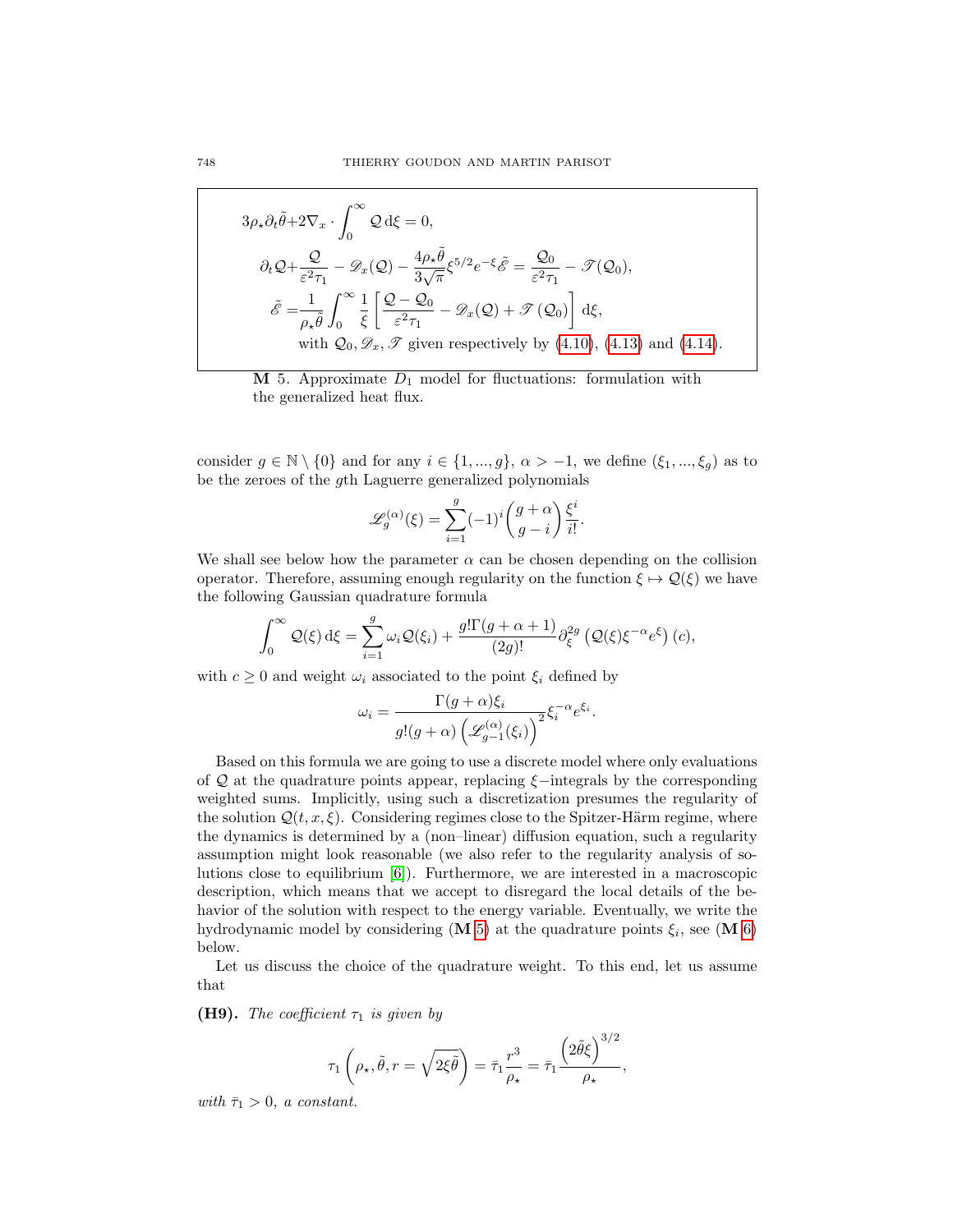$$
3\rho_{\star}\partial_{t}\tilde{\theta}+2\nabla_{x}\cdot\sum_{j=1}^{g}\omega_{j}Q_{j}=0,
$$
\n
$$
\tilde{\mathscr{E}}=\frac{1}{\rho_{\star}\tilde{\theta}}\sum_{j=1}^{g}\frac{\omega_{j}}{\xi_{j}}\left[\frac{Q_{j}-Q_{0}(\xi_{j})}{\varepsilon^{2}\mu_{j}}-\mathscr{D}_{j}\left((Q_{k})_{k\in[1,g]}\right)+\mathscr{T}_{j}\left(-\tilde{\kappa}\nabla_{x}\tilde{\theta}\right)\right],
$$
\n
$$
\partial_{t}Q_{j}+\frac{Q_{j}}{\varepsilon^{2}\mu_{j}}-\mathscr{D}_{j}\left((Q_{k})_{k\in[1,g]}\right)-\frac{4\rho_{\star}\tilde{\theta}}{3\sqrt{\pi}}\xi_{j}^{5/2}e^{-\xi_{j}}\tilde{\mathscr{E}}
$$
\n
$$
=-\frac{\kappa_{j}}{\varepsilon^{2}\mu_{j}}\nabla_{x}\tilde{\theta}-\mathscr{T}_{j}\left(-\tilde{\kappa}\nabla_{x}\tilde{\theta}\right),
$$
\n
$$
\mathscr{D}_{j}\left((Q_{k})_{k\in[1,g]}\right)=\nabla_{x}\left[\nu_{j}^{1}\nabla_{x}\cdot Q_{j}-\nu_{j}^{2}\nabla_{x}\cdot\sum_{k=1}^{g}\omega_{k}Q_{k}\right]
$$
\n
$$
+\nabla_{x}\cdot\left[\nu_{j}^{3}\int_{S^{2}}Y_{2}\otimes Y_{2}\,d\Omega\cdot\nabla_{x}Q_{j}\right],
$$
\n
$$
\mathscr{T}_{j}(Q)=\sum_{k=0}^{1}\sum_{l=1}^{3}\frac{\partial_{x_{l}}}{\partial_{v}}\int_{0}^{\infty}a_{l}^{k}(t,x,\xi_{j},\zeta)Q(t,x,\zeta)\,e^{i\xi_{j}\zeta}\,d\zeta,
$$
\nwith for any  $j\in[\![1,g]\!], Q_{j}(t,x)=Q(t,x,\xi_{j}),$ \n
$$
\kappa_{j}(t,x)=\frac{4\sqrt{2}}{3\sqrt{\pi}}\rho_{\star}(x)\tilde{\theta}(t,x)\tau_{1}(t,x,\xi_{j})\xi_{j}^{5/2}
$$
\n
$$
\times\left(\xi_{j}-\frac{3}{2}-\frac{\int_{0
$$

<span id="page-14-0"></span>M 6. Hydrodynamic system based on energy discretization and quadrature approximation.

This assumption is physically relevant, in particular as far as we are concerned with the homogeneity with respect to the energy variable. Indeed, we remind that, coming back to physical quantities, the relaxation time for ion-electron collision has the form  $\tau_{ei} = \frac{m^2}{4\pi c^4 \ln \Lambda} \frac{r^3}{\rho_{\star}}$  $\frac{r^3}{\rho_{\star}}$ , with m, the electron mass, c, the electron charge and ln Λ, the Coulomb logarithm. Within this framework [\(4.10\)](#page-11-3) becomes

<span id="page-14-1"></span>
$$
Q_0 = -\tilde{\kappa}(\xi)\nabla_x \tilde{\theta},
$$
  
\n
$$
\tilde{\kappa}(t, x, \xi) = \frac{16\bar{\tau}_1}{3\sqrt{\pi}} \xi^4 (\xi - 4) e^{-\xi} \tilde{\theta}^{5/2}(t, x).
$$
\n(4.15)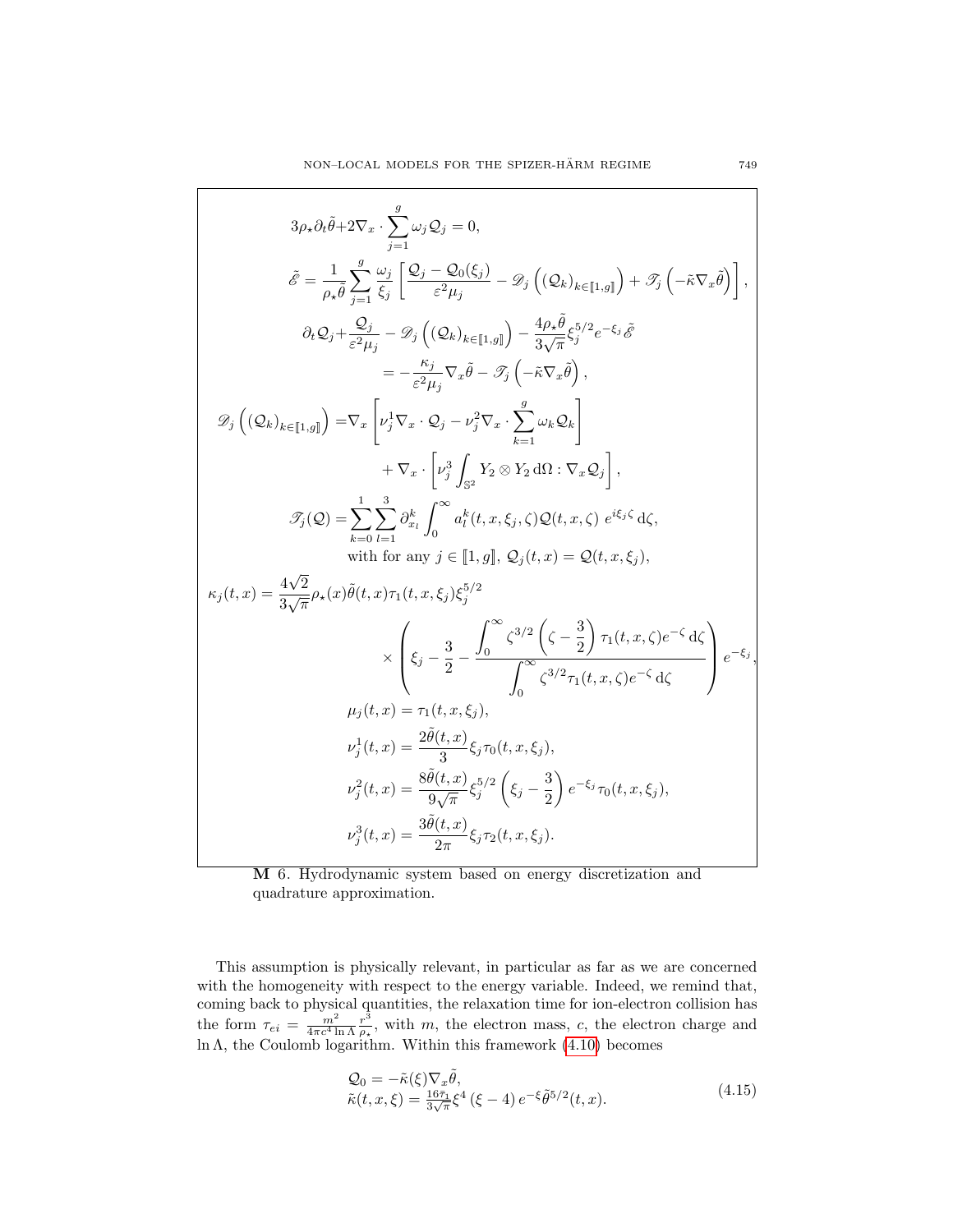Similarly, the electric field [\(4.8\)](#page-11-1) reads

$$
\tilde{E}_0 = \tilde{\theta} \left( \nabla_x \ln(\rho_\star) + \frac{5}{2} \nabla_x \ln(\tilde{\theta}) \right).
$$

With these formulae we can compute the Spitzer-Härm flux

$$
Q_{SH} = \int_0^\infty Q_0 \, \mathrm{d}\xi = -\kappa \nabla_x \tilde{\theta},
$$

where

$$
\kappa(t,x) = \int_0^\infty \tilde{\kappa}(t,x,\xi) \,d\xi = \frac{128\bar{\tau}_1}{\sqrt{\pi}} \tilde{\theta}^{5/2}(t,x).
$$

Then, we can distinguish two relevant choices for the parameter  $\alpha$ :

- From a numerical point of view, we want the quadrature formula as exact as possible for a reduced number of discretization points. According to [\(4.15\)](#page-14-1) and with  $\alpha = 4$ , we recover the Spitzer-Härm flux when  $g \geq 1$ .
- From a physical point of view, we would like to preserve the quasi-neutrality constraint [\(1.3\)](#page-1-0). Bearing in mind the relation

$$
\rho_\star u = \frac{1}{\tilde{\theta}} \int_0^\infty \frac{\mathcal{Q}}{\xi} \,\mathrm{d}\xi,
$$

at the leading order we are led to

$$
0 = \int_0^\infty \frac{\mathcal{Q}_0}{\xi} d\xi = \frac{16\bar{\tau}_1}{3\sqrt{\pi}} \int_0^\infty \xi^3 (\xi - 4) e^{-\xi} d\xi \ \tilde{\theta}^{5/2} \nabla_x \tilde{\theta}.
$$

With  $\alpha = 3$ , we recover the constraint when  $q \ge 1$ . However, since we also wish to recover the Spitzer-Härm heat flux, we will need  $g \geq 2$ .

<span id="page-15-0"></span>5. Nonlocal (Schurtz-Nicolaï) model revisited. The purpose of this Section is two–fold. First, we shall see that (M [6\)](#page-14-0) generalizes the non-local model introduced by Schurtz and Nicolaï [\[16\]](#page-31-5). Second, adopting further simplifications, we will discuss some mathematical properties of the model, that can be reasonably expected to extend to the complete system.

<span id="page-15-2"></span>5.1. The Schurtz-Nicolaï model. The Schurtz-Nicolaï system is obtained from (M [6\)](#page-14-0) with the following manipulations:

- a) The field deviation  $\tilde{\mathscr{E}}$  is neglected,
- b) The operator  $\mathscr T$  is disregarded,
- c) The second order operator  $\mathscr{D}_x$  is replaced by a mere Laplacian,

d) The time derivative is neglected in the equation for the generalized fluxes  $\mathcal{Q}_j$ . Therefore, we are led to (M [7\)](#page-15-1), with  $\kappa_i(t, x) = \tilde{\kappa}(t, x, \xi_i)$  and  $\nu_i$  a coefficient coming from the approximation of  $\mathscr{D}_x$ .

$$
3\rho_{\star}\partial_{t}\tilde{\theta} + 2\nabla_{x} \cdot \sum_{j=1}^{g} \omega_{j} Q_{j} = 0,
$$
  

$$
Q_{j} - \varepsilon^{2} \tilde{\nu}_{j} \Delta_{x} Q_{j} = -\kappa_{j} \nabla_{x} \tilde{\theta}.
$$

<span id="page-15-1"></span>M 7. Schurtz-Nicola¨ı model.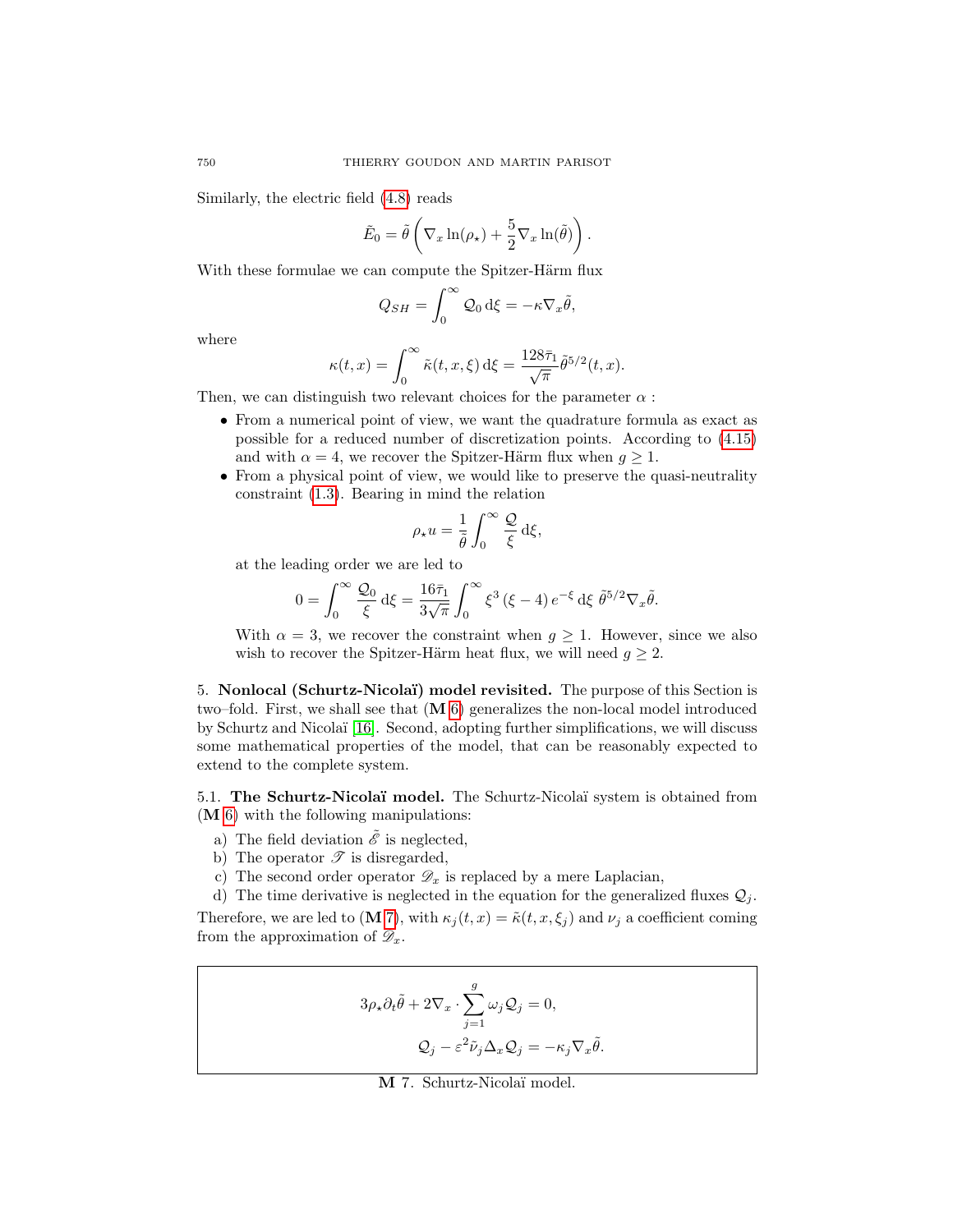This model has been studied in the specific case  $q = 1$  in [\[4\]](#page-31-1) where well-posedness and maximum principle are established. A numerical scheme is also proposed which preserves these fundamental properties of the model. However, the model (M [7\)](#page-15-1) suffers several drawbacks. Since the current is defined as  $\sum_{i=1}^{g} \frac{\omega_i Q_i}{\xi_i}$ , the quasineutrality constraint cannot be satisfied with only one energy group  $(g = 1)$  in the case  $\alpha = 4$ , or the model lead to the trivial relation  $\mathcal{Q}_1 = 0$  in the case  $\alpha = 3$ . However, dealing with  $q > 1$  quadrature points might lead to ill-posed problems since  $\tilde{\kappa}(\xi)$  takes negative values as it has been argued in view of severe instabilities reported in numerical simulations, see [\[11\]](#page-31-4), [\[16,](#page-31-5) Section III.C], [\[2,](#page-31-3) Section III].

For this reason, Schurtz and Nicolaï have suggested to replace  $\tilde{\kappa}$  by  $\frac{16\bar{\tau}_1}{3\sqrt{\pi}}\xi^4e^{-\xi}\tilde{\theta}^{5/2}$ . This quantity is non negative and its integral over  $(0, \infty)$  coincides with the integral of  $\tilde{\kappa}$ . This rough approximation looks highly questionable. In particular the quasineutrality constraint is not satisfied whatever the choice of the integration method and on a physical point of view, this approximation means that all particles are moving with the same orientation.

5.2. Nonlocal models with flux defined by evolution equations. The path we propose consists in going back to the system  $(M 6)$  $(M 6)$ , where we use the simplifications a) and b), but we keep the time derivative in the flux equation. In order to match better with the derivation, we also slightly generalize the simplified second order operator which approaches  $\mathscr{D}_x$  in c). It leads to  $(M 8)$  $(M 8)$ , where we have set  $\kappa_j(t,x) = \tilde{\kappa}(t,x,\xi_j)$ . We shall see that this is crucial to restore the expected properties of the model.

$$
3\rho_{\star}\partial_{t}\tilde{\theta}+2\nabla_{x}\cdot\sum_{j=1}^{g}\omega_{j}\mathcal{Q}_{j}=0,
$$

$$
\partial_{t}\mathcal{Q}_{j}+\frac{\mathcal{Q}_{j}}{\varepsilon^{2}\mu_{j}}-\nabla_{x}\left(\nu_{j}\nabla_{x}\cdot\mathcal{Q}_{j}\right)=-\frac{\kappa_{j}}{\varepsilon^{2}\mu_{j}}\nabla_{x}\tilde{\theta}.
$$

<span id="page-16-0"></span>M 8. Hydrodynamic model with evolution equation on the heat flux.

To start with, we observe that the model has remarkable dissipation properties.

<span id="page-16-1"></span>**Proposition 5.1.** Assume that for any  $j \in [1, g]$ , the coefficients  $\mu_j, \nu_j$  and  $\kappa_j$ are positive and constant. We introduce the following entropy functional  $\mathcal{H} =$  $\frac{1}{2}\left(\frac{3\rho_{\star}}{2}\tilde{\theta}^{2} + \sum_{j=1}^{g}\frac{\omega_{j}\mu_{j}}{\kappa_{j}}\right)$  $\int_{\kappa_j}^{j\mu_j} |Q_j|^2\bigg)$ . This quantity is dissipated by the system (**M** [8\)](#page-16-0)

$$
\frac{\mathrm{d}}{\mathrm{d}t} \int_{\mathbb{R}^3} \mathcal{H} \, \mathrm{d}x \le 0
$$

Proof. We have

$$
\frac{\mathrm{d}}{\mathrm{d}t} \int_{\mathbb{R}^3} \mathcal{H} \, \mathrm{d}x = \int_{\mathbb{R}^3} \left[ \frac{3\rho_\star}{2} \tilde{\theta} \partial_t \tilde{\theta} + \sum_{j=1}^g \frac{\omega_j \mu_j}{\kappa_j} \mathcal{Q}_j \cdot \partial_t \mathcal{Q}_j \right] \, \mathrm{d}x.
$$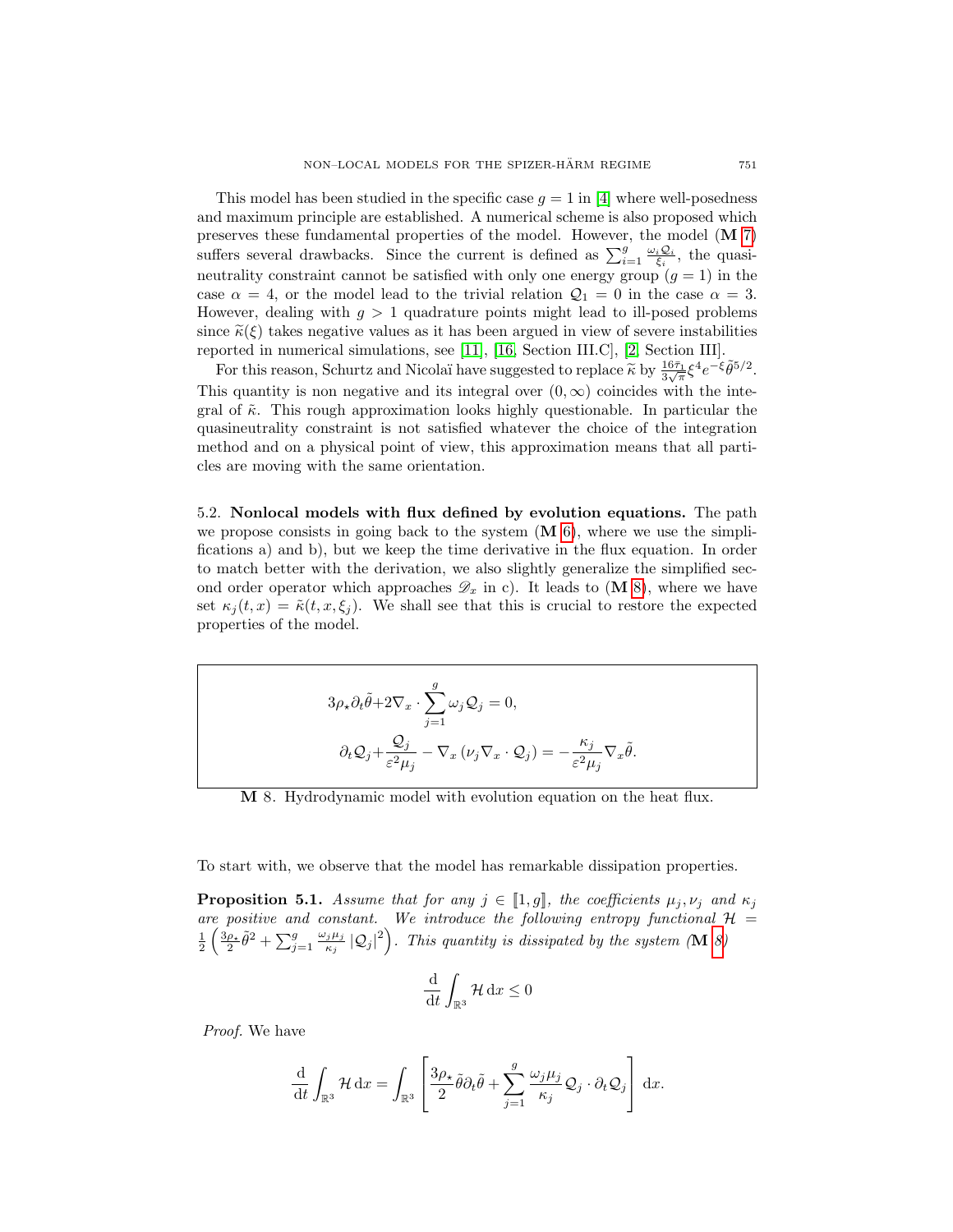Using  $(M 8)$  $(M 8)$ , we obtain

$$
\frac{\mathrm{d}}{\mathrm{d}t} \int_{\mathbb{R}^3} \mathcal{H} \, \mathrm{d}x = -\sum_{j=1}^g \int_{\mathbb{R}^3} \left[ \theta \nabla_x \cdot (\omega_j Q_j) + \nabla_x \theta \cdot (\omega_j Q_j) \right. \\
\left. + \frac{\omega_j}{\kappa_j} |\mathcal{Q}_j|^2 - \frac{\omega_j \mu_j \nu_j}{\kappa_j} \mathcal{Q}_j \nabla_x (\nabla_x \cdot \mathcal{Q}_j) \right] \mathrm{d}x.
$$

Integrating by part yields

$$
\frac{\mathrm{d}}{\mathrm{d}t} \int_{\mathbb{R}^3} \mathcal{H} \, \mathrm{d}x = -\sum_{j=1}^g \omega_j \int_{\mathbb{R}^3} \left[ \frac{1}{\kappa_j} \left| \mathcal{Q}_j \right|^2 + \frac{\mu_j \nu_j}{\kappa_j} \left| \nabla_x \cdot \mathcal{Q}_j \right|^2 \right] \, \mathrm{d}x \le 0.
$$

However, the hypothesis of Proposition [\(5.1\)](#page-16-1) are not satisfied with the coefficients  $\kappa_j = \tilde{\kappa}(t, x, \xi_j)$  obtained according to the derivation detailed above. Indeed for small ξ, the function  $\xi \mapsto \tilde{\kappa}(\xi)$  is non positive. In what follows we are interested in the well-posedness and stability issues for (M [8\)](#page-16-0), in the one-dimension framework. For the sake of simplicity we suppose that the coefficients  $\kappa_j, \nu_j, \mu_j$  and  $\rho_\star$  are constant. The coefficients  $\kappa_j$  are not supposed to be non negative, but we assume that they satisfy

<span id="page-17-0"></span>
$$
\sum_{j=1}^{g} \omega_j \kappa_j > 0.
$$
\n(5.1)

 $\Box$ 

This property is natural because it corresponds to the fact that the integral of the function  $\xi \mapsto \tilde{\kappa}(\xi)$  is positive. It turns out that [\(5.1\)](#page-17-0) is the crucial property guaranteeing the well–posedness of the Spitzer-Härm regime. We start by rewriting (M [8\)](#page-16-0) as the following reaction, advection, diffusion system

<span id="page-17-1"></span>
$$
\partial_t X + RX + A \partial_x X - D \partial_x^2 X = 0,\tag{5.2}
$$

where the unknown is the vector-valued function  $X(t, x) = (\tilde{\theta}(t, x), \mathcal{Q}_1(t, x), \dots,$  $\mathcal{Q}_g(t,x)$   $\in \mathbb{R}^{g+1}$  and the matrices  $R, A, D$  are defined by

$$
R = \begin{pmatrix} 0 & 0 & \dots & 0 \\ \vdots & \ddots & 0 & 0 \\ 0 & 0 & \frac{1}{\varepsilon^2 \mu_j} & 0 \\ \vdots & 0 & 0 & \ddots \end{pmatrix}, \qquad A = \begin{pmatrix} 0 & \dots & \frac{2\omega_j}{3\rho_\star} & \dots \\ \vdots & 0 & \dots & 0 \\ \frac{\kappa_j}{\varepsilon^2 \mu_j} & \vdots & \ddots & \vdots \\ \vdots & 0 & \dots & 0 \end{pmatrix},
$$

and

$$
D = \begin{pmatrix} 0 & \dots & 0 & \dots \\ \vdots & \ddots & 0 & 0 \\ 0 & 0 & \nu_j & 0 \\ \vdots & 0 & 0 & \ddots \end{pmatrix}.
$$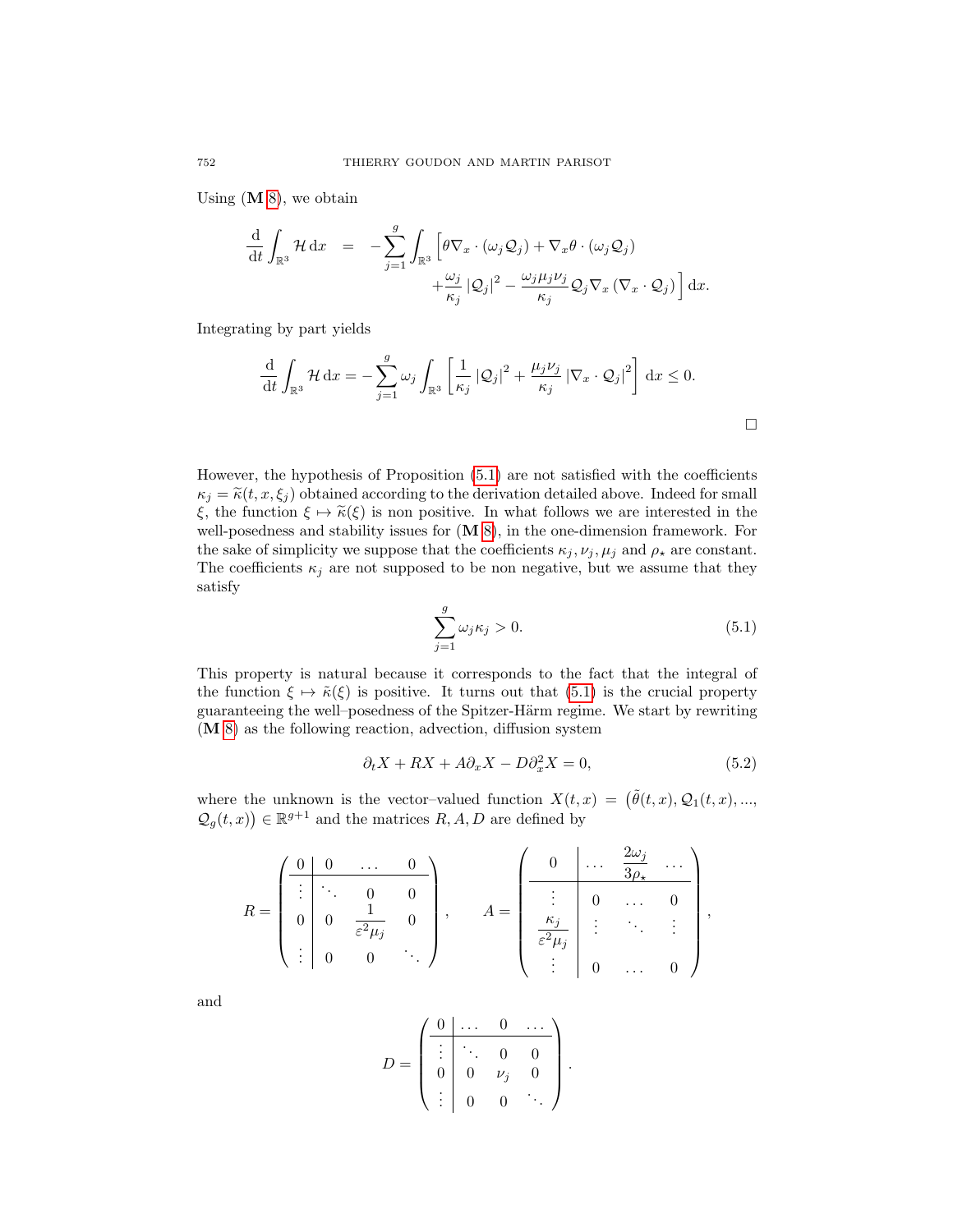Let us introduce a few notations which are needed to derive a well–posedness statement. We set  $\alpha_0^0 = 1, \beta_0^0 = 0,$ 

<span id="page-18-2"></span>
$$
\forall i \in [1, g], \forall m \in [0, i], \qquad \alpha_i^m = \sum_{\substack{k_1, \dots, k_i \\ k_\alpha \neq k_\beta}}^{[1, g]} \left[ \prod_{l=1}^m \nu_{k_l} \right] \left[ \prod_{l=m+1}^i \frac{1}{\varepsilon^2 \mu_{k_l}} \right],
$$
  

$$
\forall m \in [0, g+1], \qquad \alpha_{g+1}^m = 0,
$$
  

$$
\forall i \in [1, g+1], \qquad \beta_i^0 = 0, \qquad \beta_i^i = 0,
$$
  
(5.3)

and

<span id="page-18-3"></span>
$$
\forall i \in [1, g+1], \ \forall m \in [1, i-1], \ \beta_i^m = \sum_{\substack{k_1, \dots, k_{i-1} \\ k_\alpha \neq k_\beta}}^{[1, g]} \frac{2\omega_{k_{i-1}} \kappa_{k_{i-1}}}{3\varepsilon^2 \rho_\star \mu_{k_{i-1}}} \left[ \prod_{l=1}^{m-1} \nu_{k_l} \right] \left[ \prod_{l=m}^{i-2} \frac{1}{\varepsilon^2 \mu_{k_l}} \right].
$$
\n(5.4)

We next define the sequence  $\gamma_n^m(i)$  by

- for any  $i \in [0, \left\lfloor \frac{g+1}{2} \right\rfloor], m \in [0, M_0(i) = 2i]$ , we set  $\gamma_0^m(i) = \alpha_{2i}^m + \beta_{2i}^m$ ,
- for any  $i \in [0, \left[\frac{g}{2}\right]]$ ,  $m \in [0, M_1(i) = 2i + 1]$ , we set  $\gamma_1^m(i) = \alpha_{2i+1}^m + \beta_{2i+1}^m$ ,
- and finally, for any  $n \in [0, g-1]$ ,  $i \in [0, \left\lfloor \frac{g-1-n}{2} \right\rfloor]$ ,  $m \in [0, M_{n+2}(i) = \max(M_n(0) + M_{n+1}(i+1), M_n(i+1) + M_{n+1}(0))]$ , we have the iteration formula

<span id="page-18-6"></span>
$$
\gamma_{n+2}^m(i) = \sum_{\substack{l_1=0 \ l_2+l_1=m}}^{M_{n+1}} \sum_{\substack{l_2=0 \ l_2+l_1=m}}^{M_n} \left| \begin{array}{cc} \gamma_{n+1}^{l_1}(0) & \gamma_{n+1}^{l_1}(i+1) \\ \gamma_n^{l_2}(0) & \gamma_n^{l_2}(i+1) \end{array} \right| . \tag{5.5}
$$

<span id="page-18-1"></span>Theorem 5.1. We assume that

For any  $n \in [0, g+1]$ , and  $m \in [0, M_n(0)]$ , the coefficients  $\gamma_n^m(0)$ 

- <span id="page-18-5"></span>**(H10).** are non negative and there exists an index  $m \in [0, M_n(0)]$  such that  $\gamma_n^m(0) > 0$ ,
- <span id="page-18-0"></span>(H11). The coefficients  $\mu_i$ ,  $i \in [1, g]$ , are positive, pairwise distinct, and there holds  $\sum_{i=1}^g \omega_i \kappa_i > 0$ ,
- <span id="page-18-4"></span>(H12). The coefficients  $\nu_i$ ,  $i \in [1, g]$ , are positive, pairwise distinct, and there holds  $\sum_{i=1}^g \frac{\omega_i \kappa_i \nu_i}{\varepsilon^2 \mu_i} > 0$ .

Then, [\(5.2\)](#page-17-1) is well-posed in  $L_2(\mathbb{R})$ : there exists a constant  $C > 0$  such that, for any initial data  $X_0 \in (L_2(\mathbb{R}))^{g+1}$ , the problem [\(5.2\)](#page-17-1) has a unique solution  $X=\left(\tilde{\theta},\mathcal{Q}_1,...,\mathcal{Q}_g\right)\in C^0\big([0,\infty),\big(L_2(\mathbb{R})\big)^{g+1}\big)$  which verifies the following stability estimate for any  $t \geq 0$ 

$$
||X(t)||_{L^2} \leq C||X_0||_{L^2}.
$$

Furthermore,  $\lim_{t\to\infty} ||X(t)||_{L^2} = 0.$ 

The proof is inspired from arguments introduced by Liu and Zeng [\[9,](#page-31-15) Chapter 6], even though it is definitely not a direct application of Theorem 6.2 in [\[9\]](#page-31-15). Indeed, the system [\(5.2\)](#page-17-1) does not admit a symmetric form: we cannot find a symmetric matrix  $S$  such that  $SA$  and  $SD$  are symmetric. By using the Fourier Transform, the solution of [\(5.2\)](#page-17-1) can be cast as

$$
X(t,x) = \mathcal{F}^{-1}(\Gamma(t,\xi)\mathcal{F}X(0))
$$

where

$$
\Gamma(t,\xi) = \exp(-t(R + i\xi A + \xi^2 D)).
$$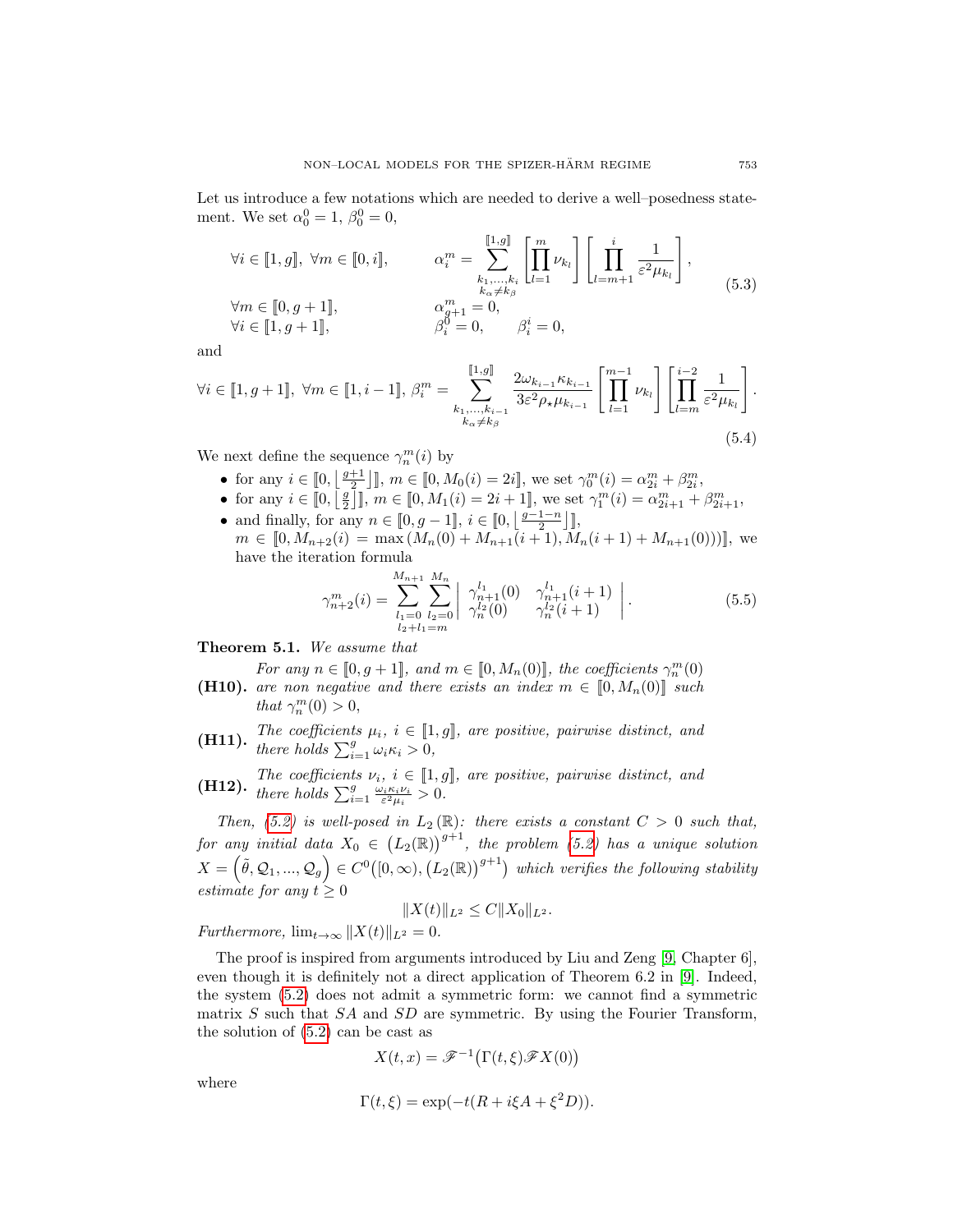Therefore the stability estimate will appear as a consequence of the spectral properties of the matrix  $\Lambda(\xi) = -R - i\xi A - \xi^2 D$ . To this end, we remind the following classical statements.

<span id="page-19-2"></span>**Lemma 5.1** (Lyapounov stability estimate). Let A be a bounded subset of  $\mathcal{M}_n(\mathbb{C})$ . Pick  $\delta > 0$ . We suppose that for any  $A \in \mathcal{A}$  and for any eigenvalue  $\lambda$  of A, we have  $\text{Re}(\lambda) \leq -\delta$ . Then, there exists  $c > 0$  such that for any  $t > 0$  and any  $A \in \mathcal{A}$ ,

$$
||e^{tA}|| \le \frac{1}{c}e^{-ct}.
$$

<span id="page-19-1"></span>**Lemma 5.2** (Routh-Hurwitz stability criterion). Let P be a polynomial function with real coefficients. Let Q be a polynomial function the zeroes of which are the sum of two zeroes of  $P$ . The coefficients of  $P$  and  $Q$  are positive iff the real part of the zeroes of  $P$  is negative.

The proof of this claim can be found in [\[15\]](#page-31-16). We shall use these basic statements to investigate the spectral properties of the system [\(5.2\)](#page-17-1). We consider the characteristic polynomial of the matrix  $\Lambda(\xi)$ 

$$
P_g(\lambda, \xi) = \det \left( \lambda \mathbb{I} + R + i\xi A + \xi^2 D \right)
$$
  
\n
$$
\lambda \qquad i \frac{2\omega_1}{3\rho_\star} \xi \qquad \dots \qquad i \frac{2\omega_g}{3\rho_\star} \xi
$$
  
\n
$$
= \begin{vmatrix}\n\lambda & i \frac{2\omega_1}{3\rho_\star} \xi & \dots & \dots & i \frac{2\omega_g}{3\rho_\star} \xi \\
i \frac{\kappa_1}{\varepsilon^2 \mu_1} \xi & \lambda + \frac{1}{\varepsilon^2 \mu_1} + \nu_1 \xi^2 & 0 & \dots & 0 \\
\vdots & 0 & \ddots & \vdots & \vdots \\
i \frac{\kappa_g}{\varepsilon^2 \mu_g} \xi & 0 & \dots & 0 & \lambda + \frac{1}{\varepsilon^2 \mu_g} + \nu_g \xi^2\n\end{vmatrix}.
$$

This determinant can be evaluated by expanding from the last line and the last column. We obtain the recursion formula

$$
P_g\left(\lambda,\xi\right) = \left(\lambda + \frac{1}{\varepsilon^2 \mu_g} + \nu_g \xi^2\right) P_{g-1}\left(\lambda,\xi\right) + \frac{2\omega_g \kappa_g}{3\varepsilon^2 \rho_\star \mu_g} \xi^2 \prod_{k=1}^{g-1} \left[\lambda + \frac{1}{\varepsilon^2 \mu_k} + \nu_k \xi^2\right].
$$

Observe that  $P_1(\lambda,\xi) = \lambda^2 + \left(\frac{1}{\varepsilon^2\mu_1} + \nu_1\xi^2\right)\lambda + \frac{2\omega_1\kappa_1}{3\varepsilon^2\rho_\star\mu_1}\xi^2$ . Then, we are going to discuss the behavior of the eigenvalues depending whether  $|\xi|$  is large or small while an estimate can be derived for the intermediate regimes.

<span id="page-19-0"></span>**Lemma 5.3.** Let assumption [\(H11\)](#page-18-0) in Theorem [5.1](#page-18-1) be fulfilled. Then,  $\Lambda(0) = -R$ has g+1 distinct eigenvalues: 0 and g real and negative eigenvalues. When  $\xi \neq 0$  lies in a sufficiently small neighborhood of  $0, \xi \mapsto \Lambda(\xi)$  admits  $g+1$  distinct eigenvalues, which are holomorphic functions of  $\xi$ ; all those eigenvalues have a negative real part and the eigenvalue which tends to 0 as  $\xi$  goes to 0 is asymptotically equivalent to  $-\frac{2}{3\rho_{\star}}\sum_{j=1}^{g}\omega_{j}\kappa_{j}\xi^{2}$ . More precisely, in this neighborhood of 0 we have

$$
\Gamma(t,\xi) = e^{-\frac{2}{3\rho_{\star}}\sum_{j=1}^g \omega_j \kappa_j \xi^2 t + \mathcal{O}(\xi^3 t)} \mathcal{P}_0(\xi) + \sum_{j=1}^g e^{-\frac{t}{\varepsilon^2 \mu_j} + \mathcal{O}(\xi t)} \mathcal{P}_j(\xi),
$$

where  $\mathcal{P}_i(\xi)$  are the eigenprojectors of  $\Lambda(\xi)$ .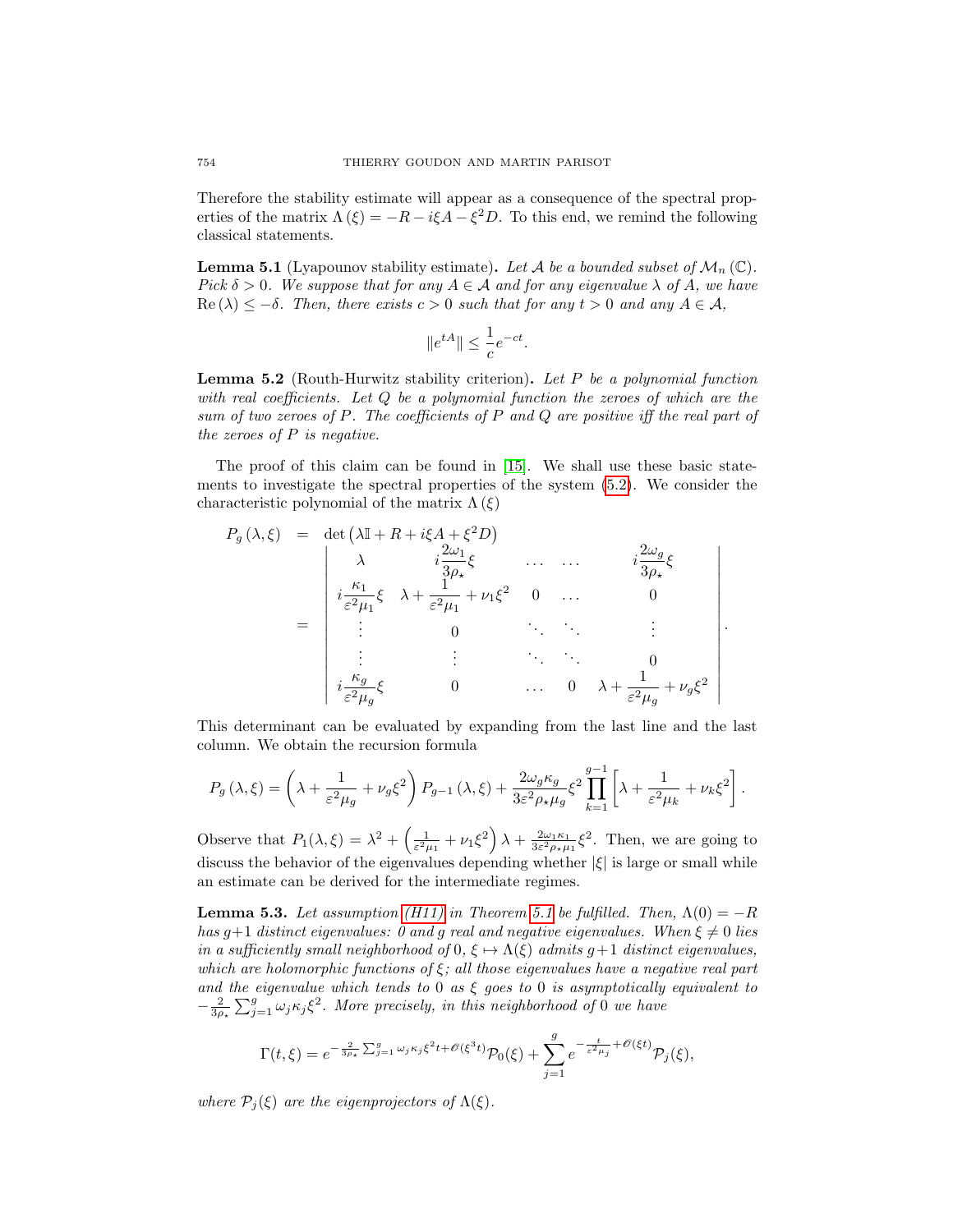*Proof.* Let us set  $P_g(\lambda, \xi) = \sum_{k=0}^{g+1} a_k^g(\xi) \lambda^{g+1-k}$ . The induction formula for  $P_g$ yields an induction formula for the  $a_k^g$ 's. More precisely we have

$$
a_0^g = a_0^{g-1}
$$
  
\n
$$
a_1^g = a_1^{g-1} + a_0^{g-1} \left( \frac{1}{\varepsilon^2 \mu_g} + \nu_g \xi^2 \right)
$$
  
\n
$$
a_2^g = a_2^{g-1} + a_1^{g-1} \left( \frac{1}{\varepsilon^2 \mu_g} + \nu_g \xi^2 \right) + \frac{2\omega_g \kappa_g}{3\varepsilon^2 \rho_\star \mu_g} \xi^2
$$
  
\n
$$
a_i^g = a_i^{g-1} + a_{i-1}^{g-1} \left( \frac{1}{\varepsilon^2 \mu_g} + \nu_g \xi^2 \right) + \frac{2\omega_g \kappa_g}{3\varepsilon^2 \rho_\star \mu_g} \xi^2 \sum_{\substack{k_1, \dots, k_{i-2} \\ k_{\alpha} \neq k_{\beta}}}^{[1, g-1]} \prod_{\substack{i=2 \\ \\ k_i \neq k_{\beta}}}^{i-1} \left[ \frac{1}{\varepsilon^2 \mu_{k_l}} + \nu_{k_l} \xi^2 \right]
$$
  
\n
$$
\forall i \in [3, g],
$$

$$
a_{g+1}^g = a_g^{g-1} \left( \frac{1}{\varepsilon^2 \mu_g} + \nu_g \xi^2 \right) + \frac{2\omega_g \kappa_g}{3\varepsilon^2 \rho_\star \mu_g} \xi^2 \prod_{l=1}^{g-1} \left[ \frac{1}{\varepsilon^2 \mu_l} + \nu_l \xi^2 \right],
$$

with  $a_0^1 = 1$ ,  $a_1^1 = \frac{1}{\varepsilon^2 \mu_1} + \nu_1 \xi^2$  and  $a_2^1 = \frac{2\omega_1 \kappa_1}{3\varepsilon^2 \rho_\star \mu_1} \xi^2$ . We seek an expression of  $a_i^g$  as a polynomial with respect to the variable  $\xi$ . We can check that  $a_i^g$  is defined for any  $i \in [1, g+1]$  by  $a_i^g = \sum_{m=0}^i (\alpha_i^m + \beta_i^m) \xi^{2m}$  and  $(5.3)$ – $(5.4)$  satisfies the induction formula. Then, for  $|\xi| \ll 1$ , we seek an expansion of the zeroes  $\lambda(\xi)$  of  $\lambda \mapsto P_g(\lambda, \xi)$ as  $\lambda(\xi) = \sum_{i=0}^{\infty} \lambda_i \xi^i$ :

• Of course, we have

$$
P_g\left(\lambda,0\right)=\sum_{i=0}^g\alpha_i^0\lambda^{g+1-i}=\lambda\sum_{i=1}^g\sum_{\substack{k_1,\ldots,k_i\\k_\alpha\neq k_\beta}}^{[\![1,g]\!]} \prod_{l=1}^i\frac{1}{\varepsilon^2\mu_{k_l}}\lambda^{g-i}=\lambda\prod_{i=1}^g\left(\lambda+\frac{1}{\varepsilon^2\mu_i}\right).
$$

Therefore, as  $\xi \to 0$  it is clear that the eigenvalues of  $\Lambda(\xi)$  tend to the eigenvalues of  $-R$  which are  $\{0, -\frac{1}{\varepsilon^2 \mu_1}, ..., -\frac{1}{\varepsilon^2 \mu_g}\}$ . It defines the leading term  $\lambda_0$ . However, because  $0$  belongs to the spectrum of  $R$ , we need to describe more precisely the asymptotic behavior of the eigenvalues  $\lambda(\xi)$  for small  $\xi$ 's.

• At first order, we have

$$
\lim_{\xi \to 0} \xi^{-1} P_g(\lambda(\xi), \xi) = (\alpha_g^0 + \beta_g^0) \lambda_1 = \prod_{i=1}^g \frac{1}{\varepsilon^2 \mu_i} \lambda_1 = 0.
$$

Thus we get  $\lambda_1 = 0$ .

• At next order, we have

$$
\lim_{\xi \to 0} \xi^{-2} P_g(\lambda(\xi), \xi) = (\alpha_g^0 + \beta_g^0) \lambda_2 + (\alpha_{g+1}^1 + \beta_{g+1}^1)
$$
  

$$
= \prod_{i=1}^g \frac{1}{\varepsilon^2 \mu_i} \lambda_2 + \frac{2}{3\rho_\star} \sum_{j=1}^g \frac{\omega_j \kappa_j}{\varepsilon^2 \mu_j} \prod_{\substack{i=1 \ i \neq j}}^g \frac{1}{\varepsilon^2 \mu_i}.
$$

Thus we get  $\lambda_2 = -\frac{2}{3\rho_*} \sum_{j=1}^g \omega_j \kappa_j$ , which is negative by [\(5.1\)](#page-17-0).

<span id="page-20-0"></span>**Lemma 5.4.** Let assumption [\(H12\)](#page-18-4) in Theorem [5.1](#page-18-1) be fulfilled. There exists  $K > 0$ such that for any ξ verifying  $|\xi| \geq K$ ,  $\Lambda(\xi)$  admits  $g + 1$  distinct eigenvalues, which are holomorphic functions of  $\xi$ , all having a negative real part: the smallest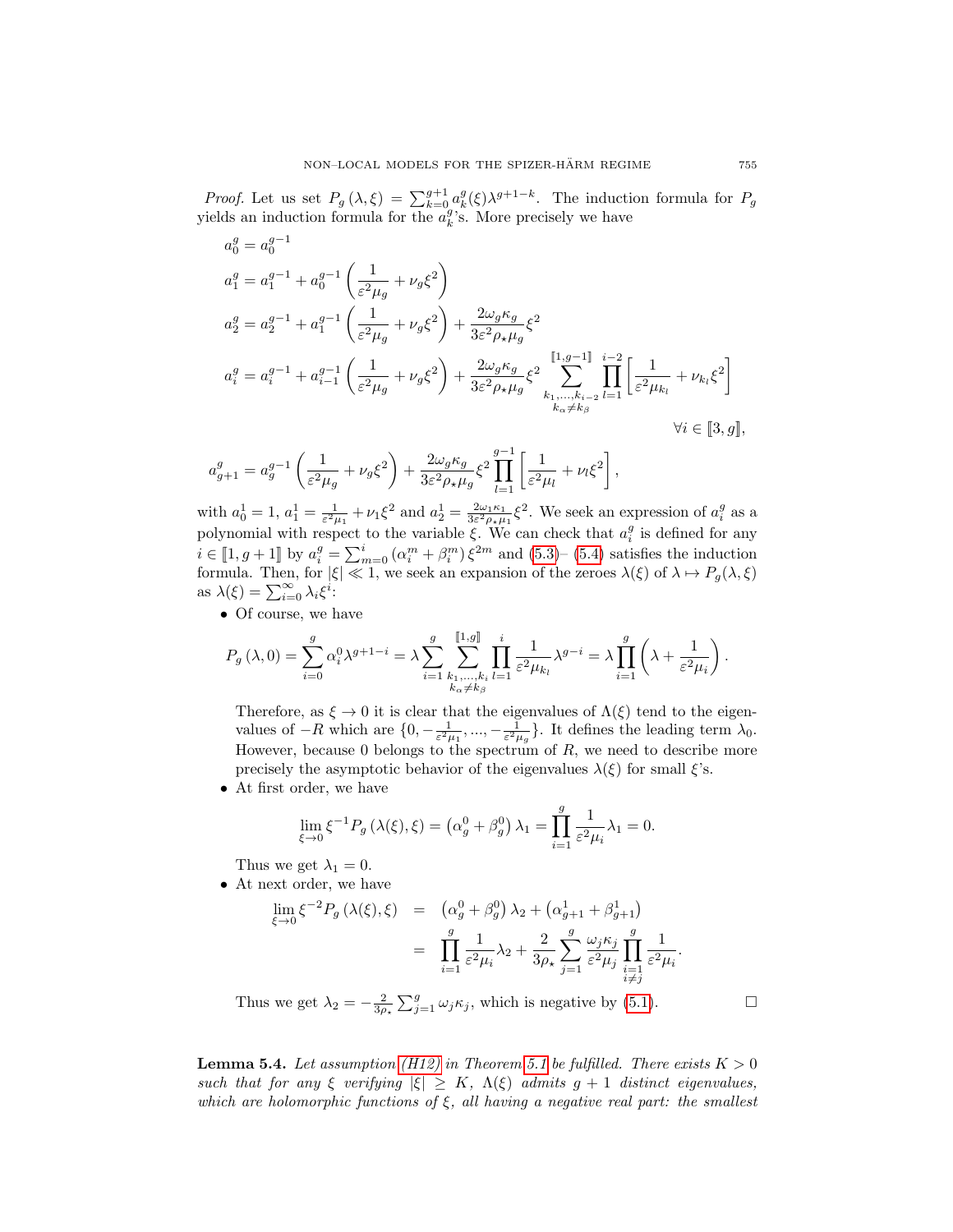eigenvalue is asymptotically equivalent to  $\frac{2}{3\rho_*}\sum_{j=1}^g\frac{\omega_j\kappa_j\nu_j}{\varepsilon^2\mu_j}$  while the others behave like  $-\nu_j \xi^2$ . More precisely, for  $|\xi| \geq K$  we have

$$
\Gamma(t,\xi)=e^{-\frac{2}{3\rho_\star}\sum_{j=1}^g\frac{\omega_j\kappa_j\nu_j}{\varepsilon^2\mu_j}t+\mathscr{O}(t/\xi)}\mathcal{P}_0(\xi)+\sum_{j=1}^ge^{-\nu_j\xi^2t+\mathscr{O}(\xi t)}\mathcal{P}_j(\xi),
$$

where  $\mathcal{P}_i(\xi)$  are the eigenprojectors of  $\Lambda(\xi)$ .

Proof. We use the notation introduced in the proof of Lemma [5.3.](#page-19-0) We are now interested in the asymptotic behavior for large  $\xi$ 's. As  $|\xi|$  goes to infinity we remark that  $\Lambda(\xi)$  is equivalent to  $-\xi^2 D$ . Since 0 is a (simple) eigenvalue of D we need to investigate more precisely the asymptotic behavior of the spectrum of  $\Lambda(\xi)$  in order to prevent the occurrence of an eigenvalue with positive real part. We remark that, as a function of  $\xi$ ,  $P_g(\lambda, \xi)$  involves only even powers of  $\xi$ , with highest degree 2g. We have

$$
\lim_{|\xi| \to \infty} \xi^{-2g} P_g\left(\lambda, \xi\right) = \left(\alpha_g^g + \beta_g^g\right) \lambda + \left(\alpha_{g+1}^g + \beta_{g+1}^g\right) = \prod_{i=1}^g \nu_i \lambda + \frac{2}{3\rho_\star} \sum_{j=1}^g \frac{\omega_j \kappa_j}{\varepsilon^2 \mu_j} \prod_{\substack{i=1 \\ i \neq j}}^g \nu_i.
$$

It determines the behavior of the last eigenvalue of  $\Lambda(\xi)$  as to given by  $\lambda_{\infty} =$  $-\frac{2}{3\rho_{\star}}\sum_{j=1}^{g}\frac{\omega_{j}\kappa_{j}\nu_{j}}{\varepsilon^{2}\mu_{j}} < 0$  when  $|\xi|$  goes to  $\infty$ .

It remains to study the behavior of the spectrum for intermediate  $|\xi|$ .

<span id="page-21-0"></span>**Lemma 5.5.** Let assumption  $(H10)$  in Theorem [5.1](#page-18-1) be fulfilled. Then, for any  $\bar{\xi} > 0$  there exists  $\bar{\lambda} > 0$  such that for any  $\bar{\xi} \leq |\xi| \leq \frac{1}{\bar{\xi}}$ , the eigenvalues  $\lambda(\xi)$  of  $\Lambda(\xi)$ satisfy

$$
Re\left(\lambda(\xi)\right) \leq -\bar{\lambda}
$$

*Proof.* This is a direct application of Lemma [5.2.](#page-19-1) For any  $\xi \neq 0$ , the coefficients of the polynomial function  $\lambda \mapsto P_q(\lambda, \xi)$  are real positive. We are led to construct a polynomial Q the zeroes of which are the sum of two zeroes of  $P_g(\cdot,\xi)$ . Such a construction is well–established, and we shall use a practical criterion. Let us introduce for any  $n \in [0, g+1]$  and  $i \in [0, \left\lfloor \frac{g+1-n}{2} \right\rfloor]$ 

$$
R_n(i)(\xi) = \frac{\sum_{m=0}^{M_n(i)} \gamma_n^m(i)\xi^{2m}}{\prod_{k=0}^{n-1} (R_k(0)(\xi))^{F_{n-k}}},
$$

where the  $F(j)$ 's are the Fibonacci numbers (defined by the recursion  $F_0 = 0$ ,  $F_1 = 1$  and  $F_{n+2} = F_n + F_{n+1}$  and  $\gamma_n^m$  and  $M_n$  are given in [\(5.5\)](#page-18-6). The coefficients  $R_n$  are the elements of the Routh array (see [\[15\]](#page-31-16)). Then assumption [\(H10\)](#page-18-5) implies that all  $g + 2$  elements  $R_n(0), n \in [0, g + 1]$ , of the first column of the Routh array are positive. We deduce that for any  $\xi \neq 0$  fixed, the zeroes of  $\lambda \mapsto P_g(\lambda, \xi)$  have negative real parts. We conclude by a continuity argument.  $\Box$ 

Then we are ready to end the proof of Theorem [5.1.](#page-18-1)

Proof of Theorem [5.1.](#page-18-1) We start by using Lemma [5.3](#page-19-0) and Lemma [5.4:](#page-20-0) we can find  $0 < \tilde{\lambda}_0 \leq \frac{2}{3\rho_\star} \sum_{j=1}^g \omega_j \kappa_j$ ,  $0 < \tilde{\lambda}_\infty \leq \frac{2}{3\rho_\star} \sum_{j=1}^g \frac{\omega_j \kappa_j \nu_j}{\varepsilon^2 \mu_j}$  and  $\bar{\xi} > 0$  such that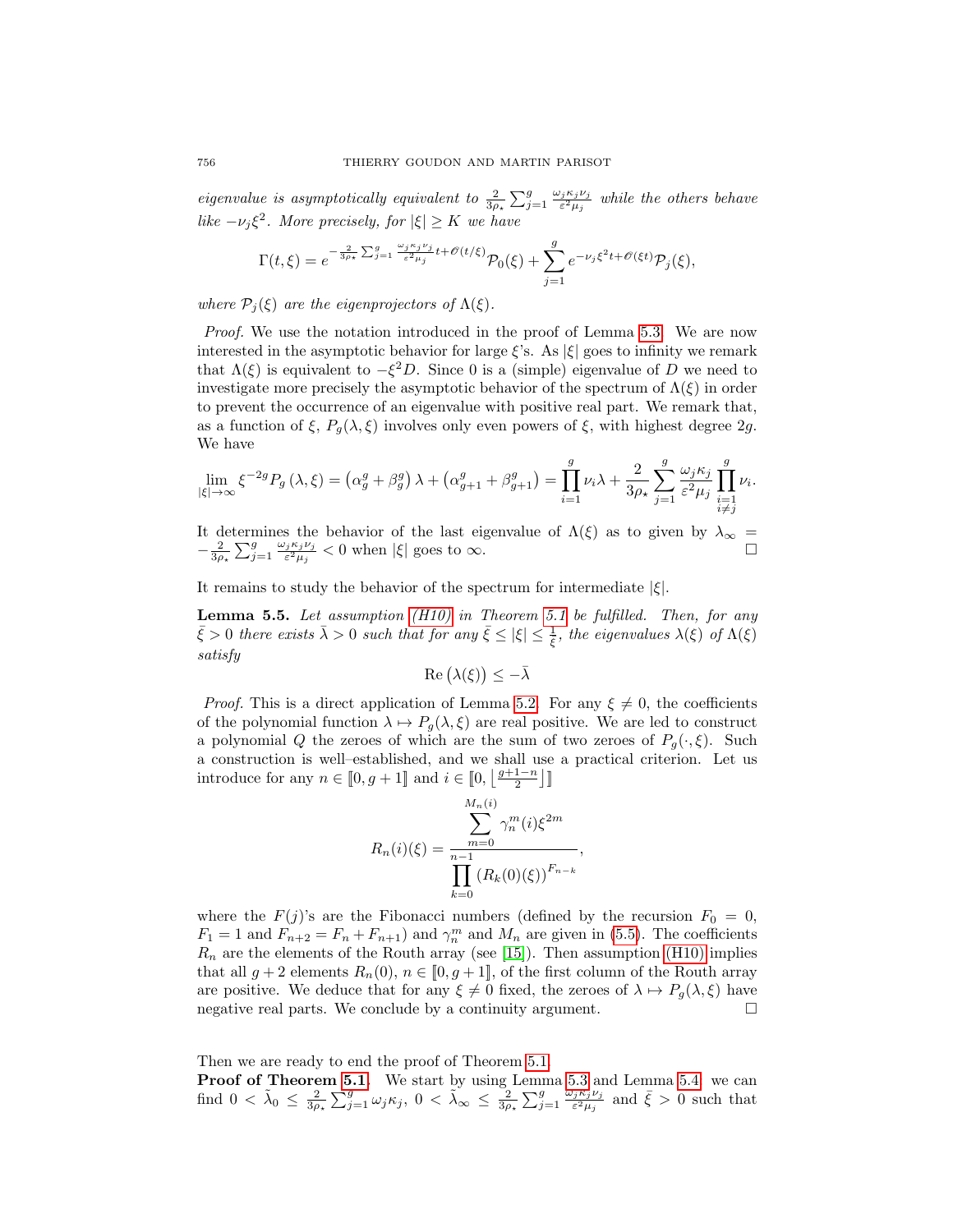for any  $|\xi| \leq \bar{\xi}$  (resp.  $|\xi| \geq \frac{1}{\xi}$ )  $\Lambda(\xi)$  is diagonalizable and the eigenvalues satisfy  $\text{Re }\lambda(\xi) \leq -\tilde{\lambda}_0 \xi^2$  (resp.  $\text{Re }\lambda(\xi) \leq -\tilde{\lambda}_{\infty}$ ). In addition, by using Lemma [5.5](#page-21-0) and the Lyapounov stability Lemma [5.1,](#page-19-2) there exists  $\tilde{\lambda} > 0$  satisfying for any  $\bar{\xi} < |\xi| < \frac{1}{\xi}$ ,  $|\Gamma(t,\xi)| \leq \frac{1}{\lambda}e^{-\tilde{\lambda}t}$  (but for such  $\xi$  the matrix  $\Lambda(\xi)$  might admit Jordan blocks). Then



FIGURE 1. Example of real part of eigenvalues of  $\Lambda$  in function of  $\xi$  for two quadrature points.

we shall use these estimates to evaluate the Green function

$$
\mathscr{G}(t,x) = \frac{1}{2\pi} \lim_{r \to \infty} \int_{-r}^{r} \Gamma(t,\xi) e^{i\xi x} d\xi,
$$

the limit being understood in the Schwartz class  $\mathscr{S}'(\mathbb{R})$ . We introduce the following approximate Green kernel

$$
\mathscr{G}^{\star}(t,x) = \frac{1}{\sqrt{4\pi \sum_{j=1}^{g} \omega_j \kappa_j t}} e^{-\frac{x^2}{4\sum_{j=1}^{g} \omega_j \kappa_j t}} \mathcal{P}_0(0) + e^{-\frac{2}{3\rho_{\star}} \sum_{j=1}^{g} \frac{\omega_j \kappa_j \nu_j}{\varepsilon^2 \mu_j} t} \delta_{x=0} \lim_{\zeta \to \infty} \mathcal{P}_0(\zeta).
$$

It corresponds, by using the Inverse Fourier Transform, to the leading terms of Γ, associated to the eigenvalue 0. It remains to evaluate the remainder  $\mathscr{R} = \mathscr{G} - \mathscr{G}^*$ . Following [\[9,](#page-31-15) Chapters 5– 6, sp. Lemma 5.5, 5.6 & 5.7], we show that the remainder is a function and there exists  $C > 0$  such that for any  $x \in \mathbb{R}$  and  $t > 0$ ,

$$
|\mathscr{R}(t,x)| \leq C (t+1)^{-\frac{1}{2}} t^{-\frac{1}{2}} e^{-\frac{x^2}{Ct}}.
$$

We conclude by writing the solution as a convolution product between the Green function and the initial condition. Qualitatively, as time becomes large, the solution mainly behaves like the solution of the heat equation with diffusion coefficient  $\sum_{j=1}^{g} \omega_j \kappa_j$ .

Remark 5.1. The set of assumptions in Theorem [5.1](#page-18-1) might look quite complicated. However, we can readily perform a computer-assisted check-up to determine whether or not the model is well-posed. For  $g = 1$  we need to assume  $(\kappa_1, \mu_1, \nu_1) \in (\mathbb{R}^*_+)$ <sup>3</sup>.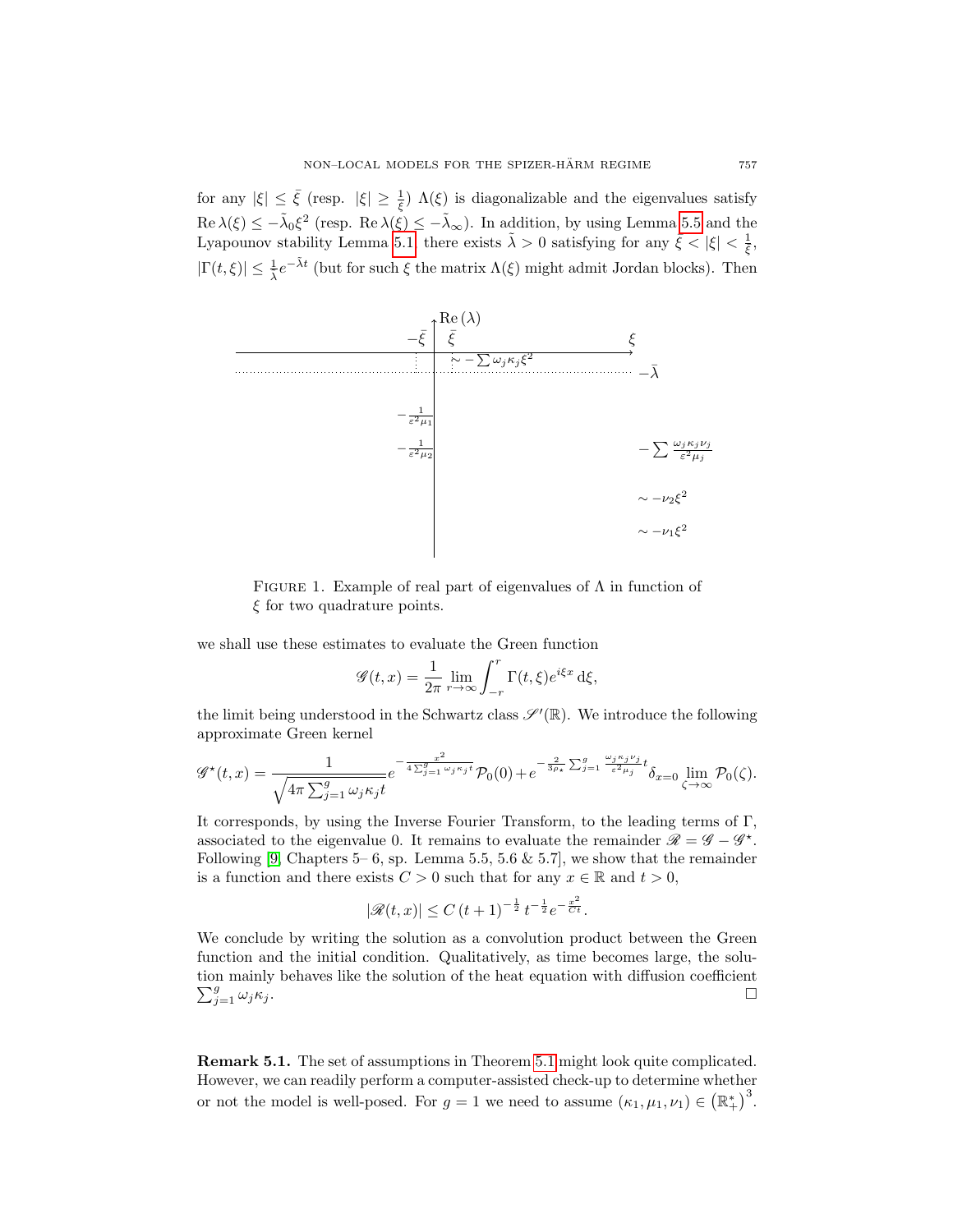For  $g = 2$  the Theorem applies when assuming  $\mu_{1,2} \in (\mathbb{R}^*)^2$  with  $\mu_1 \neq \mu_2, \nu_{1,2} \in$  $(\mathbb{R}^*_+)^2$  with  $\nu_1 \neq \nu_2$ , and  $\kappa_{1,2} \in \mathbb{R}^2$ , with

$$
\begin{cases} \n\frac{\omega_1 \kappa_1 + \omega_2 \kappa_2 > 0,}{\mu_1 + \frac{\omega_2 \kappa_2 \nu_2}{\mu_2}} > 0, \\
\frac{2}{3\rho_\star} \left( \frac{\omega_1 \kappa_1}{\mu_1^2} + \frac{\omega_2 \kappa_2}{\mu_2^2} \right) \ge -\frac{\mu_1 \nu_1 + \mu_2 \nu_2 + 2\varepsilon^2 \mu_1 \mu_2 (\nu_1 + \nu_2)}{\varepsilon^2 \mu_1^2 \mu_2^2}.\n\end{cases}
$$

Anyway, assuming  $\sum_{i=1}^{g} \omega_i \kappa_i > 0$  is very natural because it corresponds to the condition of well-posedsness of the asymptotic model obtained by letting  $\varepsilon$  go to 0. It is also consistent with the definition of the classical diffusion coefficient in the Spitzer-Härm model. The coefficients  $(\mu_i)_{i \in [\![1,g]\!]}$  are values of the isotropic relaxation time evaluated at the Gauss-Laguerre quadrature points. Thus they are naturally positive.

<span id="page-23-0"></span>6. Numerical schemes for the reduced models. We propose a numerical scheme to solve simplified models as introduced in Section [5.](#page-15-0) The simulation will validate the interest of the new evolution models we have proposed in the previous Section. Dealing with the one dimension framework and with a single energy quadrature point, the model  $(M 7)$  $(M 7)$  has been numerically investigated in [\[4\]](#page-31-1), where stability issues of the proposed scheme are discussed in details. Here we wish to study on numerical grounds the models  $(M 7)$  $(M 7)$  or  $(M 8)$  $(M 8)$  in the case where we consider many energy quadrature points. By contrast to the situation investigated in [\[4\]](#page-31-1), it is likely there is no maximum principle for (M [8\)](#page-16-0). Hence, we do not care of the  $L^{\infty}$  stability of the scheme. According to the modeling viewpoint, we are interested in solutions that verify the constraint [\(1.3\)](#page-1-0). In discrete form, it casts as

<span id="page-23-1"></span>
$$
\sum_{j=1}^{g} \frac{\omega_j Q_j}{\xi_j} = 0,\tag{6.1}
$$

and the scheme will be addressed to satisfy this constraint. Therefore, we need to reintroduce a field  $\mathscr E$ , and we are finally led to simulate the system

<span id="page-23-2"></span>
$$
3\rho_{\star}\partial_{t}\theta + 2\sum_{j=1}^{g}\omega_{j}\nabla_{x}\cdot\mathcal{Q}_{j} = S(t,x), \qquad (6.2)
$$

$$
\partial_t \mathcal{Q}_j + \frac{\mathcal{Q}_j}{\varepsilon^2 \mu_j} - \nabla_x \left( \nu_j \nabla_x \cdot \mathcal{Q}_j \right) - \eta_j \mathcal{E} = -\frac{\kappa_j}{\varepsilon^2 \mu_j} \nabla_x \theta, \tag{6.3}
$$

with  $\mathscr E$  associated to the constraint [\(6.1\)](#page-23-1). Defining physically relevant initial data  $(\theta^0, Q_1^0, ..., Q_g^0)$  for such a reduced model is far from clear, because there is no natural initialization for the generalized heat flux. In order to observe relevant evolution, we can start form a global equilibrium where  $\theta^0$  is constant and  $\mathcal{Q}^0_j = 0$ , but the system is perturbed by the action of the source term  $S(t, x) \neq 0$  in [\(6.2\)](#page-23-2).

6.1. Discretization. Here we adopt the Finite Difference point of view. Hence we work on a cartesian homogeneous grid: we assume that the space variable is d-dimensional, we denote by  $h_i > 0$  the space step in the *i*-th direction and we set  $\mathbf{H} = \text{diag}(h_1, ..., h_d), h_x = \text{max}(h_1, ..., h_d)$ . Let  $h_t > 0$  be the time step. Given  $\mathbf{k} = (k_1, ..., k_d) \in \mathbb{Z}^d$ , the unknowns  $\theta^n_{\mathbf{k}}$  are intended to be approximations of  $\theta(nh_t, H\mathbf{k})$ . Since the density  $\rho_{\star}$  is given, we denote  $\rho_{\mathbf{k}} = \rho_{\star}(H\mathbf{k})$ . Following the ideas introduced in [\[4\]](#page-31-1), the generalized heat fluxes are evaluated on a staggered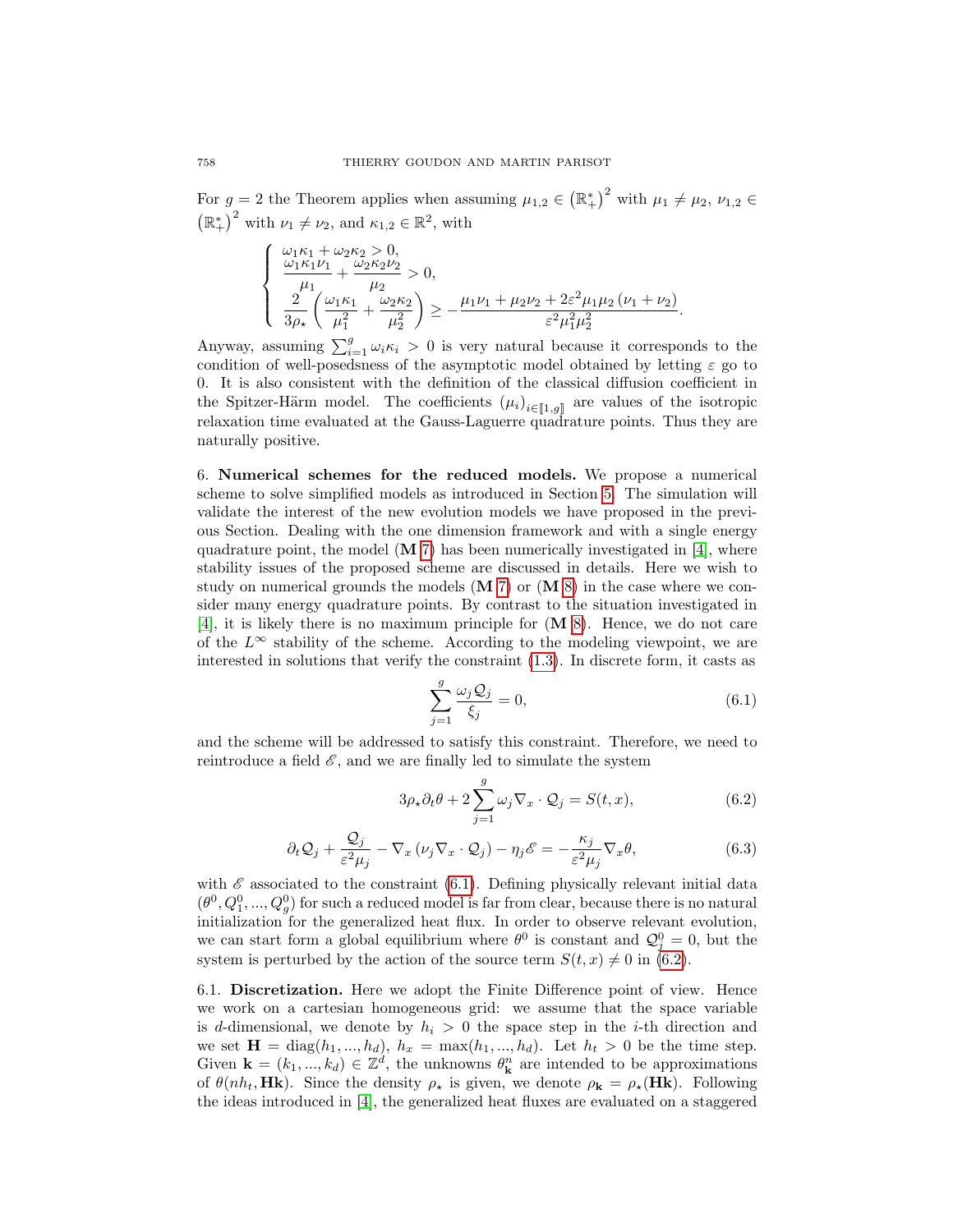grid, see Fig. [2:](#page-24-0) let  $e^i$  be the *i*th element of the canonic basis in  $\mathbb{R}^d$ , then for any  $j \in \{1, ..., g\}, Q_{j,i}$ n  $\kappa_{k+\frac{1}{2}e^{i}}^{n}$  is intended to be an approximation of the *i*<sup>th</sup> component of the vector  $Q_j \in \mathbf{R}^d$ , evaluated at time  $nh_t$  and position  $\mathbf{H}(\mathbf{k} + \frac{1}{2}\mathbf{e}^i)$ . Dealing with such a regular grid in certainly not appropriate for physically realistic simulations where, due to the combination with mesh refinements strategies, unstructured meshes are used. We will go back to the design of adapted Finite Volume schemes for such kind of situations elsewhere [\[14\]](#page-31-17).



<span id="page-24-0"></span>FIGURE 2. Staggered grids in dimension 2  $(Q_j = (Q_{j,1}, Q_{j,2}))$ .

It is convenient to introduce the following operators:

• grad<sup>D</sup> acts on scalar unknowns and returns a flux quantity: given  $(\psi_{\mathbf{k}})_{\mathbf{k}\in\mathbb{Z}^d}$ , we define the vector with components

$$
\operatorname{grad}^D_{\mathbf{k}+\frac{1}{2}\mathbf{e}^i}(\psi)=\frac{\psi_{\mathbf{k}+\mathbf{e}^i}-\psi_{\mathbf{k}}}{h_i},
$$

It is intended to approximate the gradient  $\nabla_x \psi \big( \mathbf{H}(\mathbf{k} + \frac{1}{2} \mathbf{e}^i) \big)$ .

• div $^D$  acts of discrete fluxes and returns a scalar quantity:

$$
\left(\phi_{1,\mathbf{k}+\frac{1}{2}\mathbf{e}^1},...,\phi_{d,\mathbf{k}+\frac{1}{2}\mathbf{e}^d}\right)_{\mathbf{k}\in\mathbb{Z}^d}\in\mathbf{R}^d\longmapsto \mathrm{div}_{\mathbf{k}}^D\left(\phi\right)=\sum_{i=1}^d\frac{\phi_{i,\mathbf{k}+\frac{1}{2}\mathbf{e}^i}-\phi_{i,\mathbf{k}-\frac{1}{2}\mathbf{e}^i}}{h_i}.
$$

It is intended to approximate the divergence  $\nabla_x \cdot \phi(H\mathbf{k})$ .

In this framework, given  $0 \leq \tau \leq 1$ , [\(6.2\)](#page-23-2) is approximated by

<span id="page-24-1"></span>
$$
\theta_{\mathbf{k}}^{n+1} = \theta_{\mathbf{k}}^n - \frac{2h_t}{3\rho_{\mathbf{k}}} \sum_{j=1}^g \omega_j \text{div}_{\mathbf{k}}^D \left( \tau \mathcal{Q}_j^n + (1-\tau)\mathcal{Q}_j^{n+1} \right) + h_t S_{\mathbf{k}}^{n+1}.
$$
 (6.4)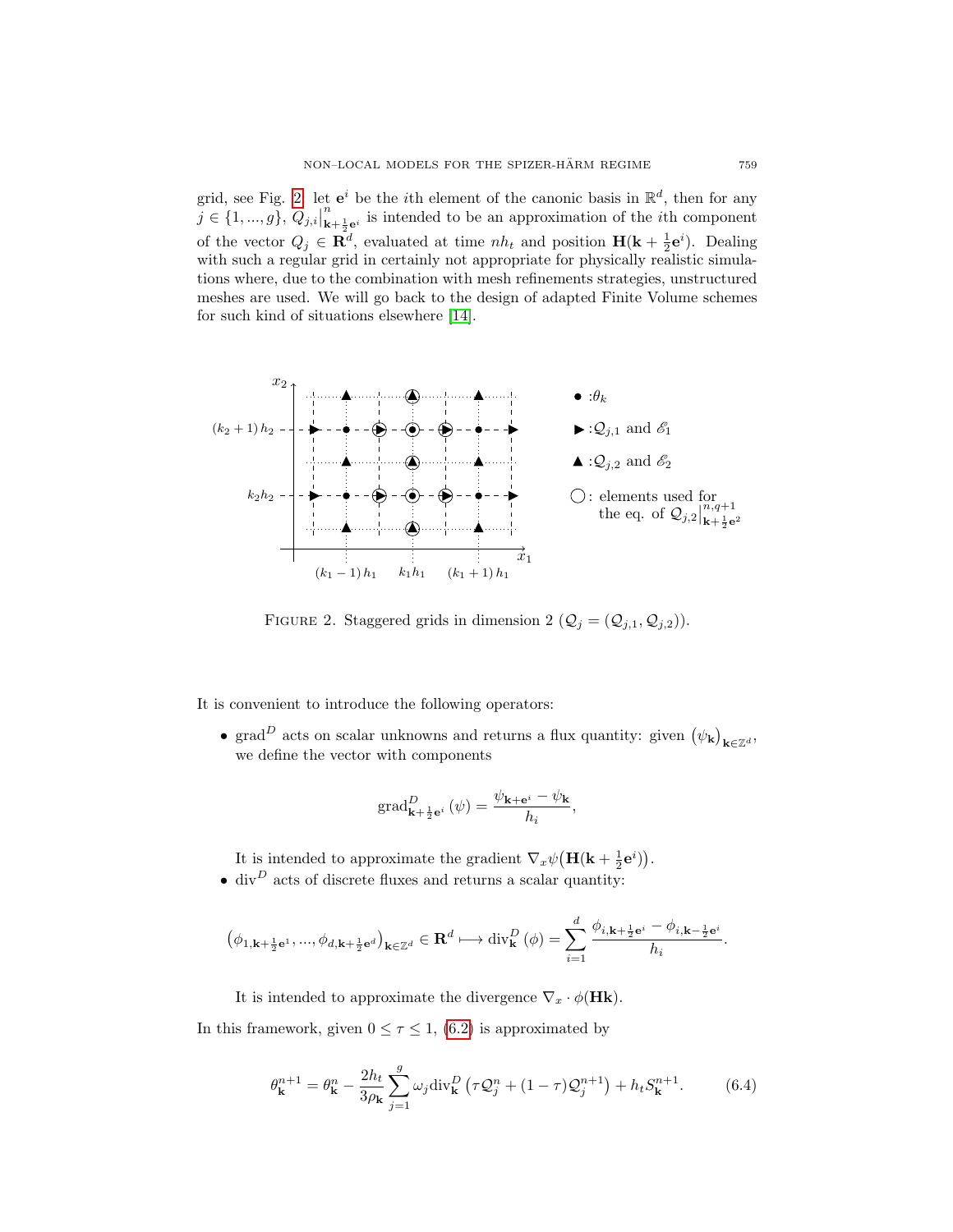Similarly, the evolution of the generalized flux obeys, in discrete form,

<span id="page-25-0"></span>
$$
\frac{\mathcal{Q}_{j,i}|_{\mathbf{k}+\frac{1}{2}\mathbf{e}^{i}}^{n+1} - \mathcal{Q}_{j,i}|_{\mathbf{k}+\frac{1}{2}\mathbf{e}^{i}}^{n+1} + \frac{\tau \mathcal{Q}_{j,i}|_{\mathbf{k}+\frac{1}{2}\mathbf{e}^{i}}^{n+1} + (1-\tau) \mathcal{Q}_{j,i}|_{\mathbf{k}+\frac{1}{2}\mathbf{e}^{i}}^{n}}{\varepsilon^{2} \mu_{j}^{n+\tau}|_{\mathbf{k}+\frac{1}{2}\mathbf{e}^{i}}}
$$
\n
$$
-\text{grad}_{\mathbf{k}+\frac{1}{2}\mathbf{e}^{i}}^{D} \left( \nu_{j}^{n+\tau} \text{div}^{D} \left( \tau \mathcal{Q}_{j}^{n+1} + (1-\tau) \mathcal{Q}_{j}^{n} \right) \right) - \eta_{j}|_{\mathbf{k}+\frac{1}{2}\mathbf{e}^{i}}^{n+\tau} \mathcal{E}_{i}|_{\mathbf{k}+\frac{1}{2}\mathbf{e}^{i}}^{n+\tau}
$$
\n
$$
= -\frac{\kappa_{j}|_{\mathbf{k}+\frac{1}{2}\mathbf{e}^{i}}^{n+\tau}}{\mu_{j}|_{\mathbf{k}+\frac{1}{2}\mathbf{e}^{i}}^{n+\tau} \text{grad}_{\mathbf{k}+\frac{1}{2}\mathbf{e}^{i}}^{D} \left( \tau \theta^{n+1} + (1-\tau) \theta^{n} \right). \tag{6.5}
$$

Eventually the field  $\mathscr{E}\big|$  $n,n+1$  $\mathbf{k}_{\mathbf{k}+\frac{1}{2}\mathbf{e}^{i}}$  has to be defined so that the following discrete form of the constraint [\(6.1\)](#page-23-1):

<span id="page-25-1"></span>
$$
\sum_{j=1}^{g} \frac{\omega_j Q_{j,i}|_{\mathbf{k}+\frac{1}{2}\mathbf{e}^i}}{\xi_j} = 0
$$
\n(6.6)

is fulfilled. With  $\tau = 0$  the scheme is explicit. But, according to the analysis in [\[4\]](#page-31-1) we are led in this case to a stability constraint of parabolic type,  $h_t = \mathcal{O}(h_x^2)$ which makes the computational cost prohibitive, especially for multi-dimensional simulations. Hence, using  $0 < \tau \leq 1$  makes the scheme implicit and improves the stability properties. The coefficients in [\(6.5\)](#page-25-0) are thus defined as follows. First we define by interpolation the temperature on the staggered grid, by setting

$$
\theta_{\mathbf{k}+\frac{1}{2}\mathbf{e}^i}^n=\frac{\theta_{\mathbf{k}}^n+\theta_{\mathbf{k}+\mathbf{e}^i}^n}{2}.
$$

Then, we set

$$
\mu_{j} \Big|_{\mathbf{k}+\frac{1}{2}\mathbf{e}^{i}}^{\mathbf{n}+\tau} = \mu_{j} \left( \tau \theta_{\mathbf{k}+\frac{1}{2}\mathbf{e}^{i}}^{\mathbf{n}+1} + (1-\tau) \theta_{\mathbf{k}+\frac{1}{2}\mathbf{e}^{i}}^{\mathbf{n}} \right),
$$
\n
$$
\kappa_{j} \Big|_{\mathbf{k}+\frac{1}{2}\mathbf{e}^{i}}^{\mathbf{n}+\tau} = \kappa_{j} \left( \tau \theta_{\mathbf{k}+\frac{1}{2}\mathbf{e}^{i}}^{\mathbf{n}+1} + (1-\tau) \theta_{\mathbf{k}+\frac{1}{2}\mathbf{e}^{i}}^{\mathbf{n}} \right),
$$
\n
$$
\eta_{j} \Big|_{\mathbf{k}+\frac{1}{2}\mathbf{e}^{i}}^{\mathbf{n}+\tau} = \eta_{j} \left( \tau \theta_{\mathbf{k}+\frac{1}{2}\mathbf{e}^{i}}^{\mathbf{n}+1} + (1-\tau) \theta_{\mathbf{k}+\frac{1}{2}\mathbf{e}^{i}}^{\mathbf{n}} \right),
$$
\n
$$
\nu_{j} \Big|_{\mathbf{k}}^{\mathbf{n}+\tau} = \nu_{j} \left( \tau \theta_{\mathbf{k}}^{\mathbf{n}+1} + (1-\tau) \theta_{\mathbf{k}}^{\mathbf{n}} \right).
$$

In order to treat the non linear system [\(6.4\)](#page-24-1)-[\(6.6\)](#page-25-1), we proceed iteratively. Knowing the numerical unknowns at time  $nh_t$ , we set  $(\theta_{\mathbf{k}}^{n,0},\mathcal{Q}_{j,i}|)$  $n,0$  $\left( \begin{matrix} n,0\ \mathbf{k}+\frac{1}{2}\mathbf{e}^{i} \end{matrix} \right) = \left( \theta_{k}^{n},\mathcal{Q}_{j,i} \right)$ n  $\frac{n}{\mathbf{k}+\frac{1}{2}\mathbf{e}^{i}}\bigg).$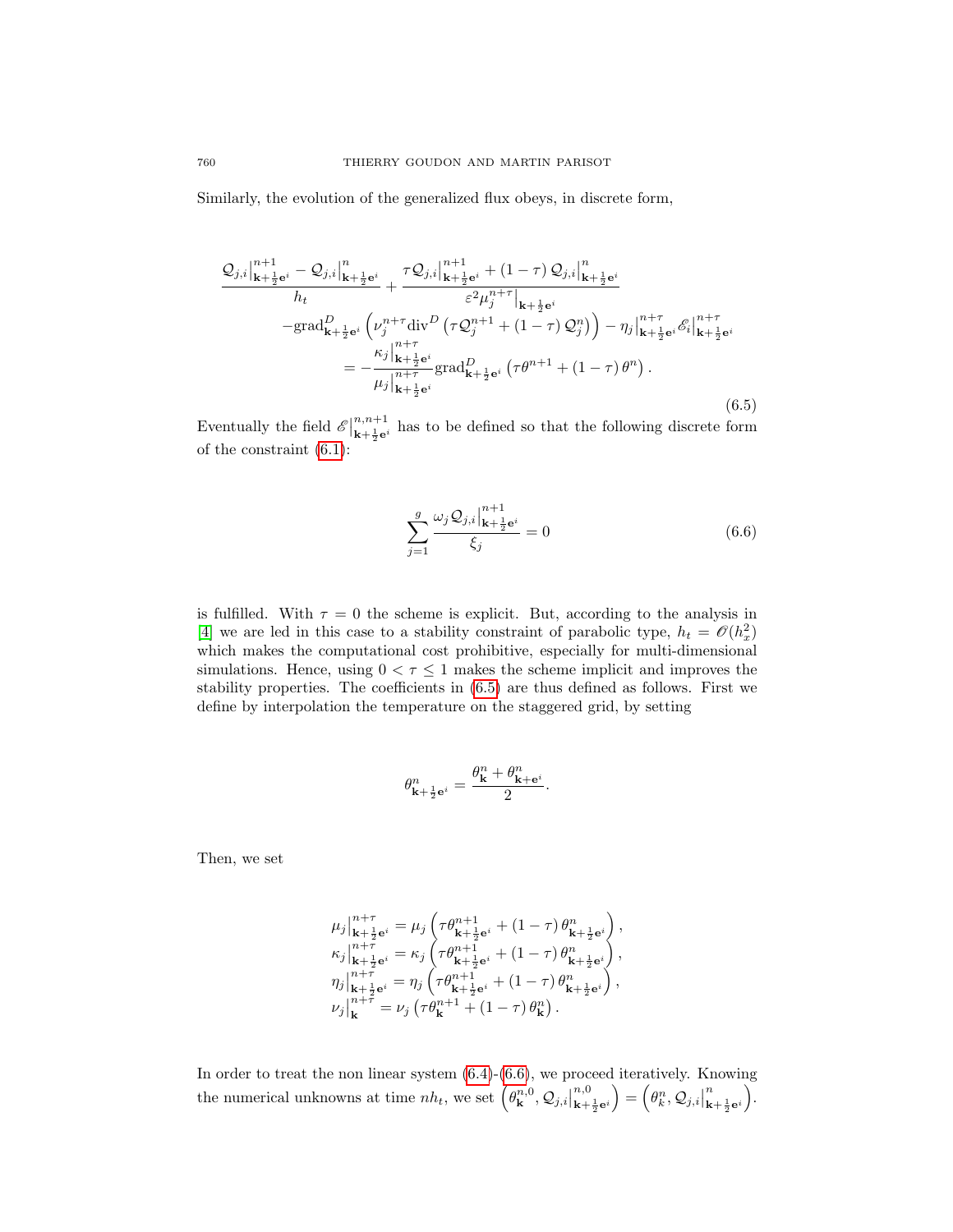Then, we define the following coefficients

<span id="page-26-2"></span>
$$
\theta_{\mathbf{k}+\frac{1}{2}\mathbf{e}^{i}}^{n,q} = \frac{\theta_{\mathbf{k}}^{n,q} + \theta_{\mathbf{k}+\mathbf{e}^{i}}^{n,q}}{2},
$$
\n
$$
\mu_{j} \Big|_{\mathbf{k}+\frac{1}{2}\mathbf{e}^{i}}^{n,q} = \mu_{j} \left( \tau \theta \Big|_{\mathbf{k}+\frac{1}{2}\mathbf{e}^{i}}^{n,q} + (1-\tau) \theta_{\mathbf{k}+\frac{1}{2}\mathbf{e}^{i}}^{n} \right),
$$
\n
$$
\kappa_{j} \Big|_{\mathbf{k}+\frac{1}{2}\mathbf{e}^{i}}^{n,q} = \kappa_{j} \left( \tau \theta \Big|_{\mathbf{k}+\frac{1}{2}\mathbf{e}^{i}}^{n,q} + (1-\tau) \theta_{\mathbf{k}+\frac{1}{2}\mathbf{e}^{i}}^{n} \right),
$$
\n
$$
\eta_{j} \Big|_{\mathbf{k}+\frac{1}{2}\mathbf{e}^{i}}^{n,q} = \eta_{j} \left( \tau \theta \Big|_{\mathbf{k}+\frac{1}{2}\mathbf{e}^{i}}^{n,q} + (1-\tau) \theta_{\mathbf{k}+\frac{1}{2}\mathbf{e}^{i}}^{n} \right),
$$
\n
$$
\nu_{j} \Big|_{\mathbf{k}}^{n,q} = \nu_{j} \left( \tau \theta \Big|_{\mathbf{k}}^{n,q} + (1-\tau) \theta_{\mathbf{k}}^{n} \right),
$$
\n
$$
\tilde{\mu}_{j} \Big|_{\mathbf{k}+\frac{1}{2}\mathbf{e}^{i}}^{n,q} = \frac{\tau h_{t} \mu_{j} \Big|_{\mathbf{k}+\frac{1}{2}\mathbf{e}^{i}}^{n,q}}{\varepsilon^{2} \mu_{j} \Big|_{\mathbf{k}+\frac{1}{2}\mathbf{e}^{i}}^{n,q} + \tau h_{t}},
$$
\n
$$
\tilde{\kappa}_{j} \Big|_{\mathbf{k}+\frac{1}{2}\mathbf{e}^{i}}^{n,q} = \frac{\tau h_{t} \kappa_{j} \Big|_{\mathbf{k}+\frac{1}{2}\mathbf{e}^{i}}^{n,q}}{\varepsilon^{2} \mu_{j} \Big|_{\mathbf{k}+\frac{1}{2}\mathbf{e}^{i}}^{n,q} +
$$

Now, we define  $(Q_{j,i}|)$  $n,q+1$  $\left. \begin{array}{l} n,q+1 \ k+\frac{1}{2} \mathbf{e}^i \end{array}, \mathscr{E}_i \right|$  $n,q+1$  $\mathbf{k}$ <sub>k+ $\frac{1}{2}$ e<sup>i</sup></sub>) as to be the solution of the *linear* system

<span id="page-26-0"></span>
$$
Q_{j,i}|_{\mathbf{k}+\frac{1}{2}\mathbf{e}^{i}}^{n,q+1} - \varepsilon^{2} \tilde{\mu}_{j}|_{\mathbf{k}+\frac{1}{2}\mathbf{e}^{i}}^{n,q} \text{grad}_{\mathbf{k}+\frac{1}{2}\mathbf{e}^{i}}^{D} \left( \nu_{j}^{n,q} \text{div}^{D} Q_{j} |^{n,q+1} \right) - \frac{2}{3} \tilde{\kappa}_{j}|_{\mathbf{k}+\frac{1}{2}\mathbf{e}^{i}}^{n,q} \tau h_{t} \text{ grad}_{\mathbf{k}+\frac{1}{2}\mathbf{e}^{i}}^{D} \left( \frac{1}{\rho} \text{div}^{D} \sum_{l=1}^{g} \omega_{l} Q_{l} |^{n,q+1} \right) - \varepsilon^{2} \tilde{\mu}_{j}|_{\mathbf{k}+\frac{1}{2}\mathbf{e}^{i}}^{n,q} \eta_{j} |_{\mathbf{k}+\frac{1}{2}\mathbf{e}^{i}}^{n,q} \left( \frac{1}{\rho} \text{div}^{D} \sum_{l=1}^{g} \omega_{l} Q_{l} |^{n,q+1} \right) = - \frac{\tilde{\kappa}_{j}|_{\mathbf{k}+\frac{1}{2}\mathbf{e}^{i}}^{n,q} \eta_{j} |_{\mathbf{k}+\frac{1}{2}\mathbf{e}^{i}}^{n,q}}{\tau} \text{grad}_{\mathbf{k}+\frac{1}{2}\mathbf{e}^{i}}^{D} \left( \theta^{n} + \tau h_{t} S^{n+1} \right) + \tilde{\tau}_{j}|_{\mathbf{k}+\frac{1}{2}\mathbf{e}^{i}}^{n,q} Q_{j,i}|_{\mathbf{k}+\frac{1}{2}\mathbf{e}^{i}}^{n} \left( 6.8 \right) + \varepsilon^{2} \tilde{\mu}_{j}|_{\mathbf{k}+\frac{1}{2}\mathbf{e}^{i}}^{n,q} \frac{1-\tau}{\tau} \text{grad}_{\mathbf{k}+\frac{1}{2}\mathbf{e}^{i}}^{D} \left( \nu_{j}^{n,q} \text{div}^{D} Q_{j} |^{n} \right) + \frac{2}{3} \tilde{\kappa}_{j}|_{\mathbf{k}+\frac{1}{2}\mathbf{e}^{i}}^{n,q+1} \left( 1-\tau \right) h_{t} \text{ grad}_{
$$

Note that, unfortunately, this linear system is non-symmetric in general. Finally the temperature is obtained by solving

<span id="page-26-1"></span>
$$
\theta_{\mathbf{k}}^{n,q+1} = \theta_{\mathbf{k}}^{n} - \frac{2h_t}{3\rho_{\mathbf{k}}} \sum_{l=1}^{g} \omega_l \text{div}_{\mathbf{k}}^{D} \left( \tau \mathcal{Q}_l \middle|^{n,q+1} + (1-\tau) \mathcal{Q}_l \middle|^{n} \right) + h_t S_{\mathbf{k}}^{n+1}.
$$
 (6.9)

The updated quantities  $(\theta_{\mathbf{k}}^{n+1},\mathcal{Q}_j | \mathcal{Q}_j)$  $n+1$  $\left. \begin{array}{l} n+1 \ k+\frac{1}{2}e^i, \mathscr{E}_i \end{array} \right|$  $n+1$  $\binom{n+1}{k+\frac{1}{2}e^i}$ , solution of the non-linear sys-tem [\(6.4\)](#page-24-1)–[\(6.6\)](#page-25-1) are seen as the limit when  $q \to \infty$  of  $(\theta_{\mathbf{k}}^{n,q}, \mathcal{Q}_j)$  $n,q$  ${}_{\mathbf{k}+\frac{1}{2}\mathbf{e}^{i}}^{n,q},\mathscr{E}_{i}\big|$  $n,q$  $\frac{n,q}{\mathbf{k}+\frac{1}{2}\mathbf{e}^i}$ . In practice, we stop the iteration when the relative error between the two last iterates is below a certain threshold. Usually, a few iterations are enough to construct the fixed point. The performances of the scheme are discussed below through a series of numerical experiments in the one dimension framework.

Remark 6.1. The method might appear as too costly for the purposes of industrial simulations, because we have to solve a coupled system of  $g + 1$  vectorial equations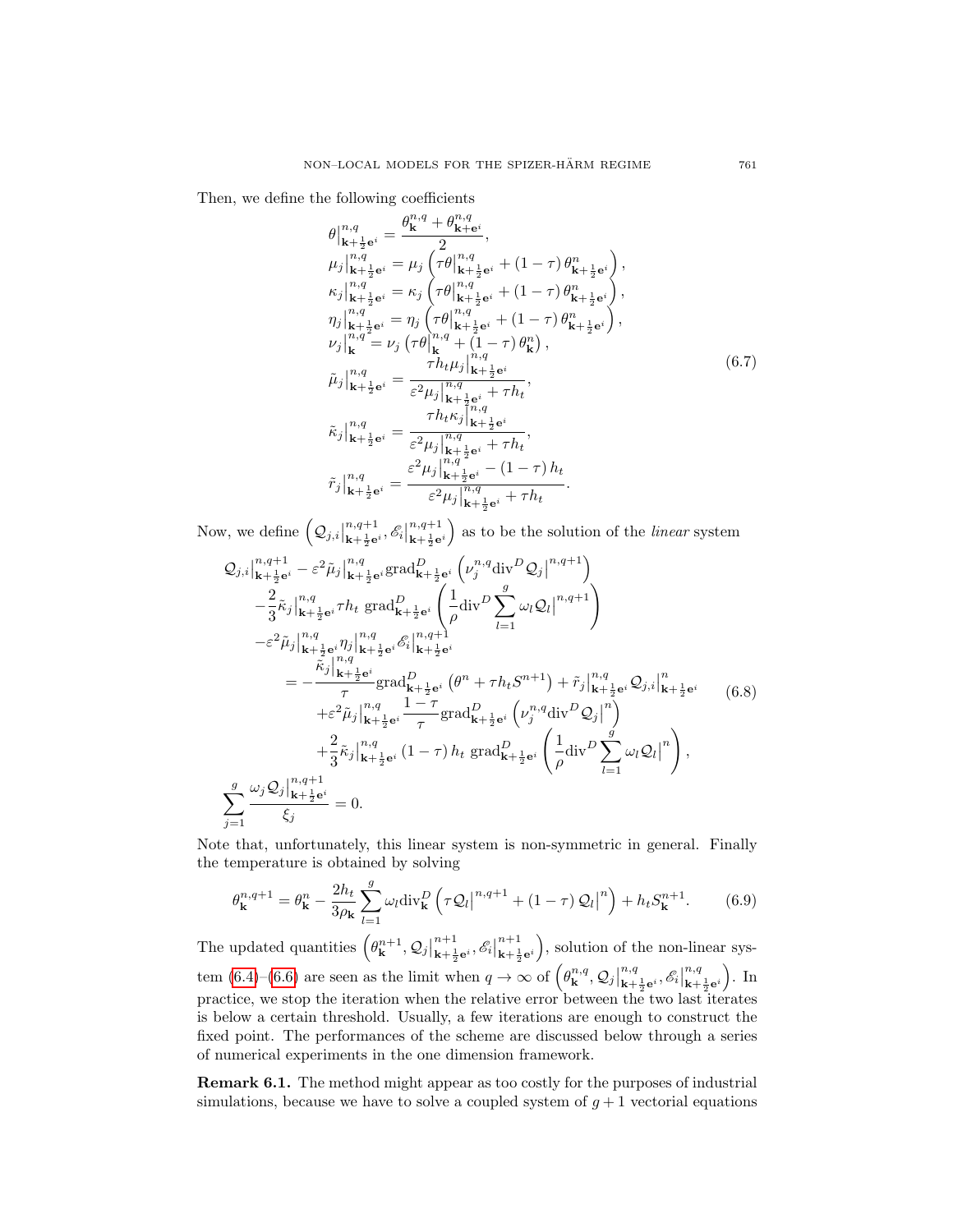(fluxes and field) at each position. A relevant simplification consists in uncoupling the definition of the heat fluxes. To this end we can make use of Jacobi methods where coupling terms are treated explicitly: only terms involving the current energy group are treated implicitly. It greatly reduces the complexity of the underlying linear system to be solved when updating the fluxes. In this approach, the constraint needs to be evaluated explicitly. Summing over the quadrature points in [\(6.8\)](#page-26-0) after having multiplied it by  $\frac{\omega_j}{\xi_j}$ , yields an expression of  $\mathscr{E}$  $n,q+1$  $\sum_{k+\frac{1}{2}e^{i}}^{n,q+1}$ . Then, by inserting it in the implicit equations of the generalized heat flux we write  $g$  linear systems of vectorial equations (fluxes) at each position. These linear systems are independent, so the resolution could easily be parallelized. Eventually, we estimate the temperature using [\(6.9\)](#page-26-1). The mean field perturbation does not need to be estimated at each iteration. This adaptation has been introduced in the code Aladin developed by CEA/DAM: two-dimensional simulations and further comparisons with a kinetic  $P_1$  code (see  $(M 1)$  $(M 1)$ ) look promising but modeling efforts are still necessary to define correctly many physical parameters.

6.2. Asymptotic consistency. We start by investigating the behavior of the scheme  $(6.7)$ – $(6.9)$  as the parameter  $\varepsilon$  vary. The test case we propose is quite close to the simulation performed in  $[4]$ . The problem is set on the slab  $(0, 1)$ endowed with periodic boundary conditions. As an initial condition we consider  $\theta^0(x) = f(x - [x])$  with, for any  $x \in (0, 1)$ 

$$
f(x) = \frac{3}{2} + \frac{1}{2}\sin\left(\frac{2x}{2\delta}\frac{\pi}{2}\right) 1\!\!1_{\left[0, \frac{1}{2} - \delta\right]} + \frac{1}{2}\sin\left(\frac{1 - 2x}{2\delta}\frac{\pi}{2}\right) 1\!\!1_{\left[\frac{1}{2} - \delta, \frac{1}{2} + \delta\right]} + \frac{1}{2}\sin\left(\frac{2(x - 1)}{2\delta}\frac{\pi}{2}\right) 1\!\!1_{\left[\frac{1}{2} + \delta, 1\right]}
$$

and  $\delta = 0.01$ . The generalized heat flux vanish initially  $\mathcal{Q}_j^0(x) = 0$  (note that the initialisation of  $\mathcal{Q}_i$  is physically not realistic) and we do not bring any energy to the system  $S(t, x) = 0$ . We assume an homogeneous density  $\rho_{\star} = 1$ . The number of energy groups is  $g = 5$ , and  $\alpha = 3$ . The relaxation times are defined as  $\tau_0 = 5.10^2$ and  $\tau_1$  is given by [\(H9\)](#page-13-1) with  $\bar{\tau}_1 = 1$ . We use the scheme [\(6.7\)](#page-26-2)–[\(6.9\)](#page-26-1) with  $\tau = 1$ (fully implicit version), the space step  $h_1 = 1/500$ , and the time step  $h_t = 10^{-6}$ .

Formally, as  $\varepsilon$  goes to 0 the system  $(6.1)$ – $(6.3)$  tends to the the Spitzer-Härm equation. As  $\varepsilon$  goes to infinity, the flux equation degenerates to

$$
\partial_t Q_j - \nabla_x (\nu_j \nabla_x \cdot Q_j) - \eta_j \mathscr{E} = 0,
$$

Initializing the generalized heat flux by  $\mathcal{Q}_{j}^{0}(x) = 0$ , we are led to the trivial solution is  $Q_i(t, x) = 0$ .

Fig. [3](#page-28-0) shows the solutions of [\(6.7\)](#page-26-2)–[\(6.9\)](#page-26-1), at a fixed time, for several values of  $\varepsilon$ . As  $\varepsilon$  decreases we observe that the discontinuity smears out, and the solution tends to the one given by the Spitzer-Härm model. This numerical experiment confirms that the model is consistent with the Spitzer-Härm regime as  $\varepsilon \to 0$ .

<span id="page-27-0"></span>6.3. Simulations of relaxation. Here we wish to compare, for a fixed value of  $\varepsilon$ (here  $\varepsilon = 10^{-4}$ ), the solutions provided by several models we have discussed so far. Precisely, we compare the solution of  $(6.1)-(6.3)$  $(6.1)-(6.3)$  to the solution of the model  $(M 7)$  $(M 7)$ . To this end, we use the same scheme than for solving  $(6.7)$ – $(6.9)$  but we drop the terms corresponding to the time derivative, as well as the terms associated to the constraint. Furthermore, since the problem is unstable (and likely ill-posed) when the coefficients  $\tilde{\kappa}$  take negative values, we use the correction proposed in [\(5.1\)](#page-15-2). Fig.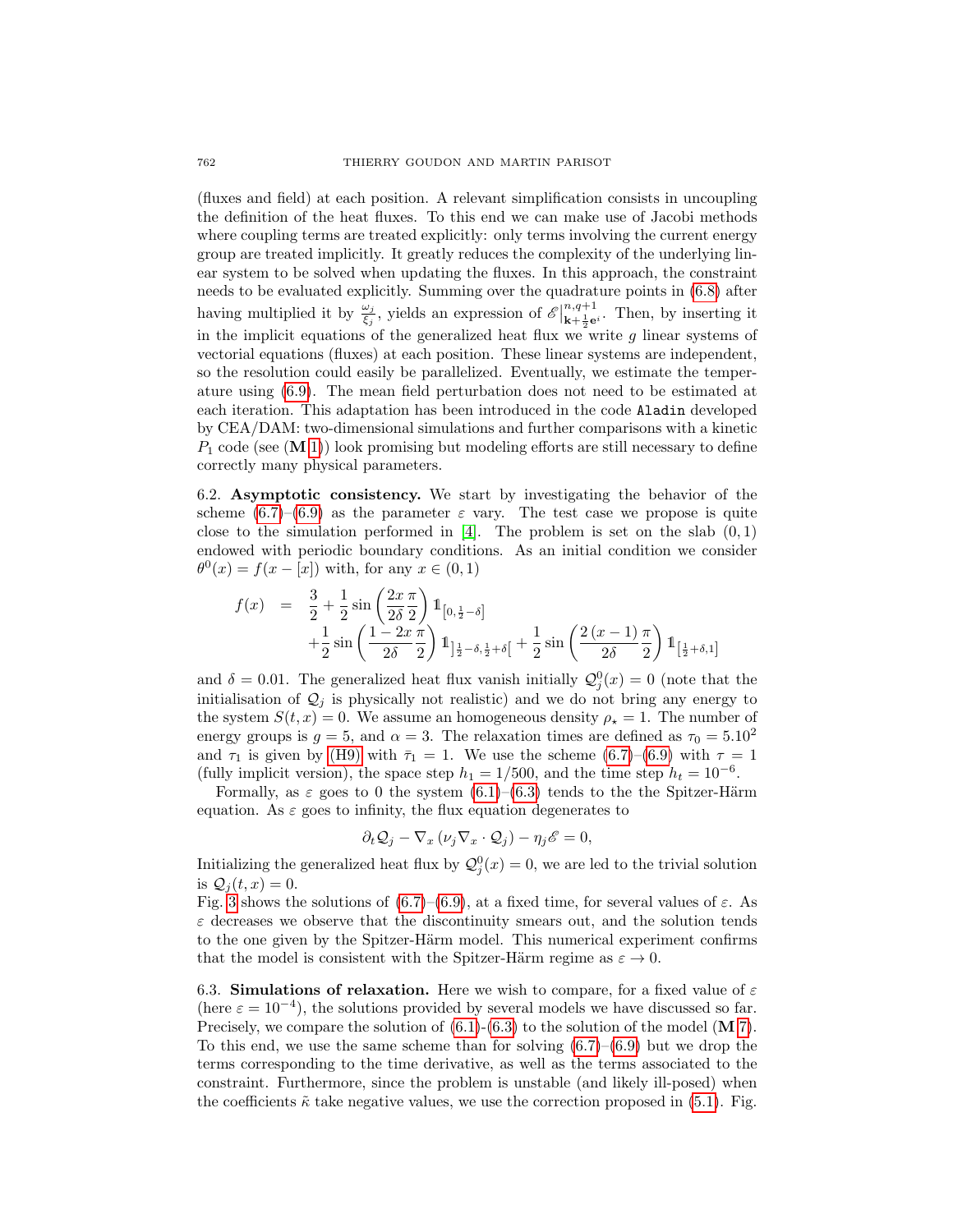

<span id="page-28-0"></span>FIGURE 3. Asymptotic consistency: Temperature profile for different values of  $\varepsilon$  at time  $t = 10^{-4}$ .

[6.3](#page-27-0) displays the solutions, compared to the Spitzer-Härm model that corresponds to the asymptotic case  $\varepsilon = 0$ .

On this simulation, the temperature profiles are very similar. As said above, the initial condition is not physically realistic but its impact on the results becomes negligible after a few time steps. Indeed, the profiles of the heat flux become similar as time increases. Nevertheless the initial temperature profile is constructed so that the temperature gradient varies brutally, which brings out the delocalization effects: the non-local models capture the so–called "antidiffusive effect", as presented in [\[2\]](#page-31-3): for time  $t = h_t$  and  $t = 10h_t$ , the direction of the heat flux is not necessarily dictated by the temperature gradient and  $Q \cdot \nabla_x \theta$  might change sign. However, with the model  $(M 7)$  $(M 7)$  the current does not vanish: on the contrary, it is far from negligible in the area of delocalization where we observe discrepancies in the temperature profiles provided by the different models. By contrast  $(6.1)$ – $(6.3)$  preserves a vanishing current due to the numerical constraint [\(6.6\)](#page-25-1).

<span id="page-28-1"></span>6.4. Simulation of laser beam. The next simulation is physically more relevant: we start from the global equilibrium,  $\theta^0 = 1$  and  $\mathcal{Q}_j^0 = 0$ , but we bring locally some energy in the system through the source term  $S \neq 0$ . More precisely we set

$$
S(t, x) = 10^5 \exp\left(-\frac{|x - 1/2|^2}{10^{-3}}\right) \mathbb{1}_{t \le 2.10^{-6}}.
$$

This source could be interpreted as a simple modeling of a laser beam in the plan orthogonal to the  $x$  direction. The other parameters are the same as in the previous simulations. As shown in Fig. [6.4,](#page-28-1) the temperature profiles are steeper with the non-local models, especially for short times. We also observe sensible differences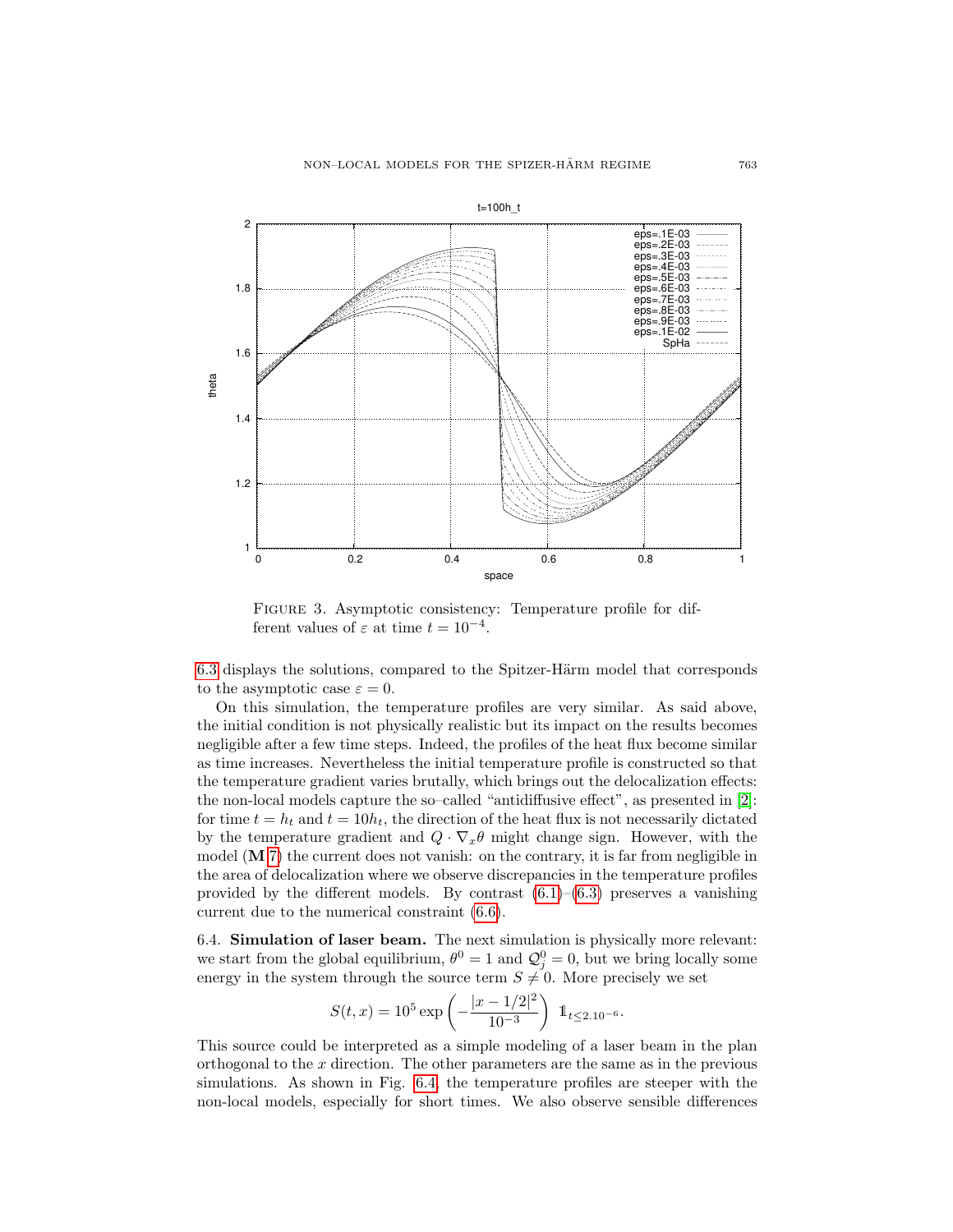

Figure 4. Relaxation test case. SpHa curves are performed with the Spitzer-Härm model, ScNi curves are performed with the Schurtz-Nicolaï model  $(M 7)$  $(M 7)$  and CorE curves are performed with the scheme  $(6.7)$ – $(6.9)$ : Temperature profiles  $(Up)$ , scalar product between the heat flux and the temperature gradient (Middle), and current profiles (Bottom).

in the amplitude of the heat fluxes. Note also that the model  $(6.1)$ – $(6.3)$  produces steeper profiles than (M [7\)](#page-15-1). Like for the relaxation test case, the current does not vanish with  $(M 7)$  $(M 7)$  whereas it is exactly zero for  $(6.1)$ – $(6.3)$ .

**Conclusion.** We have revisited the derivation of the Spitzer-Härm regime in plasma physics and bring out a hierarchy of intermediate models. In particular, we have introduced a new class of non–local models which generalizes the Schurtz–Nicola¨ı models. By defining the generalized heat fluxes with evolution equations, we have shown that well–posedness and stability properties of the model are restored, without introducing spurious truncation of the coefficients. Furthermore, the physical constraint on the current can be readily incorporated in the system. A numerical scheme of Finite Difference type has been introduced to solve the non-local models, and we have checked on numerical grounds the consistency of the new model with the Spitzer-Härm regime and its ability in capturing anti-diffusive effects.

Acknowledgments. This work is supported by CEA/DAM. We thank J.-F. Clouet, D. Deck and J.-F. Coulombel for kind encouragements and fruitful advices.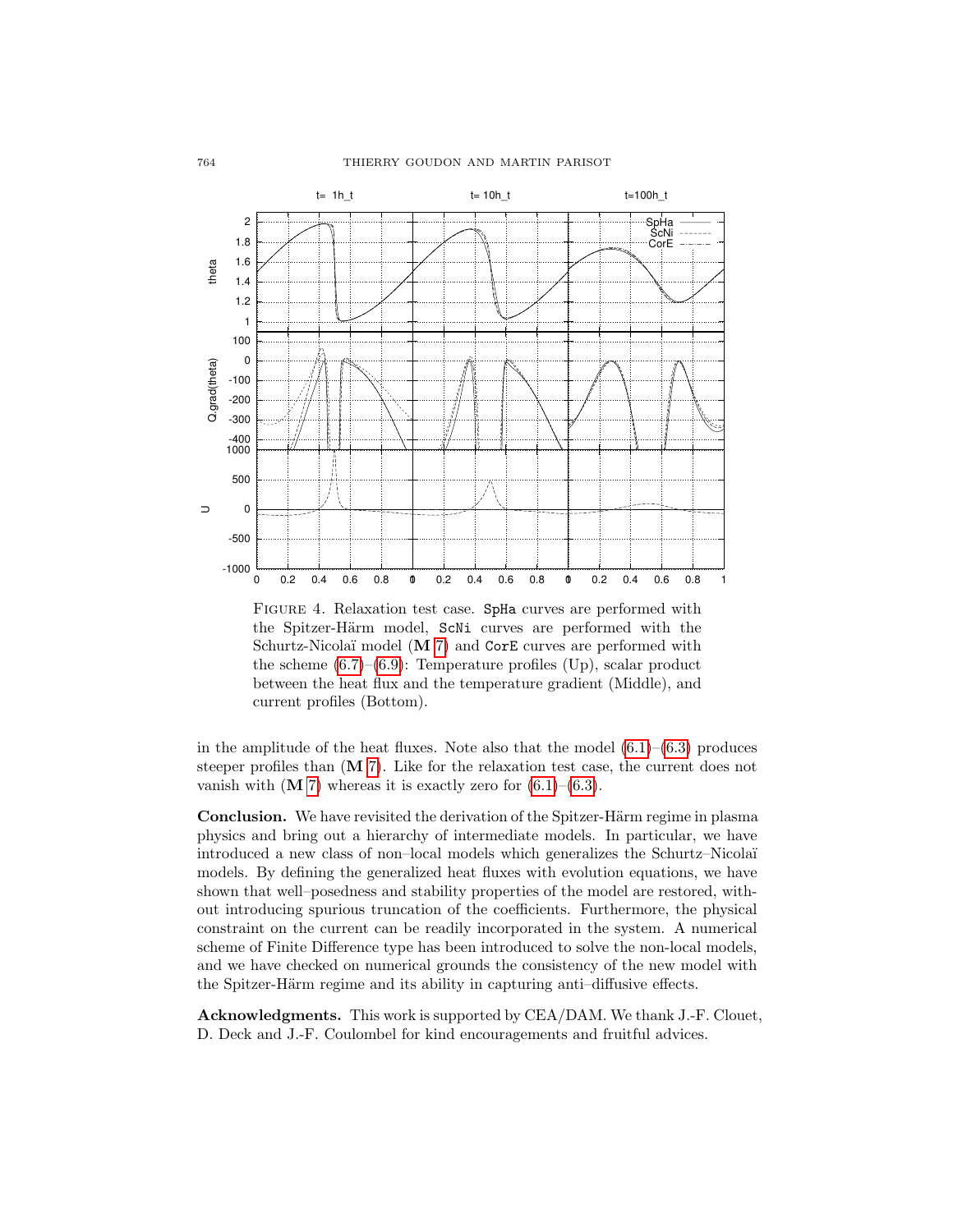## $\,$  NON–LOCAL MODELS FOR THE SPIZER-HÄRM REGIME  $\,$   $\,$  765  $\,$



Figure 5. Simulation of a laser beam. SpHa curves are performed with the Spitzer-Härm model, ScNi curves are performed with the Schurtz-Nicolaï model (M [7\)](#page-15-1) and CorE curves are performed with the scheme  $(6.7)$ – $(6.9)$ : Temperature profiles  $(Up)$ , scalar product between the heat flux and the temperature gradient (Middle), and current profiles (Bottom).